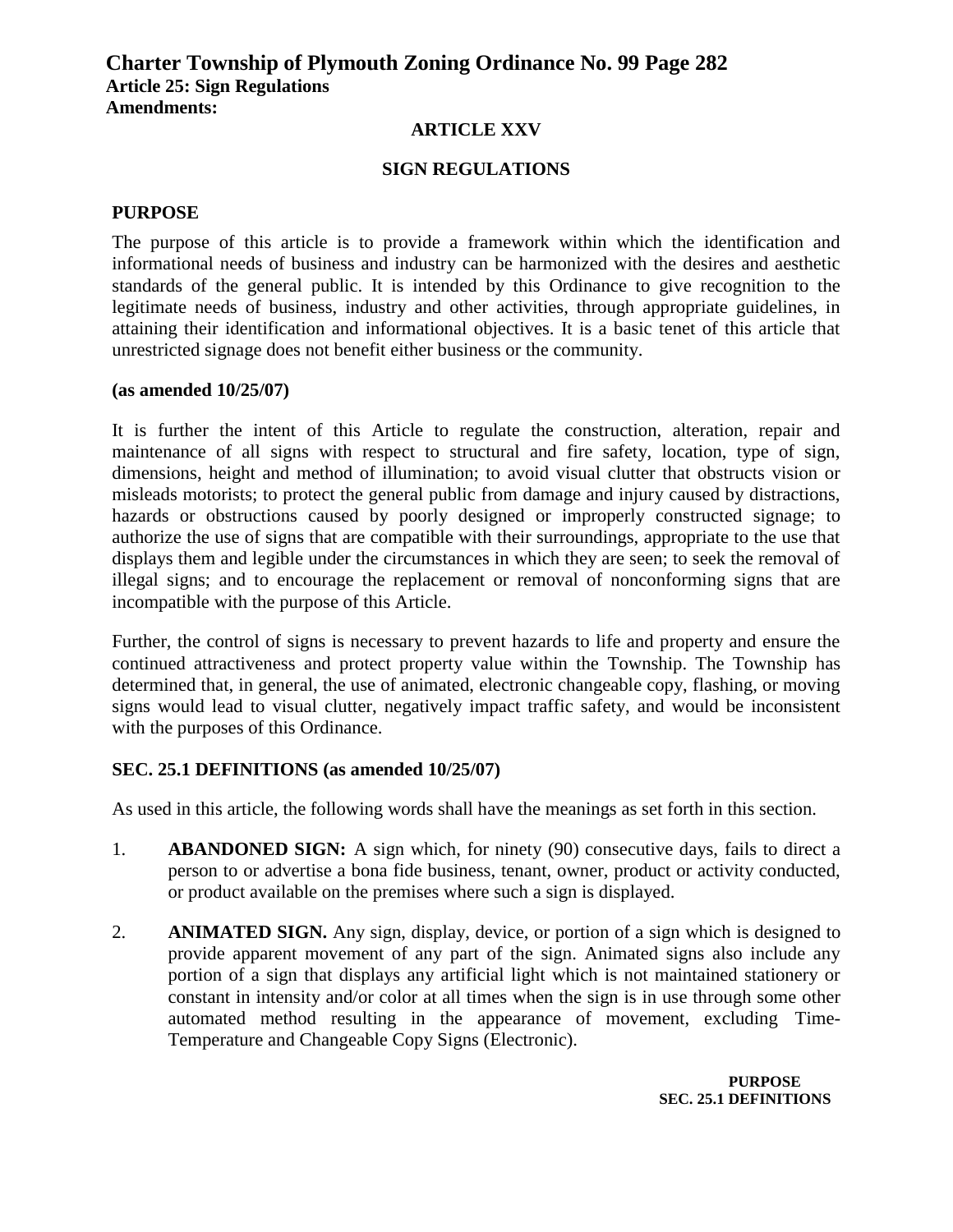- 3. **AWNING:** A protective, rooflike covering, attached to the face of a building, as might be located over a window or door.
- 4. **AWNING OR CANOPY SIGN:** A sign which is painted on, printed on or attached flat against the surface of an awning or canopy.
- 5. **BANNER:** A sign made of fabric, cloth, paper, or other non-rigid material that is typically not enclosed in a frame.
- 6. **CANOPY:** A rooflike architectural structure, typically attached to the face of a building, and used to provide protection from the elements (e.g., a canopy over a walkway or a gas station canopy).
- 7. **CHANGEABLE COPY SIGN (MANUAL):** A sign or part of a sign that is designed so that the message can be changed or rearranged without altering the face or surface of the sign, by physically replacing the characters, letters, or illustrations, but not by electric or electronic means.

## 8. **CHANGEABLE COPY SIGN (ELECTRONIC)**. A sign or part

of a sign where the individual numbers or letters can be changed electronically in display. Such signs do not include animated signs or flashing or moving signs, as defined herein. A sign on which the only copy that changes is an electronic indication of the time and temperature shall be considered a Time-Temperature Sign and not an electronic changeable copy sign

- 9. **CONSTRUCTION SIGN:** See "real estate development or construction sign."
- 10. **DIRECTIONAL SIGN, OFF-PREMISES:** A monument sign, the sole purpose of which is to direct traffic to one or more commercial businesses which are located on premises without frontage on or visual exposure to a major thoroughfare or collector road. Such businesses shall front on a road or easement which is used for their primary public ingress and egress from the major thoroughfare or collector road. The purpose of the off-premises directional sign is to facilitate the flow of traffic, encourage the concentration of commercial uses, discourage strip commercial development, and not to advertise the business or products or services offered.
- 11. **DIRECTIONAL SIGN, ON-PREMISES:** A ground sign located at the entry or exit of a business or commercial establishment which indicates traffic flow. On-premise direction signs may be located on buildings.
- 12. **FLAG:** A piece of cloth having a distinctive size, color and design, used as a symbol, standard or emblem.
- 13. **FLASHING OR MOVING SIGN:** A sign or any part of a sign that has intermittently reflecting lights, or a sign which uses intermittent, flashing, scintillating, or varying intensity of illustration or color to create the appearance of movement, or a sign that has any visible portions in motion, either constantly or at intervals, whether caused by artificial or natural sources (See also ANIMATED SIGN).

#### **SEC. 25.1 DEFINITIONS**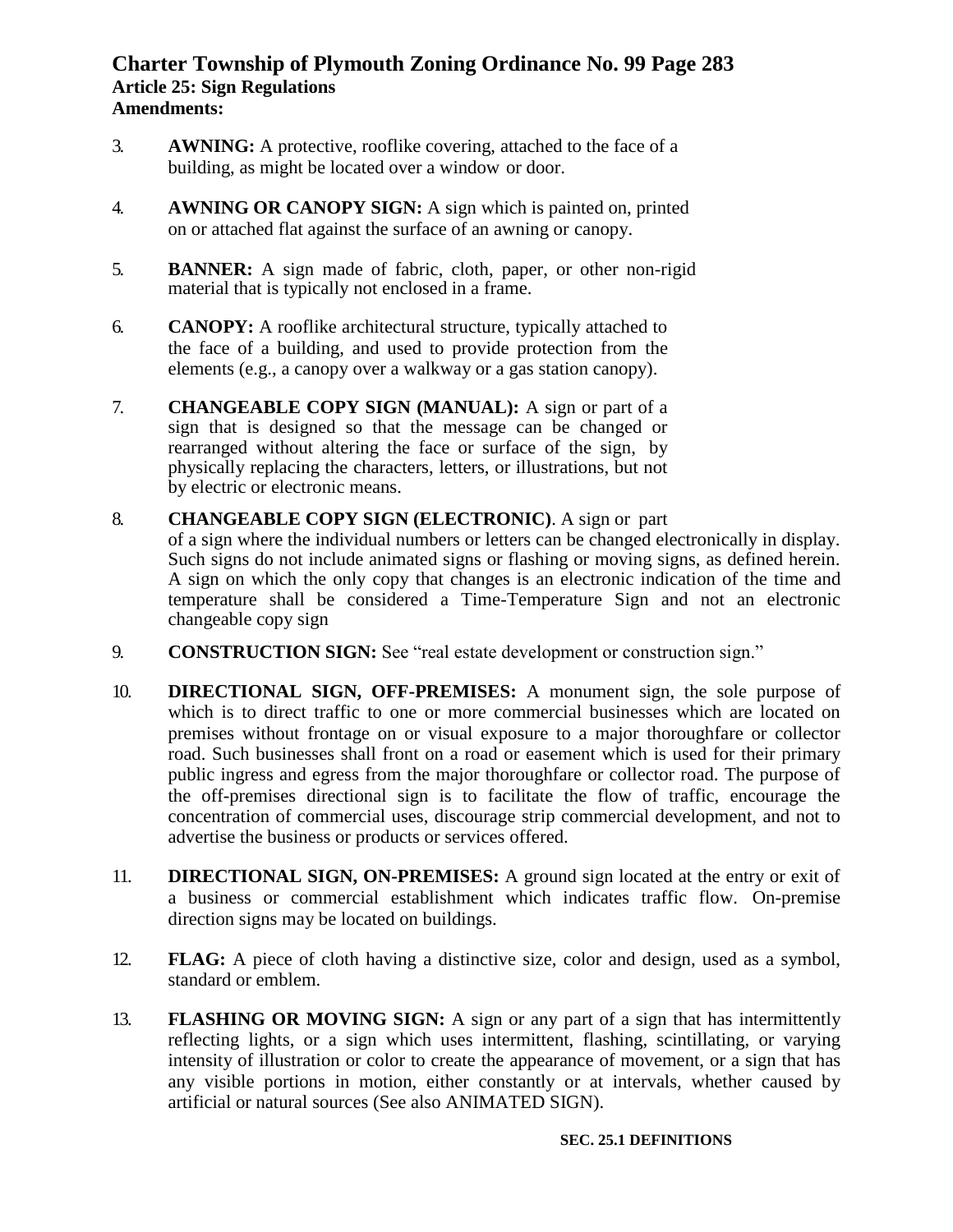- 14. **GROUND SIGN:** A sign supported by one or more uprights, poles, braces, a masonry base, or a monument placed in or upon the ground, fastened to a secure and permanent foundation, and not attached to any building. Ground signs shall include monument signs and pole signs.
- 15. **INFLATABLE SIGN:** A sign that is either expanded or its full dimensions are supported by gases contained within the sign, or a sign part, at a pressure greater than atmospheric pressure.
- 16. **ILLUMINATED SIGN:** A sign that is illuminated by a direct or indirect source of light so shielded that no direct rays from it are visible from any public right-of-way or from the abutting property.
- 17. **INSTITUTIONAL BULLETIN BOARD:** A structure containing a surface area upon which is displayed the name of a religious institution, school, library, community center or similar institutions, and the announcement of its services or activities. Such signs shall exclude animated, flashing, moving or electronic changeable copy signs, as defined herein.
- 18. **MARQUEE:** A rooflike structure, often bearing a sign, projecting over an entrance to a theater.
- 19. **MARQUEE SIGN:** A sign attached to a marquee projecting from and supported by the building.
- 20. **MENU BOARD OR ORDER BOARD:** A sign which is intended to service patrons using a drive thru facility.
- 21. **MONUMENT SIGN:** A ground sign mounted on a base that is in contact with or close to the ground. The base of a monument sign shall be no less than 75% of the greatest horizontal dimensions of the sign face, and the vertical separation between the lowest point of the sign face and the highest point of the sign base shall be not greater than twelve (12) inches.
- 22. **MONUMENT SIGN BASE:** The lower part of a monument sign, which may appear as a separate architectural feature, and serves as its ground support.
- 23. **NAMEPLATE:** A wall sign identifying the occupant, business name and/or address of a building or parcel of land.
- 24. **NEON SIGN:** A sign consisting of glass tubing, filled with neon or another gas, which glows when electric current is sent through it.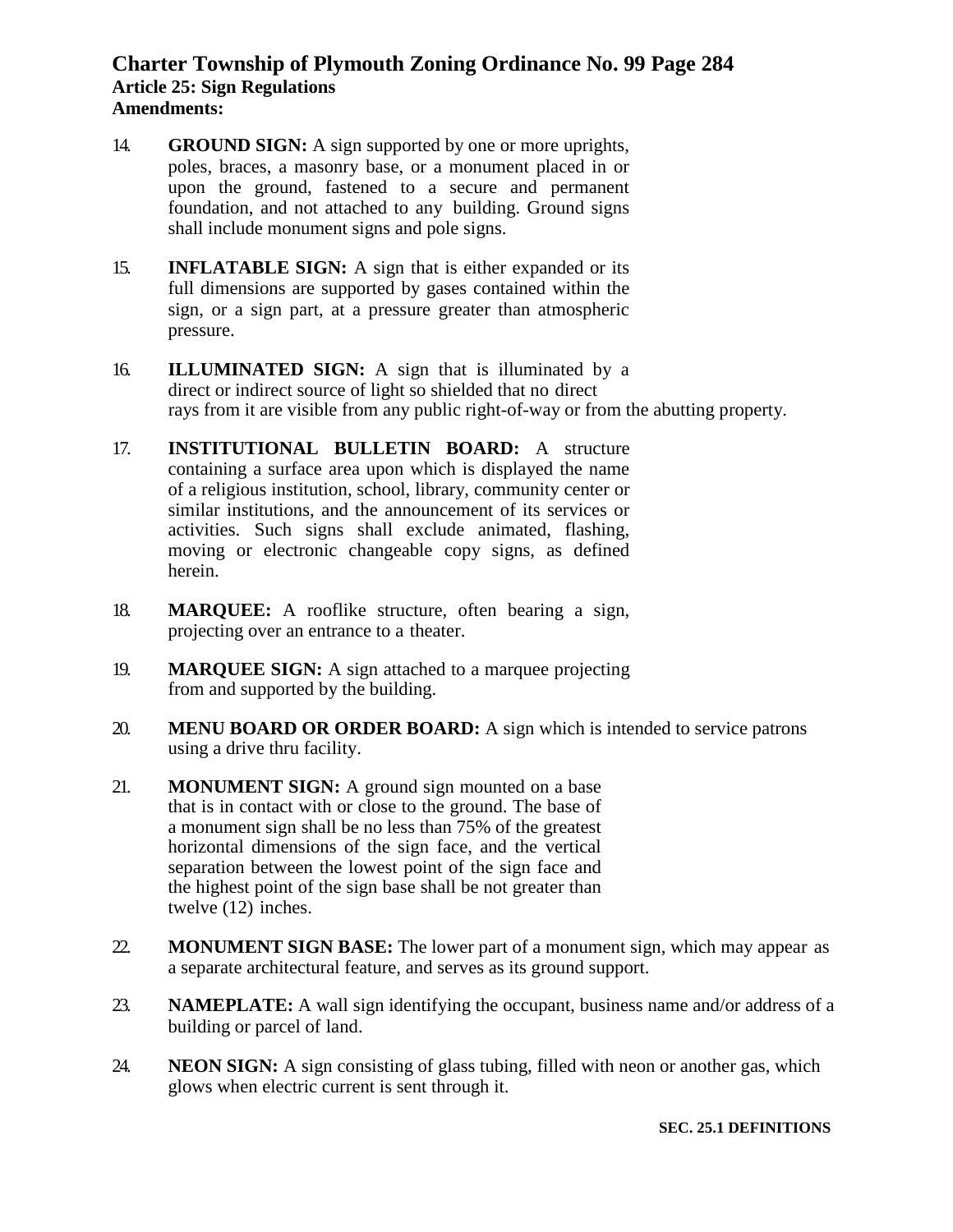- 25. **NONCONFORMING SIGN:** Any advertising structure or sign that was lawfully erected and maintained prior to the effective date of this Ordinance, and any amendments thereto, and that fails to conform to all applicable regulations and restrictions of this Article.
- 26. **OFF-PREMISES SIGN:** A sign which contains a message unrelated to a business or profession conducted on the premises, or to a commodity, service or activity, not sold or offered upon the premises where such sign is located.
- 27. **OUTDOOR ADVERTISING SIGN:** A sign calling attention to a product or service not available on the same premises upon which the sign is located. This definition includes, but is not limited to, signs commonly known as billboards.
- 28. **PANEL SIGN:** A sign whose letters and/or symbols are on a panel contained within a frame, which is an integral part of the sign. This definition is intended to distinguish between panel signs and signs consisting of individual freestanding letters and/or symbols.
- 29. **PENNANT:** A long, triangular, tapering flag, often bearing an emblem.
- 30. **POLE SIGN:** A ground sign mounted on a freestanding pole(s) or other support(s) with a clear space between the bottom of the sign face and the grade.
- 31. **POLITICAL SIGN:** A temporary sign, relating to the election of a person or persons to public office, or relating to a political party, or relating to matters to be voted upon in a local, state or national election or referendum.
- 32. **PORTABLE SIGN:** A free standing sign not permanently anchored or secured to either a building or the ground, such as, but not limited to "A" frame, "T" shaped, or inverted "T" shaped structures, including those mounted on wheeled trailers.
- 33. **PROJECTING SIGN:** A sign that is attached to and projects from a building wall at an angle of up to  $90^{\circ}$  (not including a marquee, canopy or awning sign).
- 34. **REAL ESTATE DEVELOPMENT OR CONSTRUCTION SIGN:** A temporary ground or wall sign listing the name of the project developers, contractors, engineer and architects, on the site being developed, or located at the entrance of a residential development under construction, listing the name of the development and general information, such as the number and types of units to be built, price range and similar data. Such signs include "subdivision business sign" and "construction sign."
- 35. **REAL ESTATE SIGN:** A non-illuminated sign for the purpose of advertising or promoting the sale, lease or rent of real estate. A PERMANENT LEASING SIGN is a real estate sign that is erected for an indefinite period of time for the purpose of offering space in a building for lease.
- 36. **ROOF SIGN:** A sign erected, constructed and maintained wholly upon or over the roof of any building, with its principal support on the roof structure. For purposes of this section, any architectural element which is used on the wall of a structure to give the appearance of a roof line similar to a mansard, gambrel or other roof type, shall be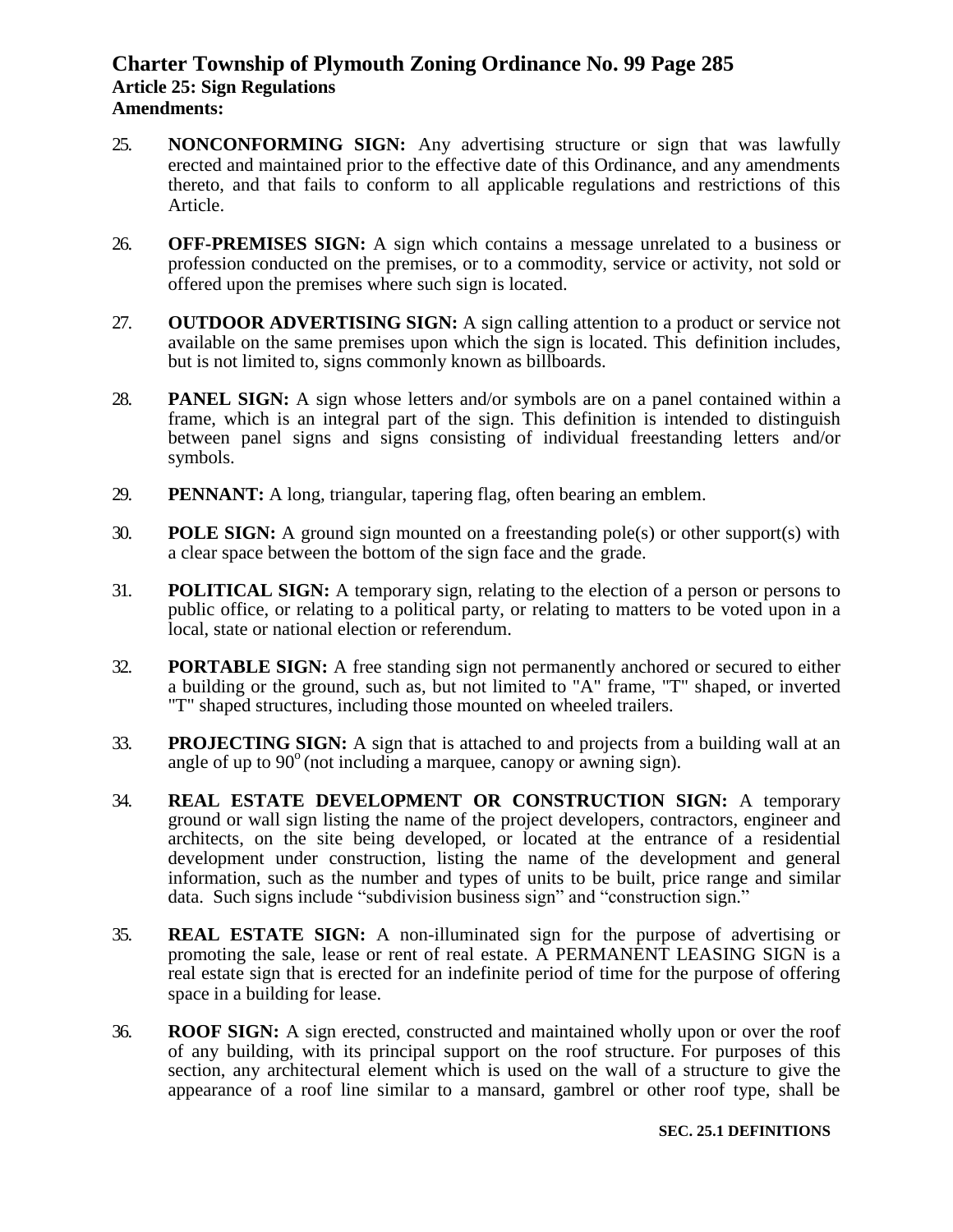considered as a roof. A vertical plane or fascia which is attached to and located below the angled plane of a sloped roof and which is less than 6 inches in height, shall be considered part of the roof.

- 37. **SERVICE CLUB ENTRANCE SIGN:** A sign, usually located along a main entrance way to a community, displaying the names of service clubs and organizations, their meeting schedules, and usually including the service clubs' symbols or logos. The name of the community and a short salutatory message may also be included.
- 38. **SETBACK OF SIGN:** Setback is the distance measured from the street setback line from which the sign is to be primarily viewed to the nearest edge of the sign.
- 39. **SIGN:** The name, identification, description, object, device, structure, display or illustration that is affixed to, or painted, or represented directly or indirectly upon a building, structure or piece of land, and which directs attention to an object, product, place, activity, person, institution, service, event, organization or business by any means, including words, letters, figures, design, symbols, fixtures, colors, illumination or projected images.
- 40. **SIGNABLE AREA:** The area in which a sign is to be located and which is used to determine the permitted size of that sign, pursuant to Section 25.2.1.(d). The signable area shall be a continuous surface or wall unobstructed by windows, doors, other major architectural details or a change in material color.
- 41. **SITE ENTRY FEATURE WITH SIGNAGE:** An architectural feature that defines, delineates and differentiates the entrance to a residential subdivision, apartment community, condominium development, mobile home park or office, business or industrial park, or similar development from a major thoroughfare without being a visual intrusion or distraction to the general public and the traveling motorist. Signage identifying the name of the development may be incorporated into the architectural feature.
- 42. **SPINNER:** A spinning disc-like sign that is typically thread on a line with other spinners to attract attention.
- 43. **STREAMER:** A long narrow banner or flag.
- 44. **SUBDIVISION BUSINESS SIGN:** See "real estate development or construction sign."

**SEC. 25.1 DEFINITIONS**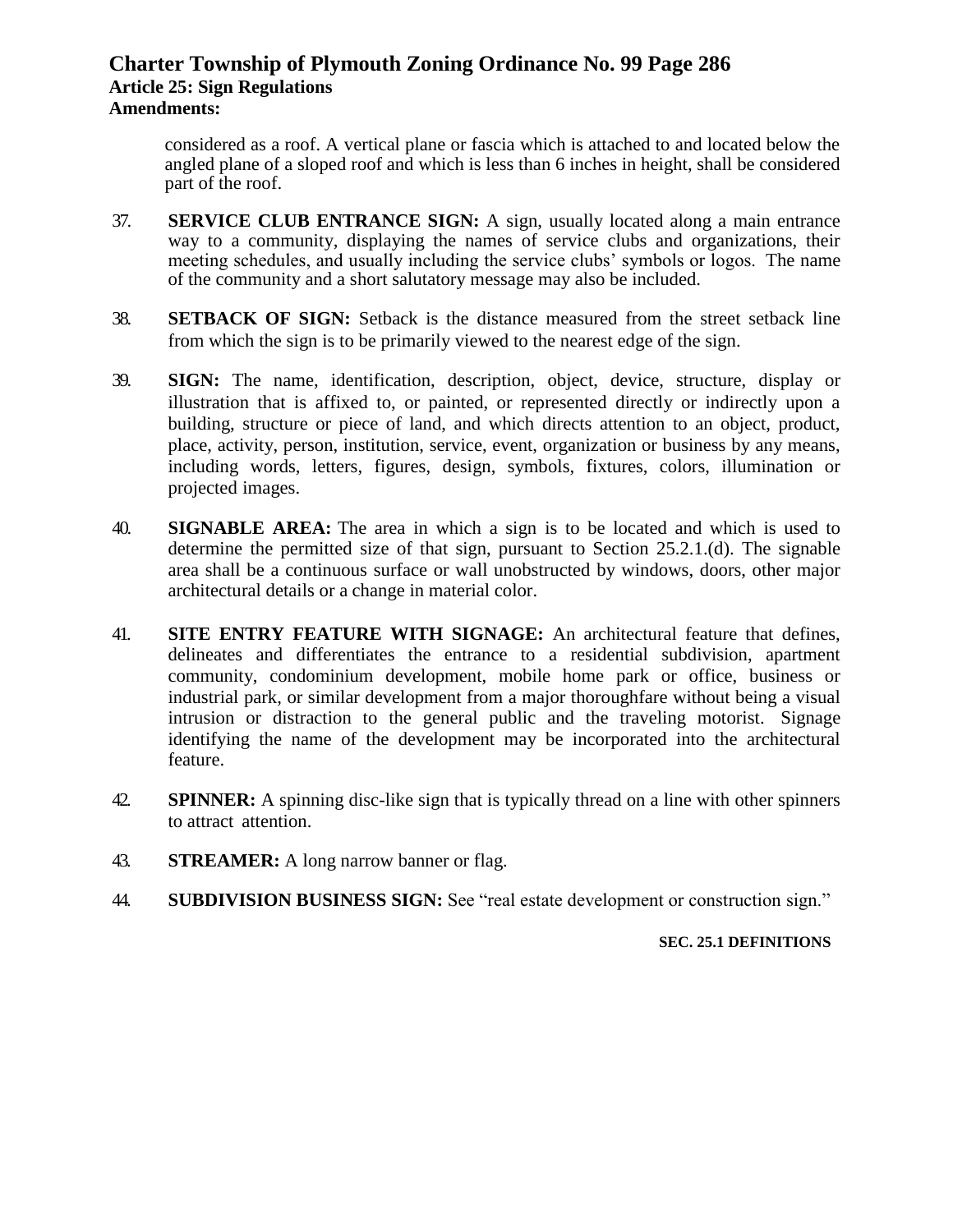- 45. **TEMPORARY SIGN:** A sign that is not permanently fastened to any structure and is intended for a limited period of display, including, but not limited to inflatable signs, banners, pennants, spinners and streamers, window signs and decorative displays for holidays or public demonstrations.
- 46. **TIME-TEMPERATURE SIGN:** A sign, electronic or otherwise, which displays the current time or outdoor temperature or both and which displays no material except for the name of a business, product or service. For purposes of this ordinance, a Time-Temperature sign shall be considered a public service.
- 47. **VEHICLE BUSINESS SIGN:** A sign painted or attached to a vehicle which is located on a premise primarily for purposes of advertising the business or product for sale on the premises. Commercially licensed vehicles which are generally used daily off-site are not included in this definition.
- 48. **VOICE MESSAGE SIGN:** A sign that either 1) conveys a recorded message to someone located nearby, or 2) provides for two-way voice communication (such as with a menu board at a drive-through restaurant). A voice message sign may also be known as a talking sign.
- 49. **WALL SIGN:** A sign which is attached directly to or painted upon a building wall and does not extend above the height of the wall to which it is attached, nor more than twelve (12) inches therefrom, with the exposed face of the sign in a plane parallel to the building wall. Included in the definition of wall signs are signs mounted flat against the building fascia, provided the sign does not protrude beyond any boundary of the fascia.
- 50. **WINDOW SIGN:** A temporary or permanent sign painted on or affixed to a window surface, suspended so as to hang more or less parallel with the window surface, or otherwise displayed in a manner intended to be viewed from outside the window.

## **SEC. 25.2 GENERAL STANDARDS (as amended 10/25/07)**

The following general standards shall apply:

## 1. **Standards of Measurement for Signs**

Dimensional standards and measurements for signs shall be subject to the following:

(a) Sign Area. The entire area within a rectangle or square enclosing the extreme limits of writing, representation, emblem, or any figure of similar character, together with any frame, tower, or other material, color or internally illuminated area forming an integral part of the display or used to differentiate such sign, shall be included in the measurement. Parts of a sign shall be deemed to be a single sign whenever the proximity, design, content or continuity reasonably suggests a single unit, not withstanding any physical separation between parts.

### **SEC. 25.2 GENERAL STANDARDS**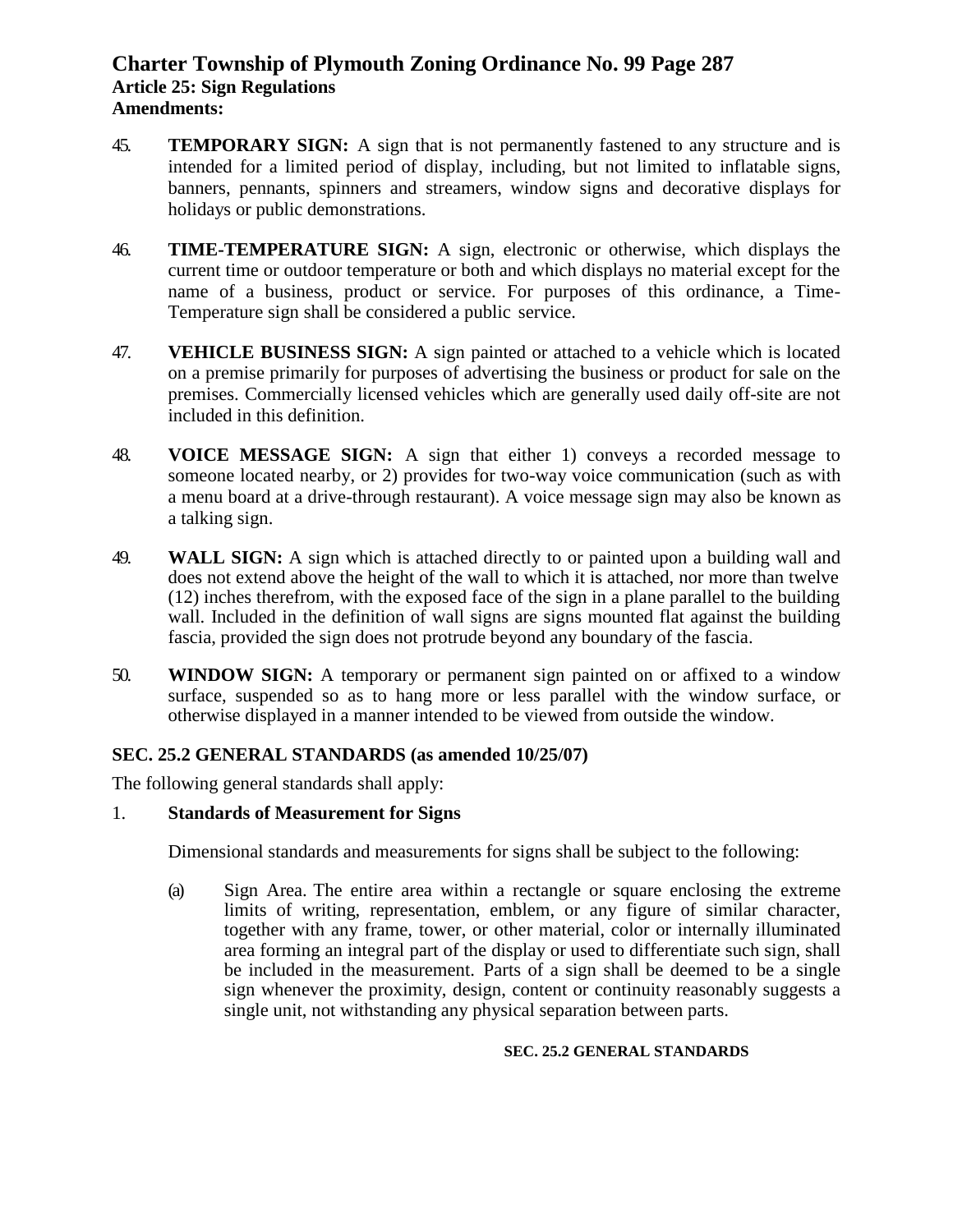#### **Computation of Sign Area**

- 1) Where a sign has two or more faces, the area of all faces shall be included in determining the sign area, except that where two such faces are placed back to back and are at no point more than two feet from one another, the area of the sign shall be taken as either:
	- a) the area of one face, if the two faces are of equal area, or
	- b) the area of the larger face, if the two faces are of unequal area.
- 2) For ground signs, the area shall include the entire area of the sign upon which copy, lettering, drawings or photographs could be placed, excluding necessary uprights or supports. For monument signs, the base of a monument sign shall be excluded from the calculation of sign area for a distance of thirty (30) inches above grade. Streetscape and landscape features which in the determination of the Planning Commission, are an integral part of the sign design shall also be excluded from the calculation of sign area.
- 3) For internally-illuminated awnings or canopies, the entire flat surface of the awning or canopy upon which the message is written shall be included in the sign area calculation. Signs mounted on awnings and canopies that are not internally-illuminated shall be subject to the sign area standards of measurement specified in paragraph (a), above.
- 4) For paper window signs, the area shall include, the entire area of the paper. Where adjacent paper window signs are within eight (8) inches of each other they shall be measured as a single sign.
- (b) Sign Height. The distance from the average level of the ground or pavement directly below the sign to the highest point of the sign structure, including any supportive or decorative appendages, without including any berm, landscaping, grading, or artificially or unnaturally constructed raised portion of land at the point of measurement.

#### **SEC. 25.2 GENERAL STANDARDS**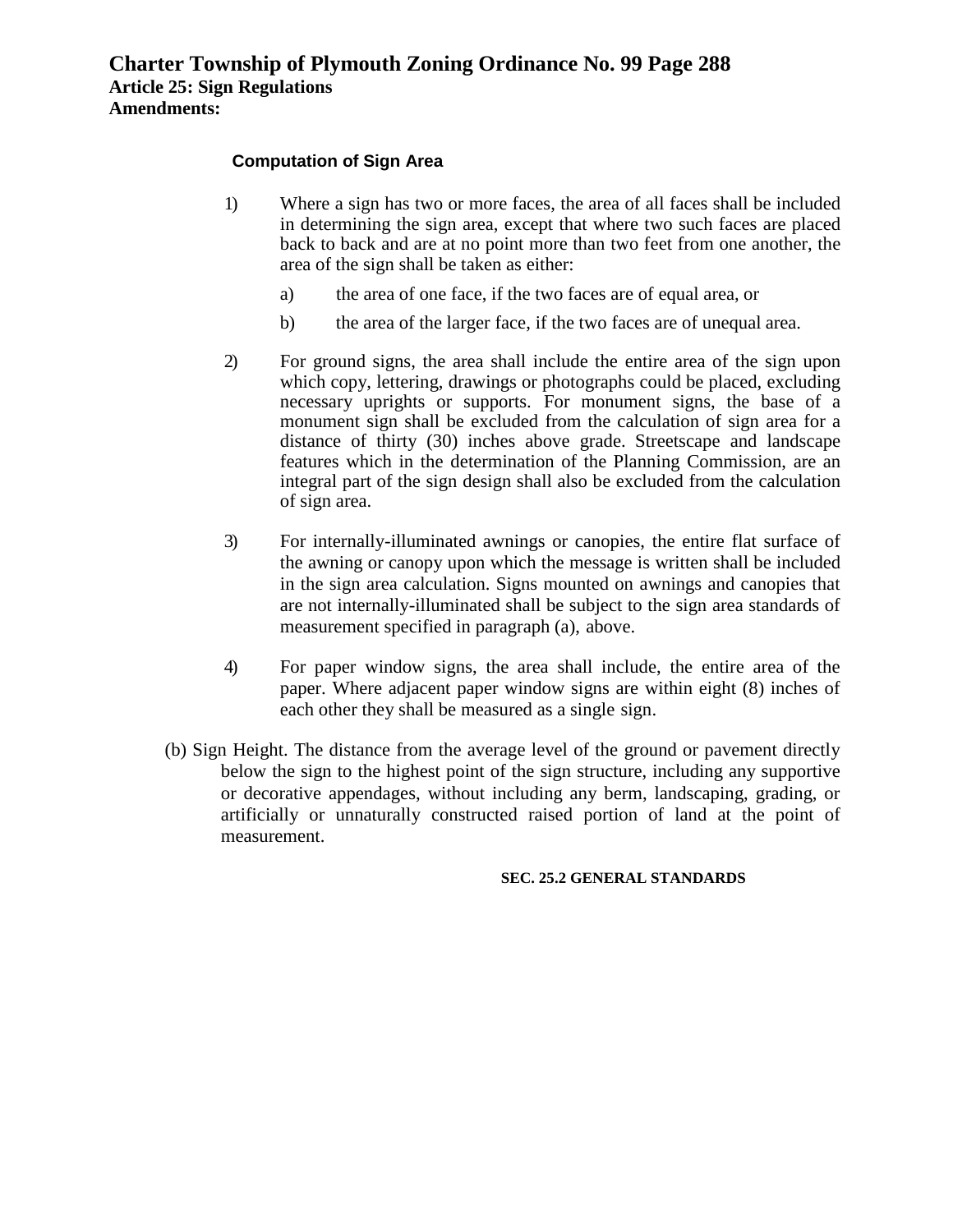- (c) Sign Setback. Setback is the distance measured from the street setback line from which the sign is to be primarily viewed to the nearest edge of the sign.
- (d) Signable Area. Where it is specified that the size of a sign shall be based on the signable area, signable area shall be delineated as the area of a continuous surface, or wall unobstructed by windows, doors, other major architectural details, or a change in materials or color. The signable area shall equal the area of (a x b) or (c x d) or (e x f) in the following illustration, at the choice of the applicant:

The signable area for a gable shall be determined by calculating the actual area of the surface or wall of the gable, unobstructed by any architectural features.

### 2. **Illumination**

Sign illumination shall be subject to the following:

- (a) Sign illumination shall be designed, installed and maintained in a manner that minimizes off-site glare, light trespass and light pollution. Illumination shall be concentrated within the area of the sign to prevent glare upon the street or adjacent property. Sign illumination shall be provided solely by electrical means or devices, shall not be of a flashing, intermittent, moving or animated type, and shall further comply with the specific standards defined in Section 25.9, Area, Height and Placement Regulations.
- (b) Signs shall not be illuminated between the hours of 11 P.M. and 7 A.M., except those pertaining to a business open during these hours, and except time/temperature signs located in C-2 districts.

#### **SEC. 25.2 GENERAL STANDARDS**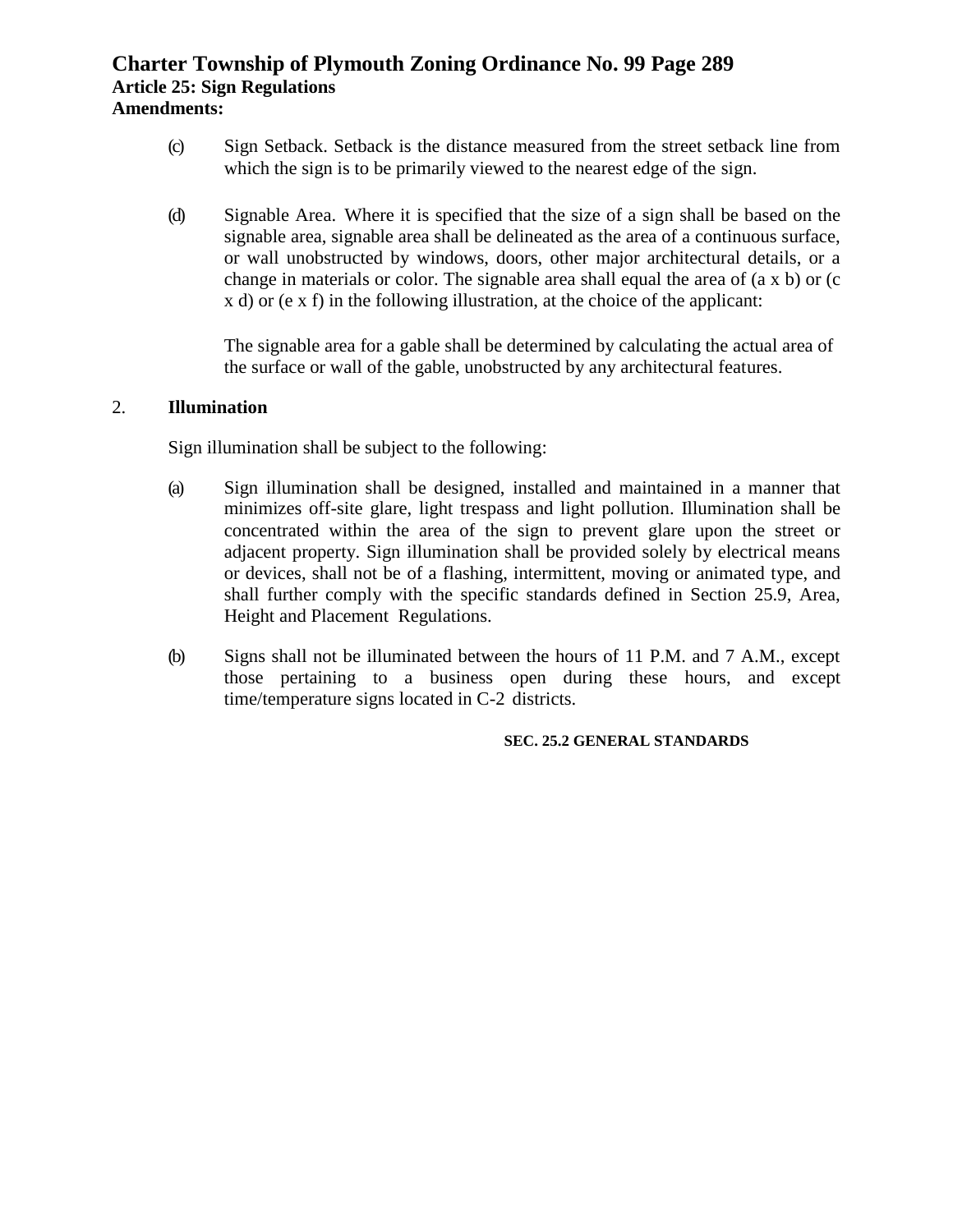### 3. **Maintenance Contract**

A contract for maintenance of all new permanent signs may be required by the Department of Building and Code Enforcement.

## 4. **Underground Wiring**

Where illumination is desired, underground wiring shall be required for all signs not attached to a building.

# **SEC. 25.3 ARC and OS-ARC DISTRICT SIGNS**

Requirements for signs in the ARC and OS-ARC District are set forth in Section 14.10.

#### **SEC. 25.3 ARC AND OS-ARC DISTRICT SIGNS**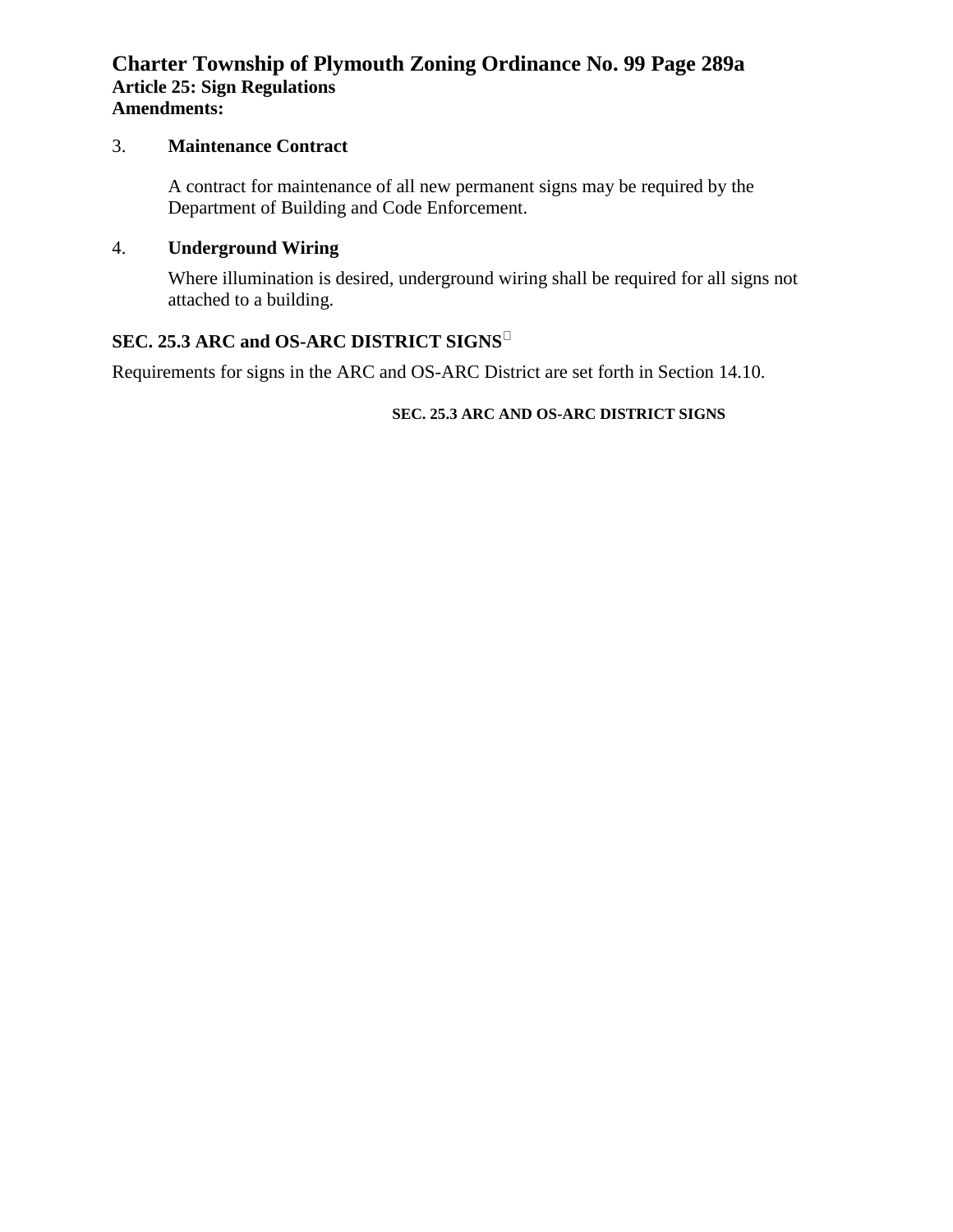## **SEC. 25.4 SPECIAL SIGNS IN C-1 AND C-2 DISTRICTS**

The following signs are permitted in a C-1 and C-2 Districts:

### 1. **Flags or Pennants**

Flags or pennants bearing the official design of a corporation or award flags or pennants subject to the following:

- (a) Such corporation, or award flags or pennants shall be displayed on flag poles only. For the purposes of this Ordinance, a flagpole is a pole used exclusively to display a flag. Attachment to any other site fixture or feature shall be prohibited.
- (b) A maximum of two (2) such flags or pennants shall be permitted for each flag pole provided.
- (c) The maximum number of flag poles permitted per individual business shall be determined in accordance with the following table:

| <b>STREET FRONTAGE IN FEET</b> | <b>MAXIMUM NUMBER OF FLAG</b><br><b>POLES PERMITTED</b> |
|--------------------------------|---------------------------------------------------------|
| $0 - 210$                      |                                                         |
| $211 - 300$                    |                                                         |
| 301 or greater                 |                                                         |

- (d) Placement of flag poles shall be in a manner and location subject to the following requirements:
	- 1) The placement shall not impact adjacent properties, in particular, those of a residential nature.
	- 2) The placement shall not constitute a traffic or pedestrian hazard or impair vehicular or pedestrian traffic.
	- 3) The size, content, coloring or manner of illumination of said flags shall not constitute a traffic or pedestrian hazard or impair vehicular or pedestrian traffic flow.
	- 4) The height of flagpoles shall conform to the height restrictions of set forth in Article 20 for buildings and structures. A flagpole shall be deemed to be a structure under all provisions of this Ordinance. Flagpoles shall comply with the setback requirements for structures.
	- 5) No flag or flagpole shall be permitted to project into the road right-of-way at full extension of the flag.
	- 6) Flag poles shall not be located on the roof of a building.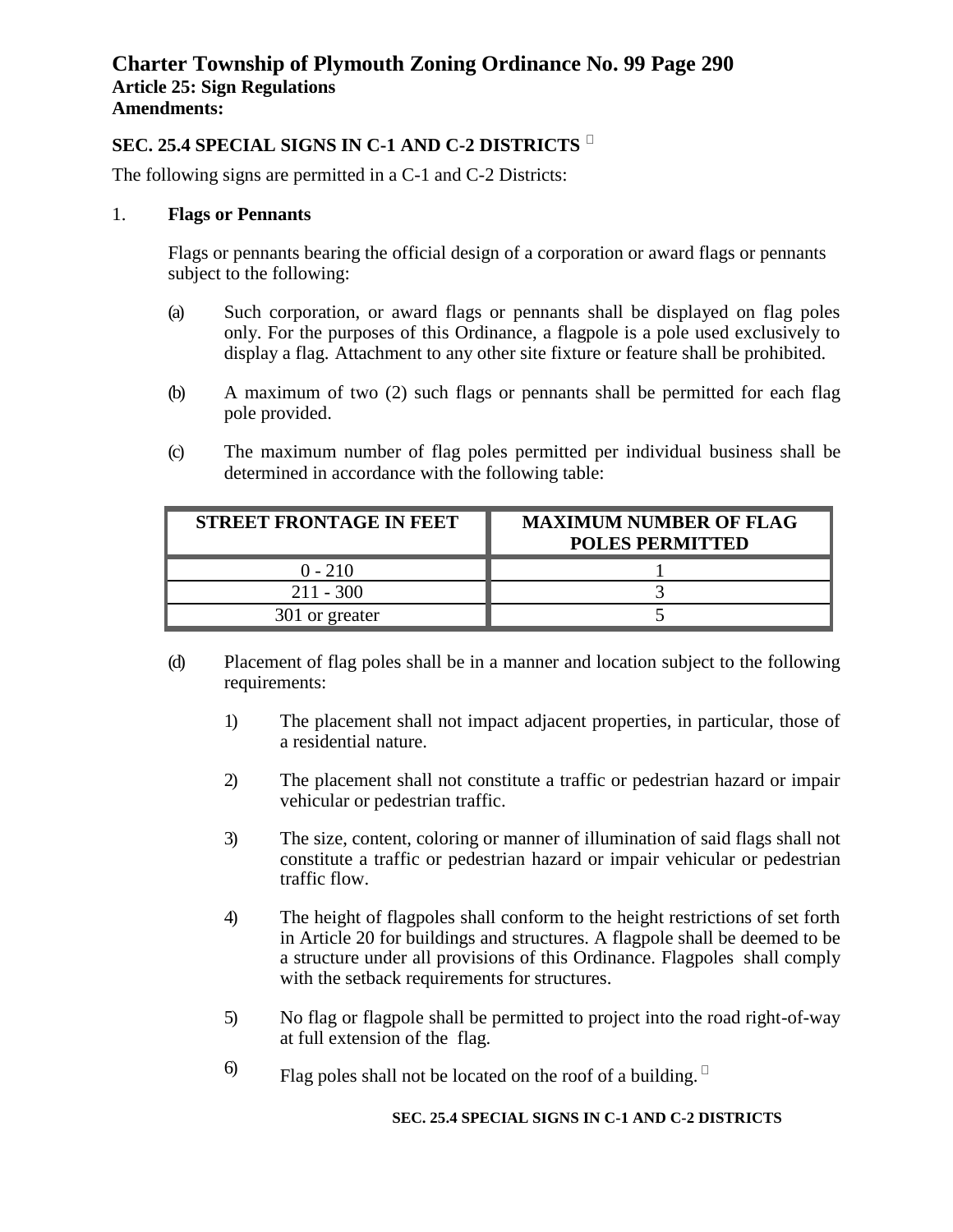(e) The size, content, coloring or manner of illumination of said flags or pennants shall not constitute a traffic or pedestrian hazard or impair vehicular or pedestrian traffic flow.

#### 2. **Banners**

Banners used to draw attention to vehicle dealerships are permitted, provided that there is a maximum of one (1) banner on each pole, and provided that they have no written message or corporate identity. Each banner shall not exceed a maximum area of twenty (20) square feet.

#### 3. **On-Premises Directional Signs**

On-Premises Directional Signs may be permitted in the C-1 Neighborhood Shopping District, C-2 General Commercial District, MR Mid-Rise District, OS Office Service District, OR Office Research District, TAR Technology and Research District, and IND Industrial District subject to the following:

- (a) Directional signs shall not exceed two (2) square feet per side, nor exceed two (2) sides.
- (b) Said signs may incorporate a corporation or business logo provided the main theme of the sign shall be to facilitate vehicular traffic flow.
- (c) Placement shall be within the subject property; no such signs shall be permitted within the street setback area or right-of-way.
- (d) The size, content, coloring, placement or manner of illumination shall not constitute a traffic or pedestrian hazard or impair vehicular or pedestrian traffic flow.
- (e) Directional ground signs shall not exceed a height of four (4) feet and shall be limited to one (1) per ingress or egress drive, located at the ingress or egress drive.
- (f) On-premises directional signs may be located on buildings.

#### 4. **Off-Premises Directional Signs**

Off-Premises Directional Signs may be permitted on a limited basis in the C-2 District, in order to encourage the clustering of businesses, and minimize strip commercial development in accordance with the Township Master Plan, while still allowing necessary and reasonable identification of businesses, facilitating the orderly flow of traffic, and avoiding unnecessary proliferation and excessive size of signs on thoroughfares and collector roads.

(a) Off-premises directional signs are permitted only upon review and approval of the Planning Commission, and subject to compliance with the following conditions: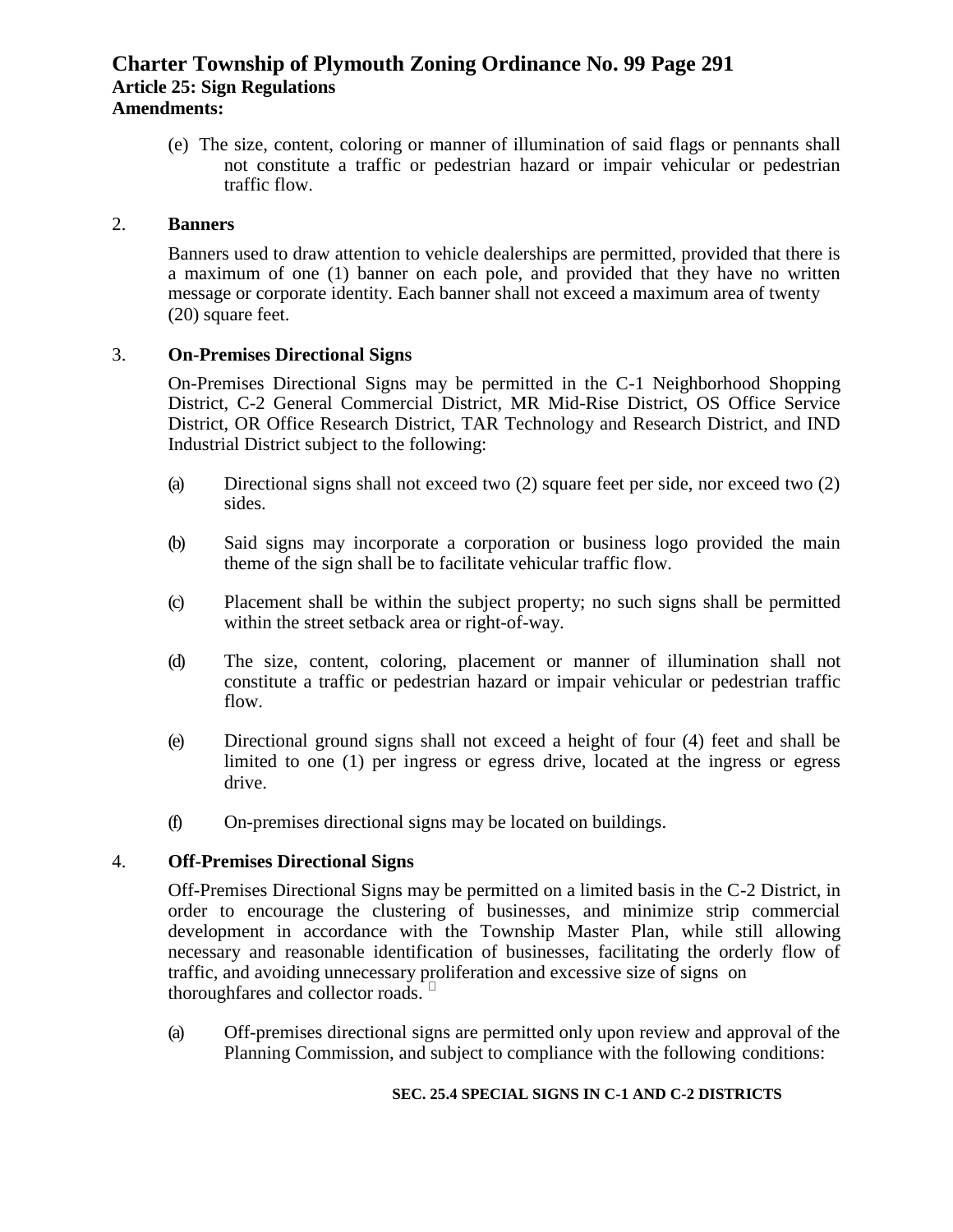- 1) Approval of the sign would serve to further the purposes of this Section.
- 2) The Planning Commission shall determine that the business is located in the C-2 District; has no frontage on the major thoroughfare from which it takes primary access; is within one thousand two hundred (1,200) feet of said thoroughfare; is not visible from the major thoroughfare or is visible from the major thoroughfare but with no clear indication of how to access the business; and would not reasonably be able to direct traffic to or adequately identify its location without an off-premises directional sign.
- 3) No off-premises directional sign shall be permitted without a recorded easement or executed agreement that accomplishes all of the following:
	- a) states that the owner of the parcel on which the sign is to be placed grants permission for the off-premises directional sign to be located on the parcel,
	- b) stipulates which parcel(s) are entitled to use of the off-premises directional sign, and
	- c) specifies how the sign is to be maintained and establishes a means to assure that maintenance runs with the life of the sign.
- 4) Off-premises directional signs shall be located only on land zoned C-2, and shall direct traffic only to land also zoned C-2.
- 5) Off-premises directional signs shall be permitted only at the intersection of the access road for the business and a major thoroughfare, and only one such sign is permitted at each intersection. The business access road may be a public street, private road, or recorded access easement over which the general public has ingress/egress rights. If multiple businesses served by the same access road require the use of the same intersection for an offpremises business directional sign, the same sign shall be used.
- 6) Off-premises directional signs shall be located entirely on private property and no closer than thirty (30) feet from the centerline of the street, private road, or recorded access easement which provides access to the business. The sign shall be located a minimum of sixty (60) feet from the centerline of the major thoroughfare or collector road. The sign location shall comply with all other setback and visibility requirements of the Township.
- 7) Off-premises directional signs shall be monument signs with the minimum dimensions necessary to accomplish the purpose of directing traffic; however, in no case shall the sign height exceed the following dimensions: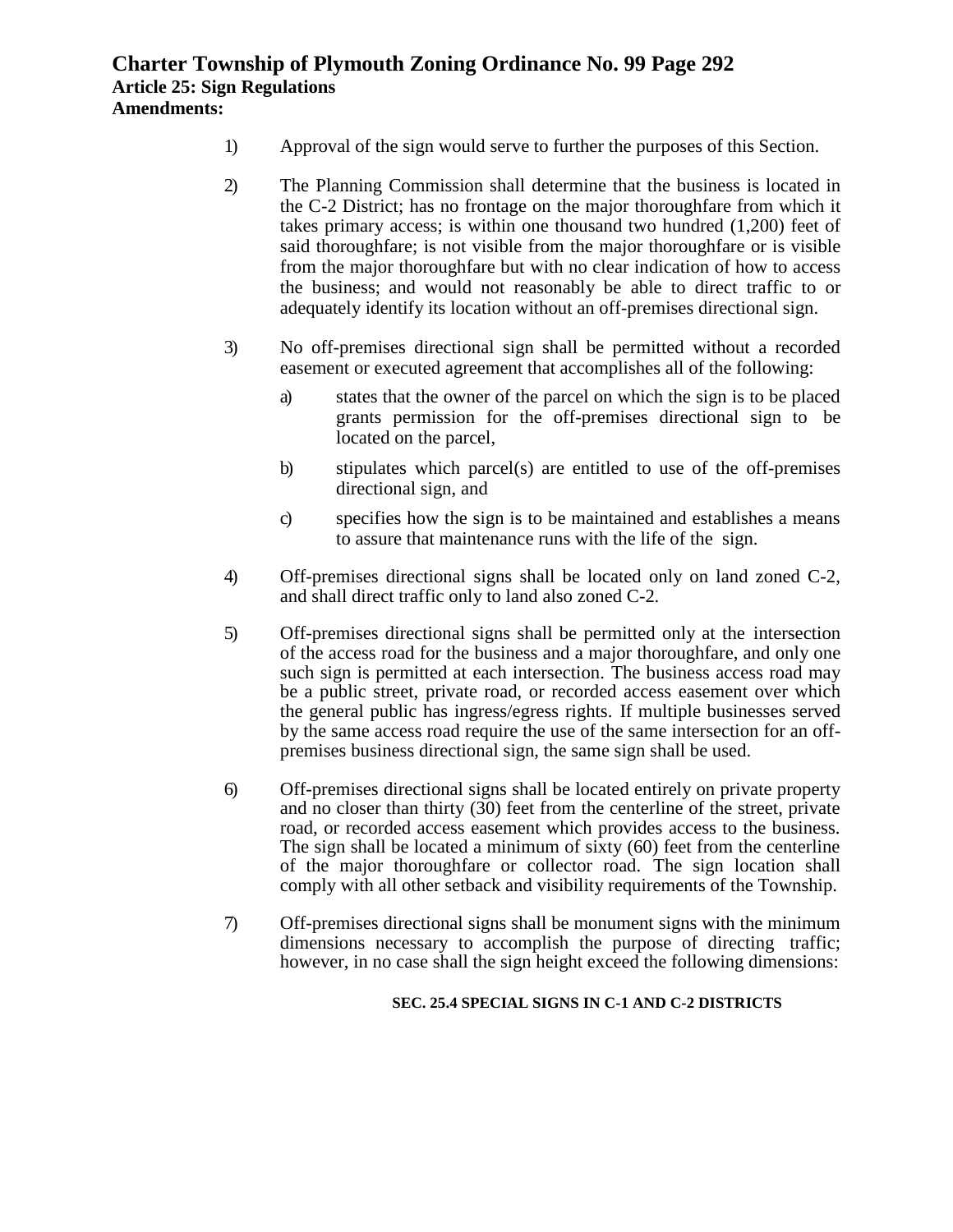| <b>NO. OF USERS ON</b><br><b>SIGN</b> | <b>MAXIMUM SIGN</b><br>AREA | <b>MAXIMUM SIGN</b><br><b>HEIGHT</b> |
|---------------------------------------|-----------------------------|--------------------------------------|
|                                       | $12$ sq. ft.                | $4.5$ ft.                            |
|                                       | 24 sq. ft.                  | $6$ ft.                              |
| 3 or more                             | 36 sq. ft.                  | रे ft                                |

The base of an off-premises directional sign shall be excluded from the calculation of sign area for a distance of thirty (30) inches above grade.

- 8) If multiple businesses served by the same access road require the use of the same intersection for an off-premises business directional sign, the same sign shall be used.
- 9) Space shall be allocated on the sign to allow identification of all businesses which use the same access road to use the off-premises directional sign. A common lettering size and style and no more than one uniform background color shall be used. The sign shall state only the name of the business(es) being identified. A directional arrow may also be included on the sign. The sign base shall be of brick or decorative masonry block.
- 10) The ground within five (5) feet of the base of the off-premises directional sign shall be landscaped in low shrubbery, ground cover or flowers, and said landscaping shall be maintained in presentable condition.
- 11) Off-premises directional signs may be illuminated in accordance with Section 25.2.2, provided the illumination creates no perceptible glare on private property at a distance greater than ten (10) feet from the sign and on public streets and the access drive.
- 12) Off premises directional signs shall be prohibited where <sup>a</sup> Site Entry Feature with Signage, as defined in Section 25.1, is determined by the Planning Commission to be more appropriate.
- (a) The off-premises directional sign shall be maintained in a sound and presentable condition. If a business that is identified on the off-premise directional sign ceases to exist at its location or changes its name, the appropriate changes to the copy of the sign shall be made within thirty (30) days of the change in the business.
- (b) The existence of an off-premises directional sign shall not affect the number and size of other signs permitted by the Township, including any other signs on the same parcel as the off-premises directional sign, and any other signs on the same parcel as the business identified by the off-premises directional sign.

### 5. **Menu or Order Board**

Menu and/or order board for a drive-thru facility subject to the following: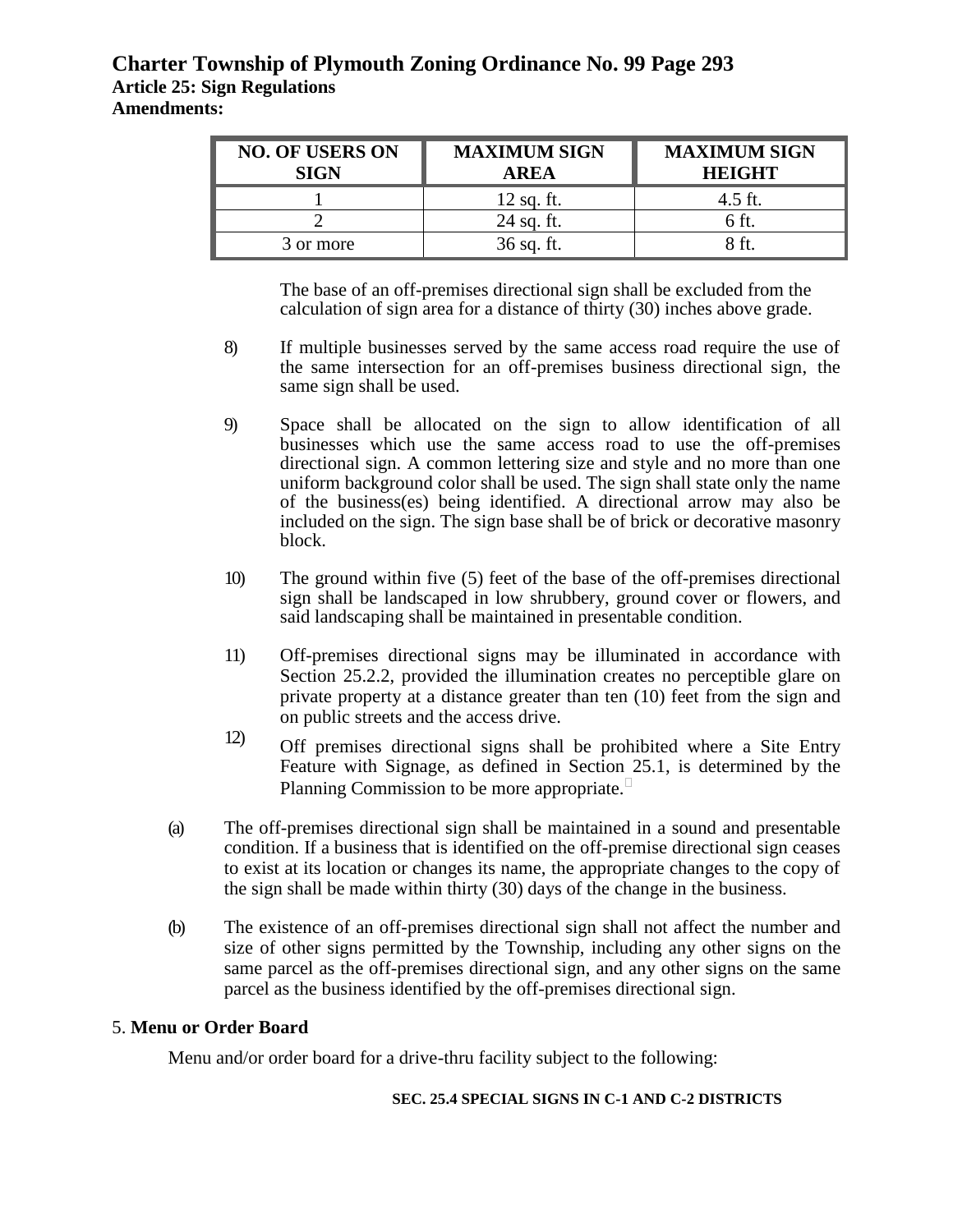- (a) Said signs shall be located on the interior of the lot or parcel and shall not be readable from the exterior of the lot.
- (b) Said signs shall be intended to service the public utilizing the drive-thru facilities only.
- (c) The placement shall not constitute a traffic or pedestrian hazard or impair vehicular or pedestrian traffic flow in any manner.
- (d) The size, content, coloring or manner of illumination shall not constitute a traffic or pedestrian hazard or impair vehicular or pedestrian traffic flow.
- (e) The volume on order boards shall be maintained at the minimum level necessary so that it is audible to users, so as to minimize extraneous noise traveling off the site.

### 6. **Gasoline Service Station Signs (as amended 10/25/07)**

Because of the nature of the use, gasoline service stations have sign needs that are unique from other uses. Gasoline service stations are relatively high traffic facilities and typically located at very high traffic locations and intersections. Such locations offer limited opportunity for driver indecision, increasing the importance of good signage to communicate and avoid traffic accidents. Further, the public expects to see automotive fuel prices posted in a consistent and clear format. To reflect the above-referenced character and needs of the use, signs for gasoline service stations shall be permitted as follows:

- (a) One (1) monument sign, subject to the requirements of Section 25.9.1.(b). The Township understands that the traveling public expects to see updated, clear, and precise automotive fuel pricing from off-site, and further, that fuel prices change from day to day. If automotive fuel pricing is not visible, or is unavailable or removed, it would cause great inconvenience to residents of the Township. Further, it is documented, by the National Highway Traffic Safety Administration (NHTSA) and others, that it is dangerous to distract a driver's attention from the road. Clear and accurate price numerals may help to reduce the number of traffic accidents associated with the distraction of drivers from inaccurate and unclear gasoline pricing. While in general electronic changeable copy signs are not consistent with the established, planned and desired appearance of the Township, for the limited application of automotive fuel pricing only, the Township finds it acceptable. In consideration of these factors, changeable copy may be permitted as part of a monument sign for a gasoline service station subject to the following:
	- 1) Only the individual fuel price numbers shall be permitted to be changeable copy. The changeable copy portion of the sign shall be manual or electronic.
	- 2) The fuel price number height shall not exceed nine (9) inches.
	- 3) The changeable copy portion of the sign shall consist of no more than 1 background color and 1 numeral color.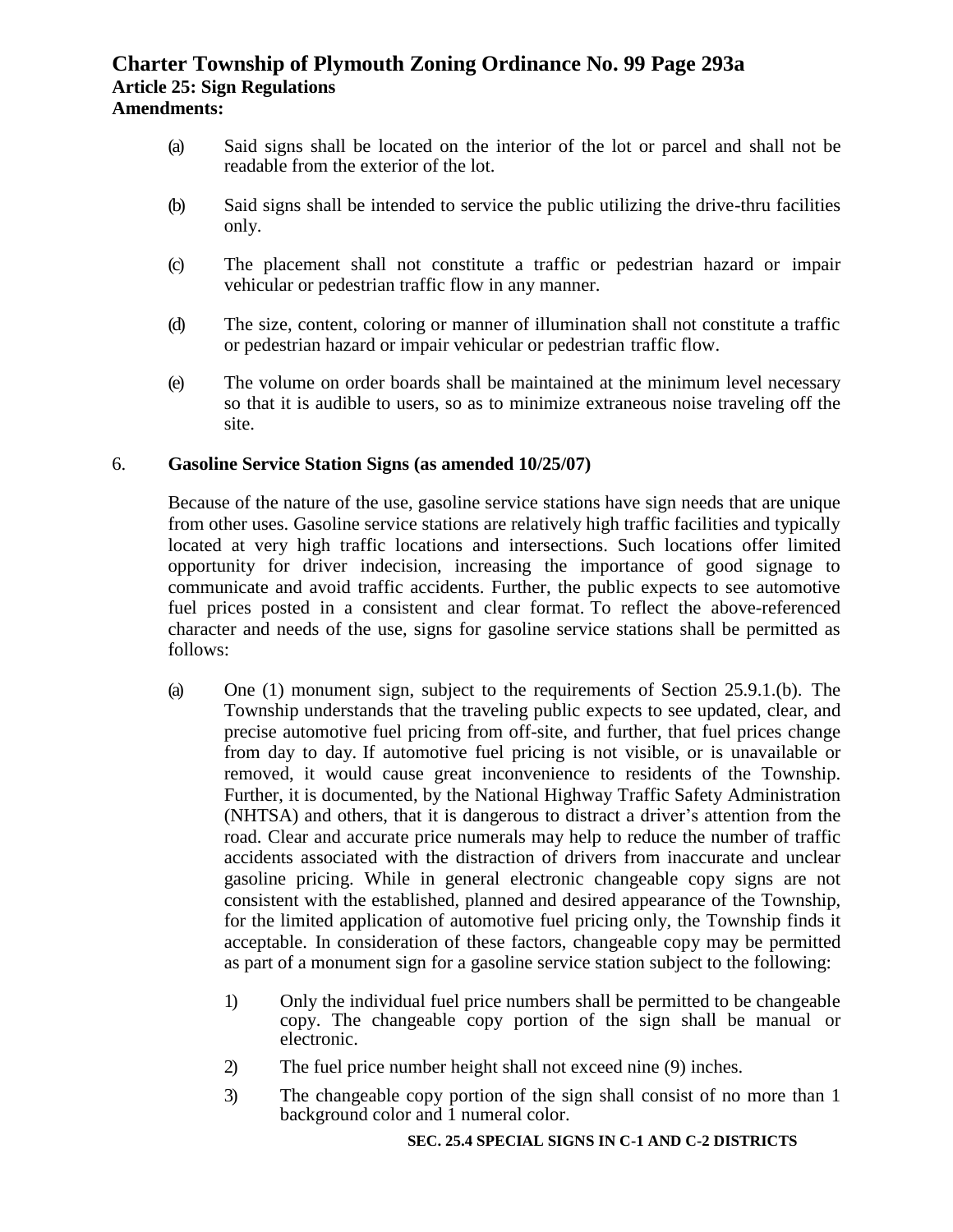- 4) The base of any monument sign containing fuel price changeable copy shall be brick, with limestone capped brick piers on the two ends of the sign. The sign shall not project above the brick piers by more than one- half of the message area's height.
- 5) The area of the changeable copy shall be counted toward the maximum sign area.
- 6) All electronic numerals used in the price of fuel shall be designed to automatically adjust their brightness under varying light conditions to maintain legibility, avoid glare, and eliminate visual impact on nearby areas of the Township.
- (b) One (1) wall sign, subject to the requirements of Section 25.9.2.
- (c) One (1) canopy sign per street frontage, up to a maximum of two (2), and limited to no more than one (1) sign on any canopy face, subject to the following conditions:
	- 1) The length of the canopy sign shall not exceed 10% of the length of the canopy façade (See diagram).
	- 2) The sign shall be a minimum of six (6) inches from the top and bottom of the canopy façade (See diagram). Further, the sign shall have a minimum separation of six (6) inches from any accent color on the fascia.

(Refer to Section 13.2.11(i) for detailed standards on gas station canopies).

## **Canopy Sign Example**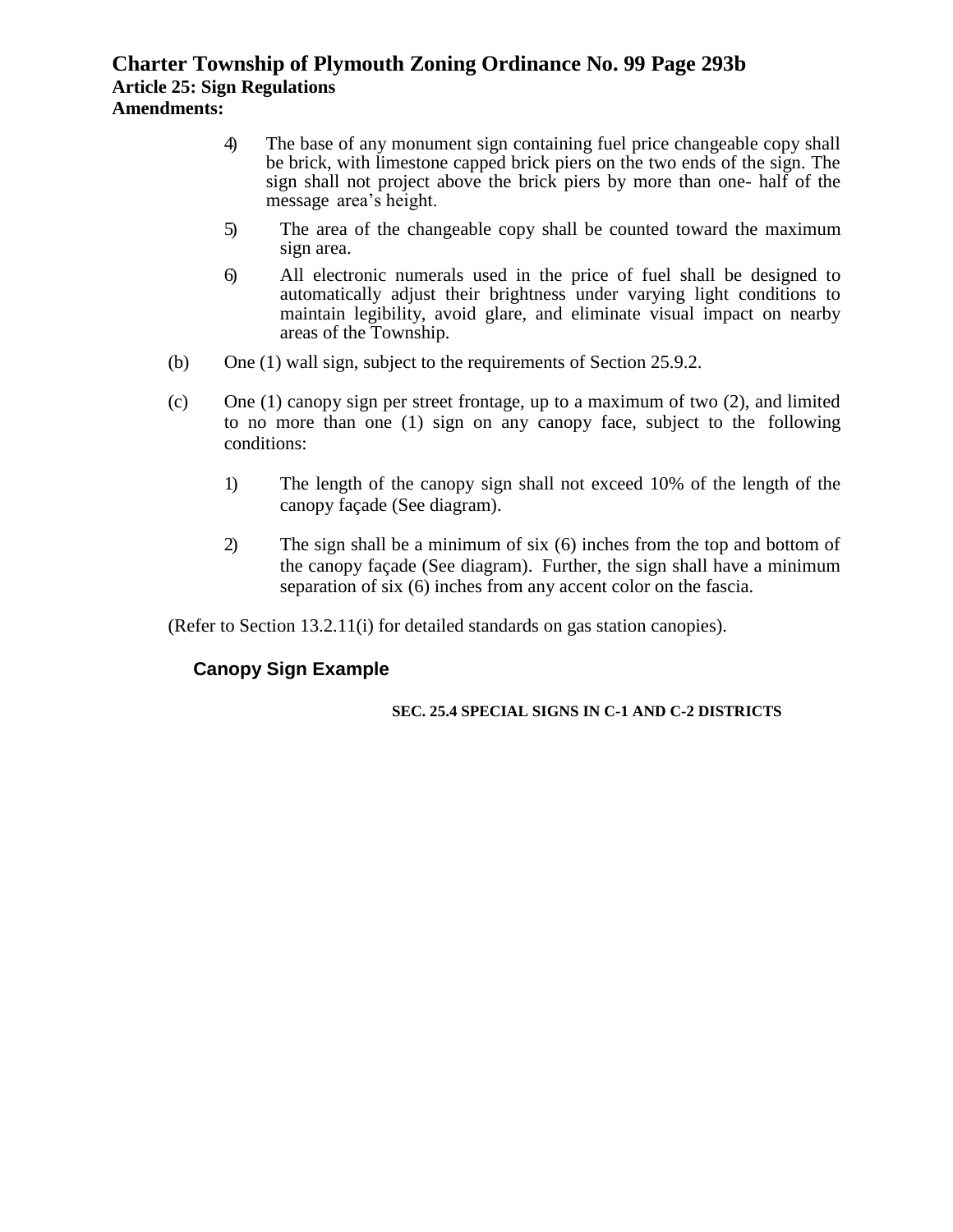# **SEC. 25.5 SIGNS PERMITTED IN ALL DISTRICTS WITHOUT A SIGN PERMIT**

The following signs shall not count toward the maximum permitted sign, and shall be permitted in all districts without obtaining a sign permit prior to installation:

- 1. For purposes of identification by emergency personnel (fire, police, EMS) all businesses, offices, industrial buildings, apartment complexes, and multiple and single-family residences, shall prominently display their street address on the front side (facing the street) of their building or upon freestanding signs or building entranceways. All street addresses shall be in Arabic numerals, each numeral shall be large enough to be easily read from the street, but in no event smaller than four (4) inches high by two and one-half  $(2 \frac{1}{2})$  inches wide, except for numeral one (1) which shall have a width in proportion to its height. Street Address Signs shall not exceed three (3) square feet in area, unless that signs exceeding three (3) square feet are counted in the maximum sign area computations. All numerals shall contrast with the surface they are applied to (light numerals on dark surfaces, dark numerals on light surfaces) shall be mounted high enough to be seen from the street, and shall not be obstructed from view by trees, shrubs or any other material. If the residence or business cannot be seen from the street, an additional street address sign shall be displayed in an area where it can be seen from the street. In all residences with more than one unit, such as apartments, each individual unit shall be clearly marked.
- 2. House numbers, legible from the street, home occupation signs, nameplates (fraternity, sorority, apartments, and professional) identifying the occupant or address of a parcel of land and not exceeding two (2) square feet in area.
- 3. Window signs not exceeding two (2) square feet in area indicating the hours of operation for a business, and whether a business is open or closed.
- 4. Memorial signs or tablets, names of buildings and date of erection, when cut into any masonry surface or when constructed of bronze or other incombustible material.
- 5. For Sale signs attached to vehicles.
- 6. Flags bearing the official design of a nation, state, municipality, educational institution or non-profit organization.
- 7. Traffic safety and control signs erected by or on behalf of a governmental body, or other municipal signs such as the following: legal notices, railroad crossing, danger and other emergency notices as may be approved by the Township Board or the Township Supervisor.
- 8. Community special event signs approved by the Township Board or the Township Supervisor.
- 9. Institutional bulletin boards no more than fifty (50) square feet in area, four (4) feet in height and placed wholly within the property to which the sign pertains.

#### **SEC. 25.5 SIGNS PERMITTED IN ALL DISTRICTS WITHOUT A SIGN PERMIT**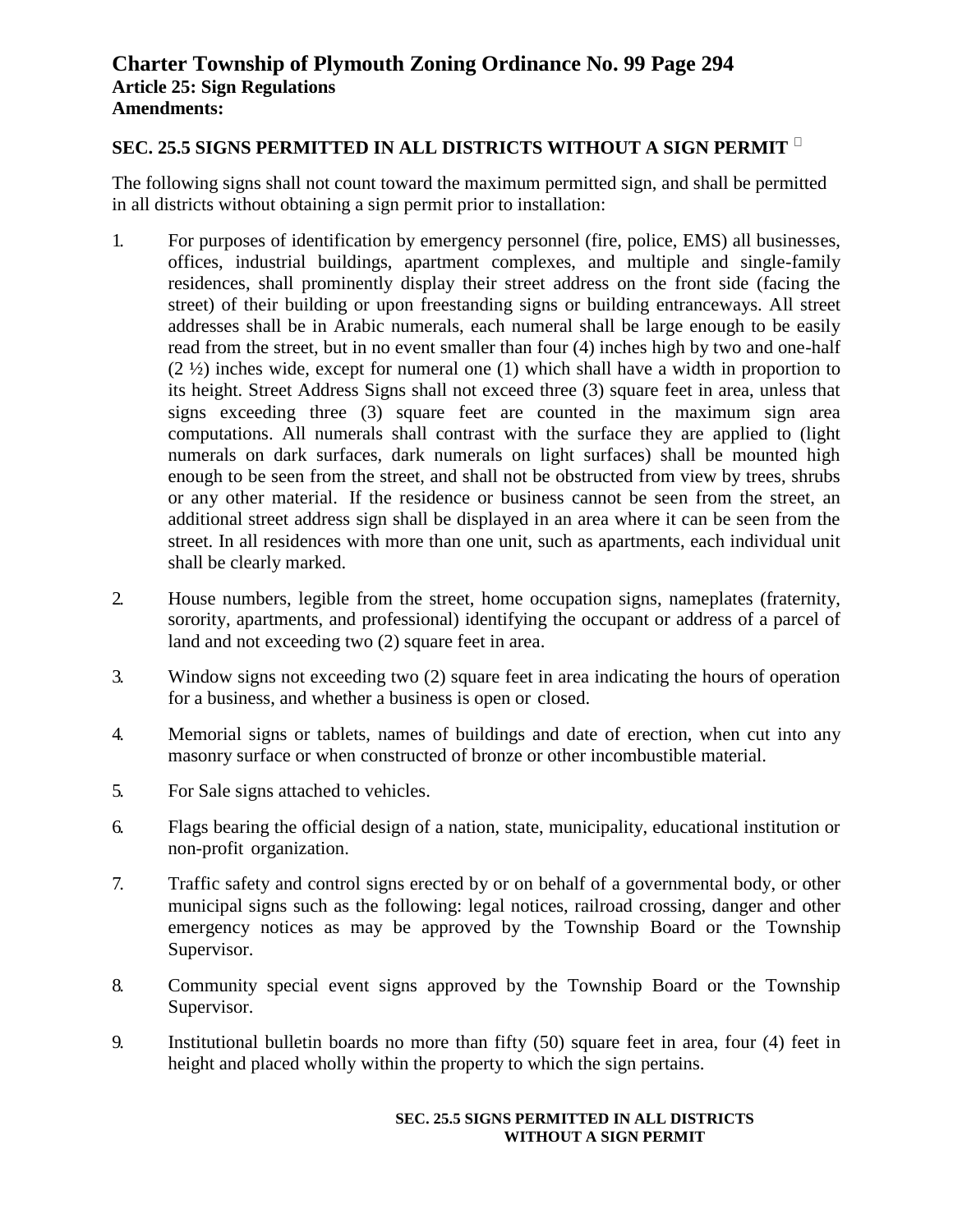- 10. Private traffic control signs which conform to the requirements of the Michigan Manual of Uniform Traffic Control Devices published in accord with Section 508 of Public Acts 300 of 1949, as amended.
- 11. Park and playeround signs.  $\Box$
- 12. Political signs subject to the following:
	- (a) They shall be removed within ten (10) days following the election.
	- (b) They shall not be placed closer than one hundred (100) feet from any polling place entrance.
	- (c) The candidate shall be responsible for compliance with this section.
	- (d) No election sign is to exceed eight (8) square feet in area, and in the case of a ground-mounted election sign, the height may not exceed four and one-half  $(4 \frac{1}{2})$ feet.
- 13. Real estate signs shall be subject to the following:
	- (a) Temporary Real Estate Signs.
		- 1) Such signs shall be limited to ground or wall signs only. One (1) sign shall be permitted per street frontage, regardless whether the property is represented by more than one real estate agent.
		- 2) Area shall not exceed seven (7) square feet in all Residential Districts and shall not exceed forty-two (42) square feet in any other Zoning District.
		- 3) Height shall not exceed four (4) feet in all Residential Districts and seven (7) feet in all other Zoning Districts.
		- 4) Such signs shall be erected only on private property with permission from the property owner. Placement shall be wholly within the property boundaries to which the sign pertains, and such signs shall be located outside of any street setback area or corner clearance area.
		- 5) The sign may be erected at the time the property is offered for sale or lease and shall be removed within ten (10) days following the sale or lease of the property. The property owner, and real estate agent, or other persons responsible for creating the sign and/or placing the sign on the property, shall be responsible for compliance with the provisions of this Section.
		- 6) Temporary off-site real estate signs shall be permitted for the purpose of directing buyers to an open house provided that such signs not exceed four (4) square feet per face and provided further that such signs are removed immediately following the open house.

#### **SEC. 25.5 SIGNS PERMITTED IN ALL DISTRICTS WITHOUT A SIGN PERMIT**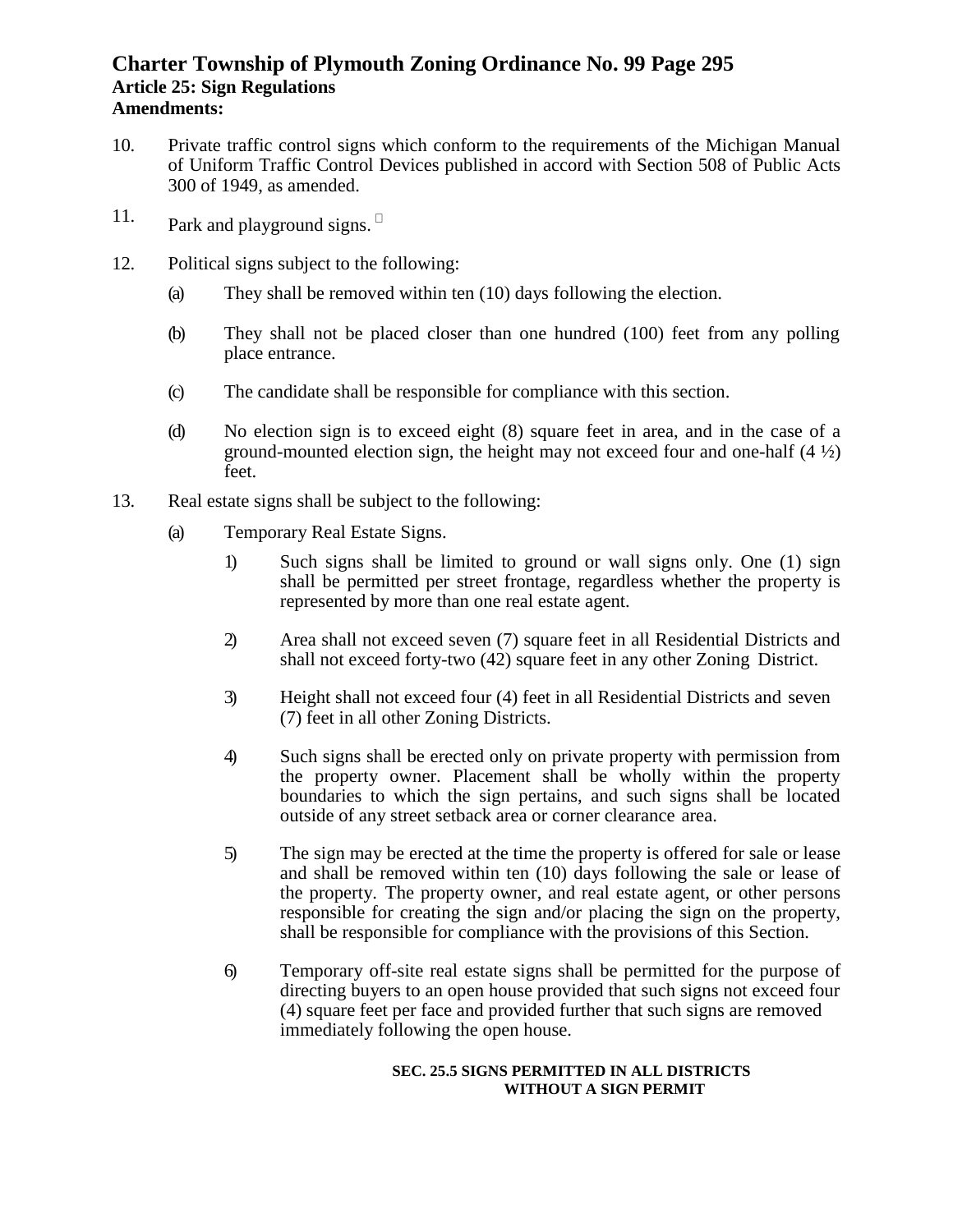- (b) Permanent Leasing Signs. Permanent leasing signs erected for a period of one (1) year a longer shall be subject to the following:
	- 1) If the permanent leasing sign is a ground sign, it shall be a monument sign and it shall be subject to the location, setback, and other applicable standards in Section 25.9.1.
	- 2) If the permanent leasing sign is a wall sign, it shall be subject to the applicable standards in Section 25.9.2.
	- 3) Permanent leasing standards shall comply with the maximum sign area and sign height requirements that apply to temporary real estate signs.
	- 4) Such signs shall be maintained in good repair, and shall be replaced or renovated when weathered or worn.

14. Community entrance signs erected by the municipality.

### **SEC. 25.6 SIGNS PERMITTED IN ALL DISTRICTS WITH A SIGN PERMIT**

The following signs shall be permitted in all districts subject to approval of a sign permit, and provided that they are accessory to a permitted use in the district:

#### 1. **Real Estate Development or Construction Signs**

Real Estate Development or Construction signs subject to the following:

- (a) Such signs shall be limited to a maximum of one (1) ground or wall sign per development project.
- (b) Sign area shall not exceed thirty-two (32) square feet, except that large scale development projects, such as subdivisions, site condominiums, multiple-family developments and office, business, technology or industrial parks shall be permitted an area not to exceed forty-two (42) square feet.
- (c) Height shall not exceed eight (8) feet.
- (d) Placement shall be wholly within the property boundaries to which the sign pertains.
- (e) For non-residential construction projects, the sign shall not be erected prior to issuance of a building permit for the proposed construction project and shall be removed upon issuance of a Certificate of Occupancy.
- (f) For residential construction projects, the sign shall not be erected prior to approval of the final site plan or final preliminary plat. The permit shall be issued for a period of one year only, subject to renewal after review by the Department of Building and Code Enforcement.

#### **SEC. 25.5 SIGNS PERMITTED IN ALL DISTRICTS WITHOUT A SIGN PERMIT SEC. 25.6 SIGNS PERMITTED IN ALL DISTRICTS WITH A SIGN PERMIT**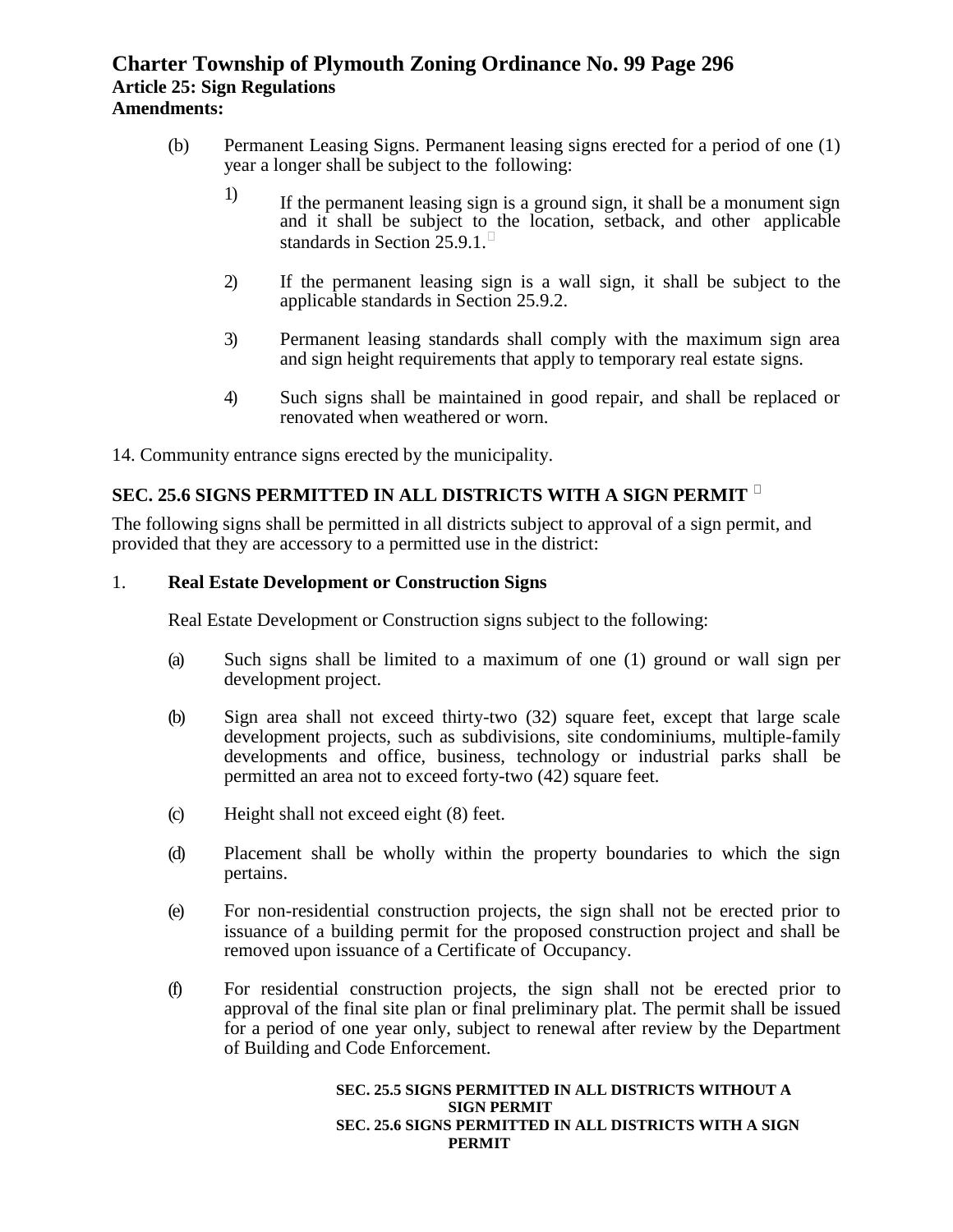(g) Only one such sign shall be permitted at the intersection of the major entry to the site from a major thoroughfare or collector road. If the site has an egress/ingress from two separate major thoroughfare or collector roads, one sign may be permitted for each separate thoroughfare or collector road.

### 2. **Service Club Entrance Signs**

Service club and community entrance signs are permitted, subject to the following:  $\Box$ 

(a) The aggregate of all such signs shall not exceed eight (8) feet in height nor fifty (50) square feet in area.

### 3. **Banners, Pennants, Spinners, and Streamers**

Except as provided under Section 25.4.2. herein, banners, pennants, spinners, and streamers may be allowed only upon approval of the Department of Building and Code Enforcement and Township Supervisor, subject to the following conditions:

- (a) Such signs shall be temporary, and shall be for a specific period of time defined on the written approval.
- (b) Such signs shall not create a traffic hazard or congestion.
- (c) Such signs will not be disturbing to the public peace and tranquility.
- (d) Permit for such signs may be granted for a period not to exceed 72 hours and may be renewed for not more than 48 hours.
- (e) Such permit shall be granted not more than four (4) times per year for any individual lot or parcel.

### 4. **Site Entry Feature**

Architectural features with signage may be erected at each entrance to a residential subdivision, apartment community, condominium development, mobile home park or office, business or industrial park, or similar development, subject to the following requirements:  $\Box$ 

- (a) Maximum Number of Signs on an Architectural Feature. One (1) sign shall be permitted on each side of the entrance from a major thoroughfare.
- $\Box$ (b) Setbacks for an Entry Feature. Site entry features with signage shall be located outside of any street setback area or corner clearance area, and shall further comply with the following minimum setback requirements:
	- 1) Ten (10) feet from any street setback or right-of-way.

#### **SEC 25.6 SIGNS PERMITTED IN ALL DISTRICTS WITH A SIGN PERMIT**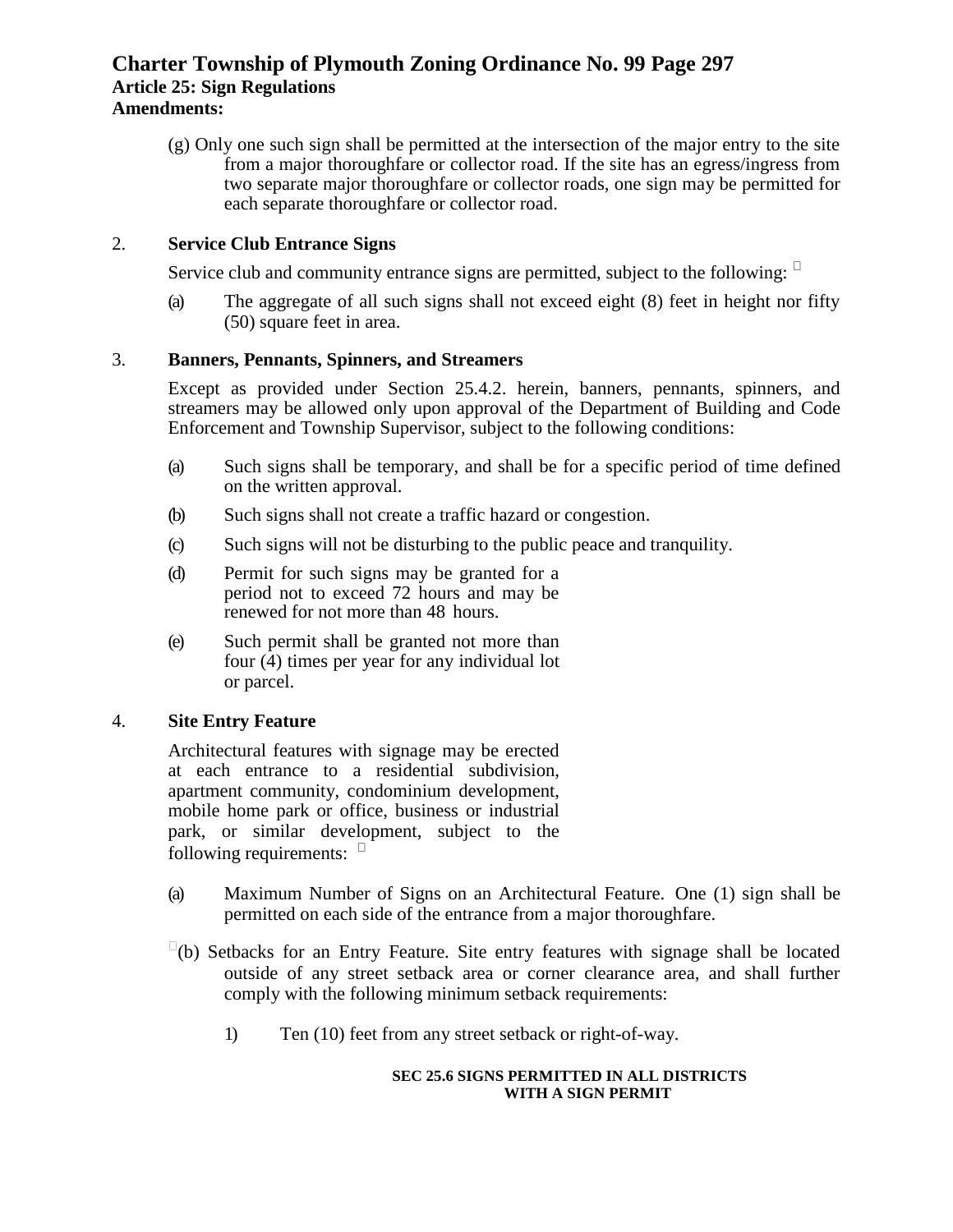- 2) Ten (10) feet from the curbline of any internal access driveway.
- 3) Five (5) feet from any sidewalk or paved path.
- (c) Site Entry Feature within a Boulevard. Site entry features with signage may be located in the median of a boulevard entrance, subject to the above requirements where applicable, provided that: 1) the entry feature is setback a minimum of ten (10) feet from the intersecting street right-of-way, 2) the entry feature does not block the vision of drivers, and 3) the site entry feature is subject to approval of the road agency that has jurisdiction over the road.
- (d) Maximum Sign Height and Area. The maximum height and area permitted for signs on an architectural feature shall be equal to the maximum permitted for ground signs in the district, as defined in Section 25.9, Area, Height and Placement Regulations.
- (e) Off premises directional signs shall be prohibited where a site entry feature with signage is approved by the Planning Commission.
- (f) The location and design of each site entry feature with signage shall be approved by the Planning Commission as part of site plan or subdivision plat review.

#### **SEC 25.6 SIGNS PERMITTED IN ALL DISTRICTS WITH A SIGN PERMIT**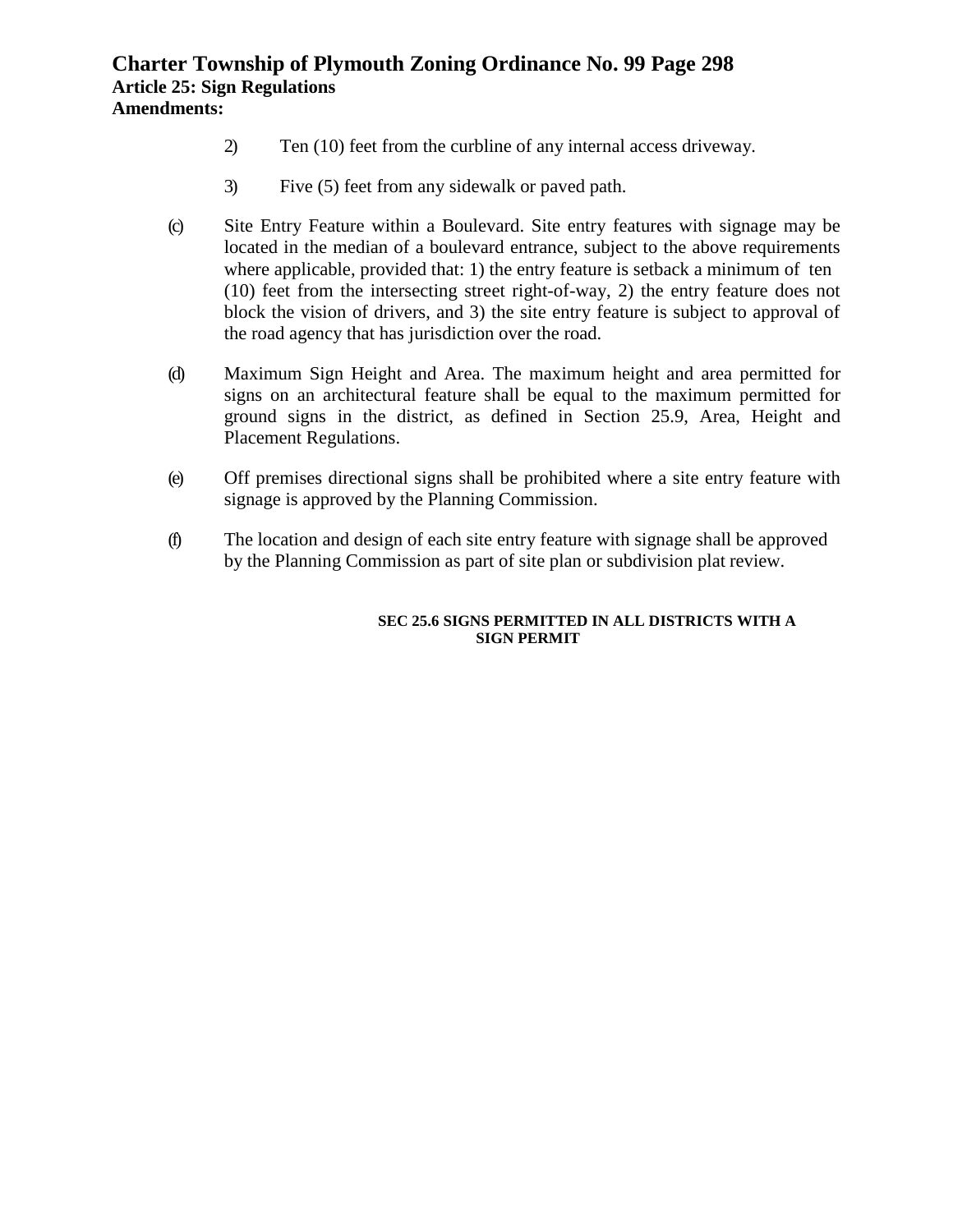# **SEC. 25.7 SIGNS PERMITTED IN SPECIFIC ZONING DISTRICTS**

The following illuminated or non-illuminated signs shall be permitted only within the zoning districts specified below.

| <b>ZONING DISTRICT</b>                                  | <b>TYPE SIGN PERMITTED</b> |             |                   |                                      |               |
|---------------------------------------------------------|----------------------------|-------------|-------------------|--------------------------------------|---------------|
|                                                         | <b>GROUND</b>              | <b>WALL</b> | <b>PROJECTING</b> | <b>OUTDOOR</b><br><b>ADVERTISING</b> | <b>WINDOW</b> |
| AG, R-1-E, R-1-H, R-1-S, R-<br>1, RM, R-2, R-2-A and PL | yes (a)                    | yes (a)     | no                | no                                   | no            |
| OS and VP                                               | yes (b)                    | yes (b)     | yes               | no                                   | yes (c)       |
| <b>MR</b>                                               | yes (b)                    | yes (b)     | yes               | no                                   | yes (c)       |
| $C-1$ and $C-2$                                         | yes (b)                    | yes (b)     | yes               | no                                   | yes (c)       |
| OR and TAR                                              | yes (b)                    | yes (b)     | no                | no                                   | yes (c)       |
| <b>IND</b>                                              | yes (b)                    | yes (b)     | no                | yes (d)                              | yes (c)       |

(a) Refers to identification signs located at the entrance to a subdivision or group of residences. No other permanent type of sign structure is permitted in residential districts, except as provided in Section 25.5, Signs Permitted in All Districts Without a Sign Permit, Section 25.6, Signs Permitted in All Districts with a Sign Permit, or as may be permitted by the Planning Commission for non-single-family dwelling uses. In instances where the applicant desires to erect a sign containing the names and/or professional specialties of the occupants of an office and/or commercial building or complex of office and/or commercial buildings, the sign shall meet all requirements of this Ordinance and provided that only one such wall or ground sign shall be allowed for each main entrance.

- (b) Limited to first floor windows only.
- (c) Limited to areas adjacent to Interstate 275 or Michigan Route 14, a Federal Aid Primary Highway.
- (e) Off-premises directional signs may be permitted in the C-2 district only, subject to the provisions of Section 25.4.4.
- (f) On premises directional signs may be permitted in the C-1, C-2, MR, OS, OR, TAR, and IND districts, subject to the requirements of Section 25.4.3.

## **SEC. 25.8 SIGNS PROHIBITED IN ALL DISTRICTS (as amended 10/25/07)**

The following signs shall not be permitted in any district:

- 1. Signs not expressly permitted are prohibited.
- 2. Signs which incorporate in any manner any flashing or intermittent lights.
- 3. Signs in the public right-of-way or on public property, except as permitted by this Article.

#### **SEC 25.7 SIGNS PERMITTED IN SPECIFIC ZONING DISTRICTS SEC 25.8 SIGNS PROPROHIBITED IN ALL DISTRICTS**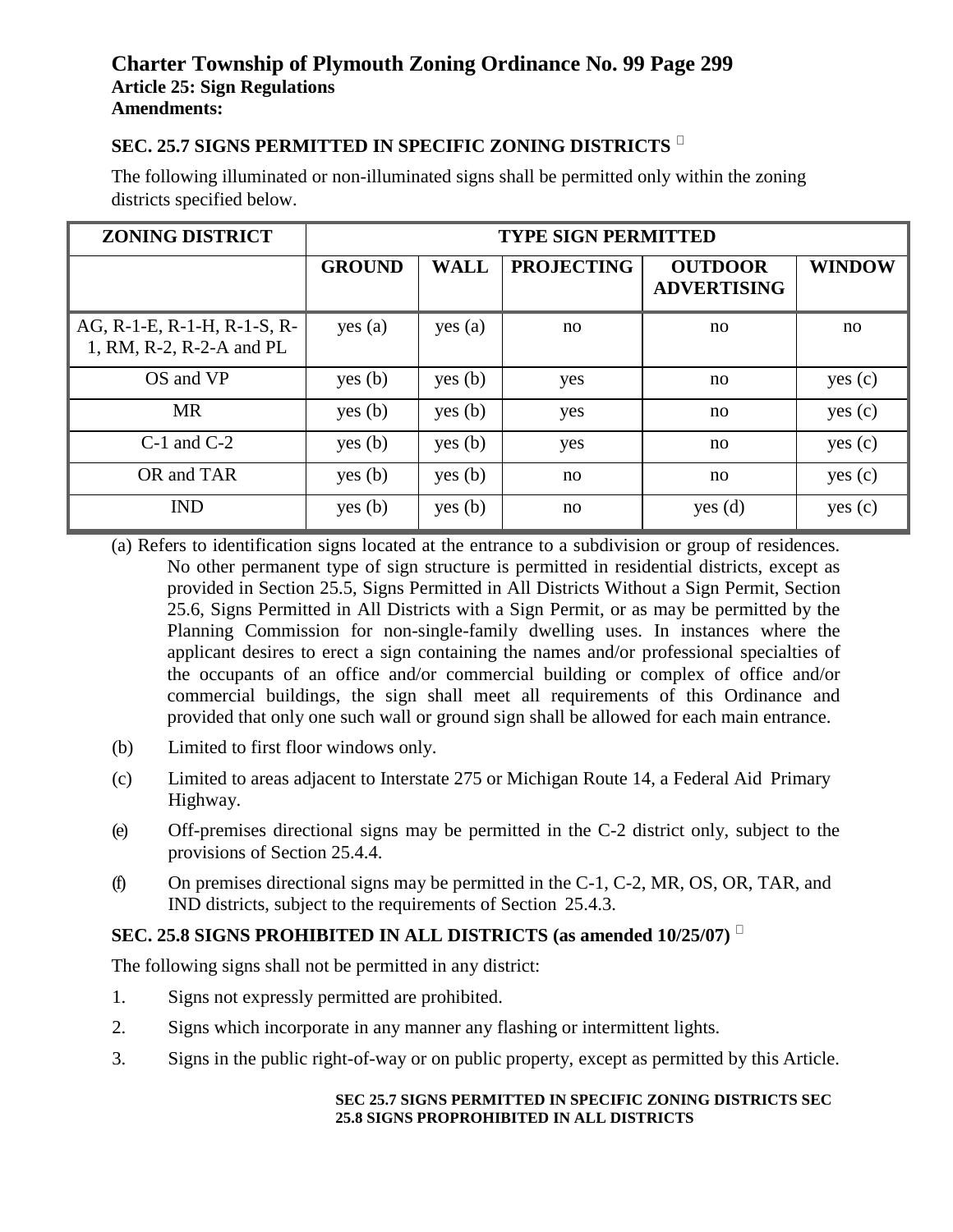- 4. Any sign which revolves or has any scrolling message, visible moving part, visible revolving parts or visible mechanical movement of any description or other apparent visible movement achieved by electrical, electronic pulsations, or by mechanical means, including intermittent electrical pulsations, or by action of normal wind currents, except for those actions associated with time/temperature signs.
- 5. A sign or sign structure which is determined by the Building Official to be:
	- (a) Structurally unsafe.
	- (b) A hazard to safety or health by reason of inadequate maintenance, dilapidation or abandonment.
	- (c) Not kept in good repair.
	- (d) Capable of causing electrical shocks to persons likely to come in contact with it.
- 6. Any sign which by reason of its size, location, content, coloring or manner of illumination, constitutes a traffic hazard or a detriment to traffic safety by obstructing the vision of drivers, or by obstructing, or detracting from the visibility of any traffic sign or control device on public streets and roads. All signs shall comply with the clear vision regulations in Section 28.25 of the Zoning Ordinance.
- 7. Any sign which obstructs free ingress to or egress from a required door, window, fire escape or other required exit way.
- 8. Signs which make use of such words as "stop", "look", "danger", or any other words, phrases, symbols or characters in such a manner as to interfere with, mislead or confuse vehicular traffic.
- 9. Any sign, unlawfully installed, erected or maintained.
- 10. Any sign now or hereafter existing which advertises a product, service or business no longer available at that location.
- 11. Roof signs: For the purpose of this section any architectural element which is used on the wall of a structure to give the appearance of a roof line similar to a mansard, gambrel or other roof type shall be considered the same as a roof and no sign shall be permitted upon it. A vertical plane or fascia which is attached to and located below the angled plane of a sloped roof or roof element and which is less than 6 inches in height, shall be considered part of the roof and not used for signage.
- 12. Portable or inflatable signs unless otherwise provided for in this Ordinance.
- 13. Banners, pennants, spinners and streamers except as otherwise provided for in this Ordinance.
- 14. Wall panel signs.
- 15. Animated signs.
- 16. Neon, LED, string or rope lights used to highlight architectural features, or to frame a window or door, except as may be permitted under Section 28.8 Exterior Lighting.

#### **SEC 25.8 SIGNS PROPROHIBITED IN ALL DISTRICTS**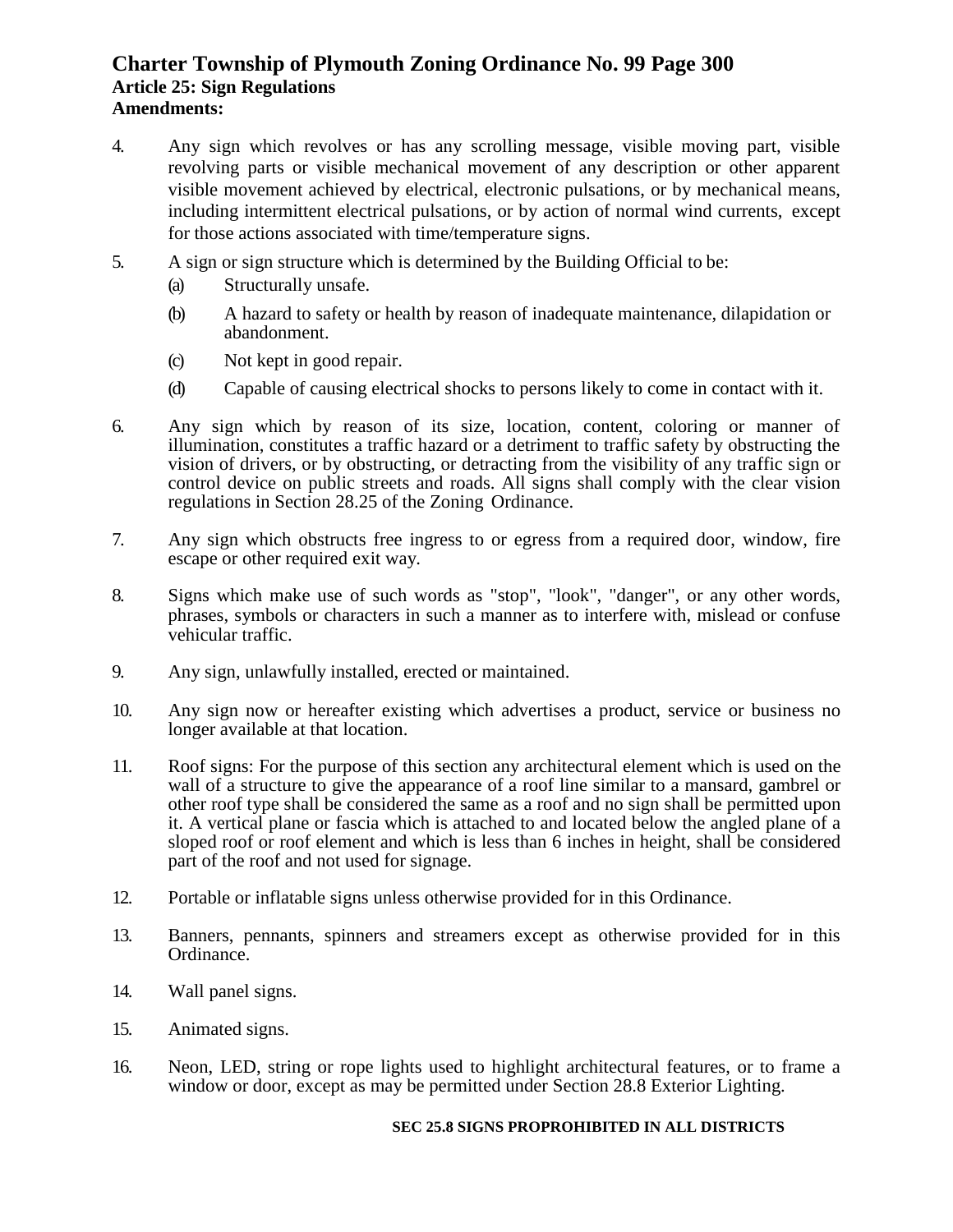- 17. Awning and marquee signs.
- 18. Canopy signs, except as permitted herein.
- 19. Electronic changeable copy signs, except as specifically permitted under Section 25.9.
- 20. Any sign, which requires a permit, that consists of glass tubing, filled with neon or another gas, may only be permitted subject to Planning Commission approval.

### **SEC 25.8 SIGNS PROPROHIBITED IN ALL DISTRICTS**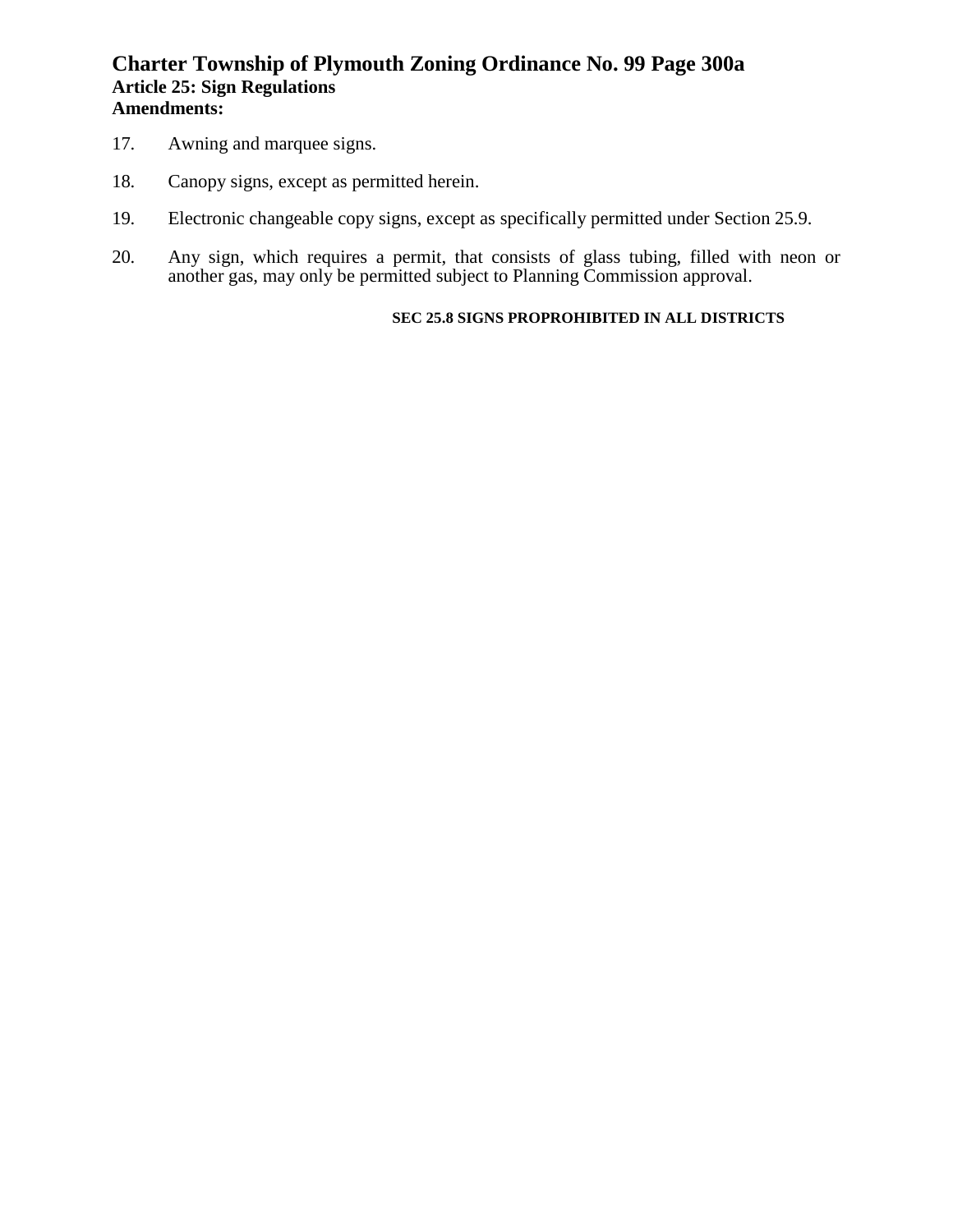## **SEC. 25.9 AREA, HEIGHT AND PLACEMENT REGULATIONS**

#### 1. **Ground Signs**

Except as specifically noted, ground signs shall be monument-type signs. All monument signs shall comply with the following standards:

(a) For AG, R-1-E, R-1-H, R-1-S, R-1, RM, R-2, R-2-A and PL Districts:

| required <sup>1</sup> (feet) | <b>Minimum setback</b> Maximum sign $area^2$<br>(square feet) | <b>Maximum height</b><br>(feet) |
|------------------------------|---------------------------------------------------------------|---------------------------------|
| 5.O                          | 50 O                                                          |                                 |

Footnotes:

<sup>1</sup> Setback measured from the street setback line or street right-of-way line, whichever is greater.

<sup>2</sup>The base of a monument sign shall be excluded from the calculation of sign area for a distance of 30 inches above grade.

| <b>MAXIMUM SIGN AREA PREMISES WITH STREET FRONTAGE</b> |                           |                   |  |  |
|--------------------------------------------------------|---------------------------|-------------------|--|--|
|                                                        | <b>LESS THAN 200 FEET</b> |                   |  |  |
| <b>Distance From Street</b>                            | Maximum Height            | Maximum Sign      |  |  |
| <b>Setback Line</b>                                    |                           | Area <sup>1</sup> |  |  |
| 5 ft.                                                  | 8 ft.                     | 25 sq. ft.        |  |  |
| 6 ft.                                                  | 8 ft.                     | 26 sq. ft.        |  |  |
| 7 ft.                                                  | 8 ft.                     | 27 sq. ft.        |  |  |
| 8 ft.                                                  | 8 ft.                     | 28 sq. ft.        |  |  |
| 9 ft.                                                  | 8 ft.                     | 29 sq. ft.        |  |  |
| 10 ft.                                                 | 8 ft.                     | 30 sq. ft.        |  |  |
| 11 ft.                                                 | 8 ft.                     | 31 sq. ft.        |  |  |
| 12 ft.                                                 | 8 ft.                     | 32 sq. ft.        |  |  |
| 13 ft.                                                 | 8 ft.                     | 33 sq. ft.        |  |  |
| 14 ft.                                                 | 8 ft.                     | 34 sq. ft.        |  |  |
| 15 ft.                                                 | 8 ft.                     | 35 sq. ft.        |  |  |
| 16 ft.                                                 | 8 ft.                     | 36 sq. ft.        |  |  |
| 17 ft.                                                 | 8 ft.                     | 37 sq. ft.        |  |  |
| 18 ft.                                                 | 8 ft.                     | 38 sq. ft.        |  |  |
| 19 ft.                                                 | 8 ft.                     | 39 sq. ft.        |  |  |
| 20 ft.                                                 | 8 ft.                     | 40 sq. ft.        |  |  |
| 21 ft.                                                 | 8 ft.                     | 41 sq. ft.        |  |  |
| 22 ft.                                                 | 8 ft.                     | 42 sq. ft.        |  |  |
| More than 22 ft.                                       | 8 ft.                     | 42 sq. ft.        |  |  |

(b) For OS, MR, C-1, C-2, OR, TAR and IND Districts:

Footnotes: The base of a monument sign shall be excluded from the calculation of sign area for a distance of 30 inches above grade.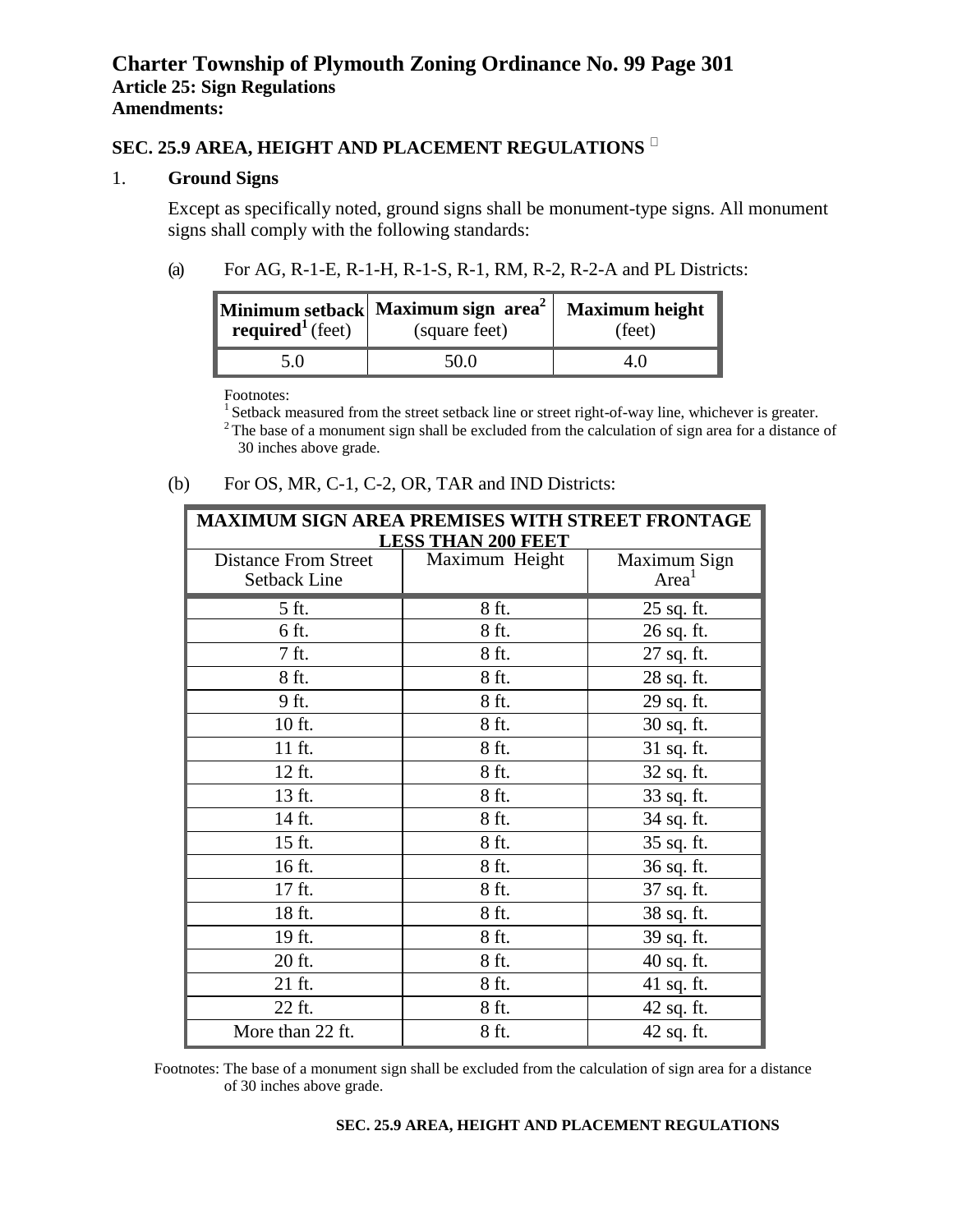| <b>MAXIMUM SIGN AREA PREMISES WITH STREET FRONTAGE 200</b><br><b>FEET OR GREATER</b> |                     |                   |  |  |
|--------------------------------------------------------------------------------------|---------------------|-------------------|--|--|
| <b>Distance From Street</b>                                                          | Maximum             | Maximum Sign      |  |  |
| <b>Setback Line</b>                                                                  | Height <sup>2</sup> | Area <sup>1</sup> |  |  |
| 10 ft.                                                                               | 10 ft.              | 42 sq. ft.        |  |  |
| 11 ft.                                                                               | 10 ft.              | 43 sq. ft.        |  |  |
| 12 ft.                                                                               | 10 ft.              | 45 sq. ft.        |  |  |
| 13 ft.                                                                               | 10 ft.              | 46 sq. ft.        |  |  |
| 14 ft.                                                                               | 10 ft.              | 48 sq. ft.        |  |  |
| 15 ft.                                                                               | 10 ft.              | 49 sq. ft.        |  |  |
| 16 ft.                                                                               | 10 ft.              | 51 sq. ft.        |  |  |
| 17 ft.                                                                               | 10 ft.              | 52 sq. ft.        |  |  |
| 18 ft.                                                                               | 10 ft.              | 54 sq. ft.        |  |  |
| 19 ft.                                                                               | 10 ft.              | 55 sq. ft.        |  |  |
| 20 ft.                                                                               | 10 ft.              | 57 sq. ft.        |  |  |
| 21 ft.                                                                               | 10 ft.              | 58 sq. ft.        |  |  |
| 22 ft.                                                                               | 10 ft.              | 60 sq. ft.        |  |  |
| More than 22 ft.                                                                     | 10 ft.              | 60 sq. ft.        |  |  |

Footnotes:

 $<sup>1</sup>$ The base of a monument sign shall be excluded from the calculation of sign area for a distance of</sup> 30 inches above grade.

 $2^2$ The maximum height of permitted ground signs in the C-1 and C-2 Districts may be increased to fourteen (14) feet where a single premises has a minimum of five hundred (500) feet of frontage on one (1) collector road or thoroughfare, or a minimum of seven hundred (700) feet of total frontage on two (2) collector roads or thoroughfares, provided that all signs on the premises are in compliance with this Article.

- (c ) Pole signs may be permitted by the Planning Commission upon finding that one of the following conditions exist: $\Box$ 
	- 1. A monument sign would block the vision of drivers (see Section 28.25 of Zoning Ordinance).
	- 2. A wall or projecting sign could not be legally established on a side facing a street.

In permitting a pole sign, the Planning Commission shall permit the minimum height necessary to achieve visibility, provided it does not exceed the height of the building to which it is accessory.

(d) Number of Ground Signs. Except where provided for in Section 25.10, a maximum of one (1) ground sign shall be permitted per development parcel or premises.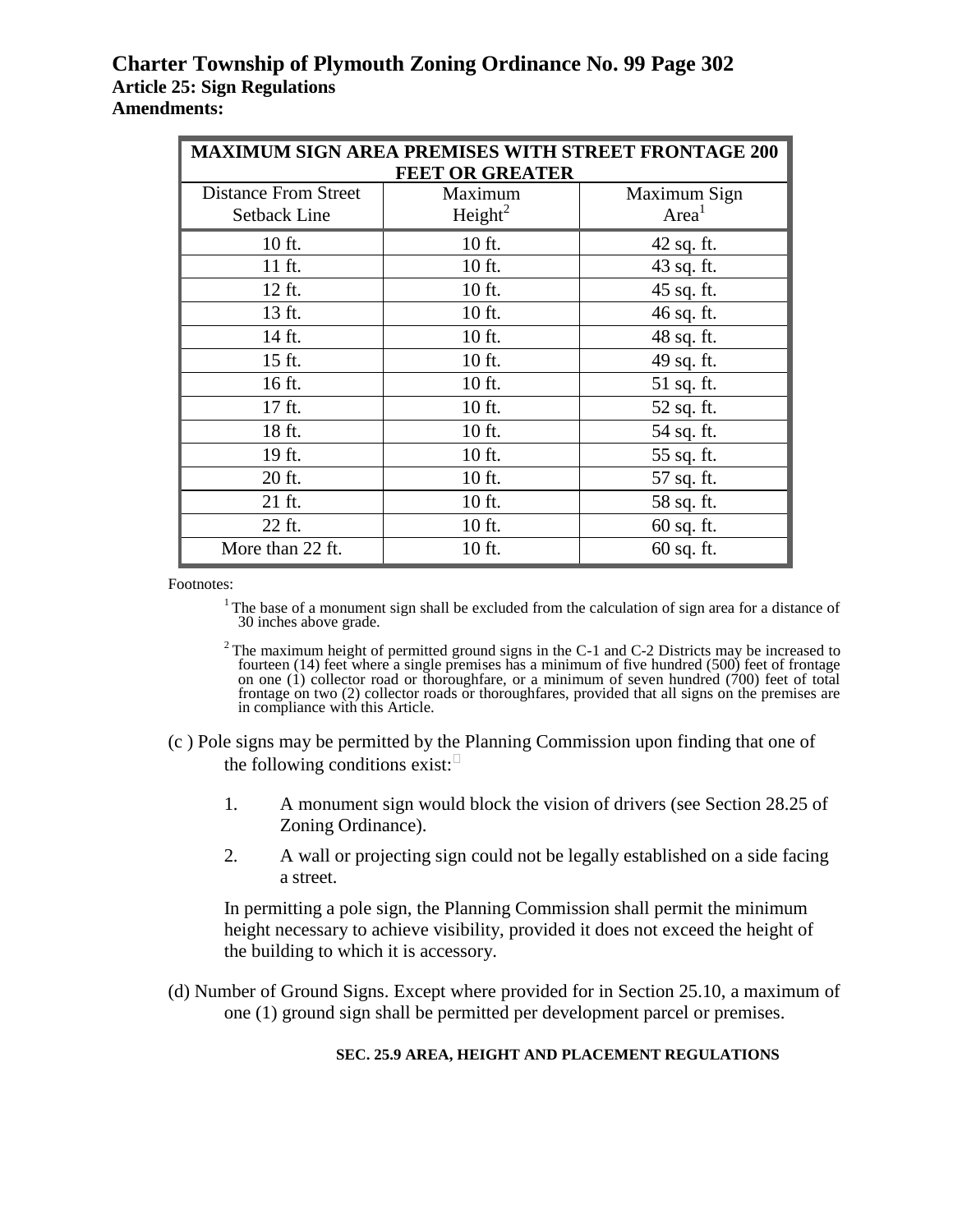- (e) Placement shall be wholly within the boundaries of the property to which the sign relates, exclusive of the street setback or road right-of-way area.
- (f) Institutional Bulletin Boards, Stock Ticker, and Time-Temperature Signs may be incorporated into any permitted ground sign structure.
- (g) Monument signs shall have brick or decorative masonry block base that complements the materials and architecture of the building. The base shall be not less than seventy-five (75) percent of the greatest horizontal dimension of the sign face, and the vertical separation between the lowest point of the sign face and the highest point of the sign base shall be no greater than twelve (12) inches. Sign copy shall be located at least thirty (30) inches above the ground to allow for snow accumulation and plant growth.
- (h) Lettering style shall be clean and simple to assure readability and shall be in harmony with the style of architecture of the building. Generally, no more than two (2) different fonts shall be used on each sign.
- (i) It is the intent of this Ordinance to require signs to be in harmony with the building color and architecture, therefore generally, no more than three (3) colors may be used per sign and one (1) uniform, background color. Established company logos are exempt from color limitations. An established company logo is one that has historically been used as a symbol representing the company. For the purposes of this regulation, black and white shall be considered colors.

## 2. **Wall Signs (as amended 10/25/07)**

The maximum permitted sign area and sign height for wall signs in each district shall be as follows:

- (a) For the AG, R-1-E, R-1-H, R-1-S, R-1, R-M, R-2, R-2-A and PL Districts.
	- 1) Maximum signable area of thirty (30) percent for individual letters, up to a maximum of fifty (50) square feet of sign area.
	- 2) Maximum height of twenty (20) feet, or height of wall to which the sign is attached, whichever is less.
- (b) For the OS District.
	- 1) Maximum signable area of forty (40) percent for individual letters, up to a maximum of fifty (50) square feet of sign area.
	- 2) Maximum height of twenty (20) feet, or height of wall to which the sign is attached, whichever is less.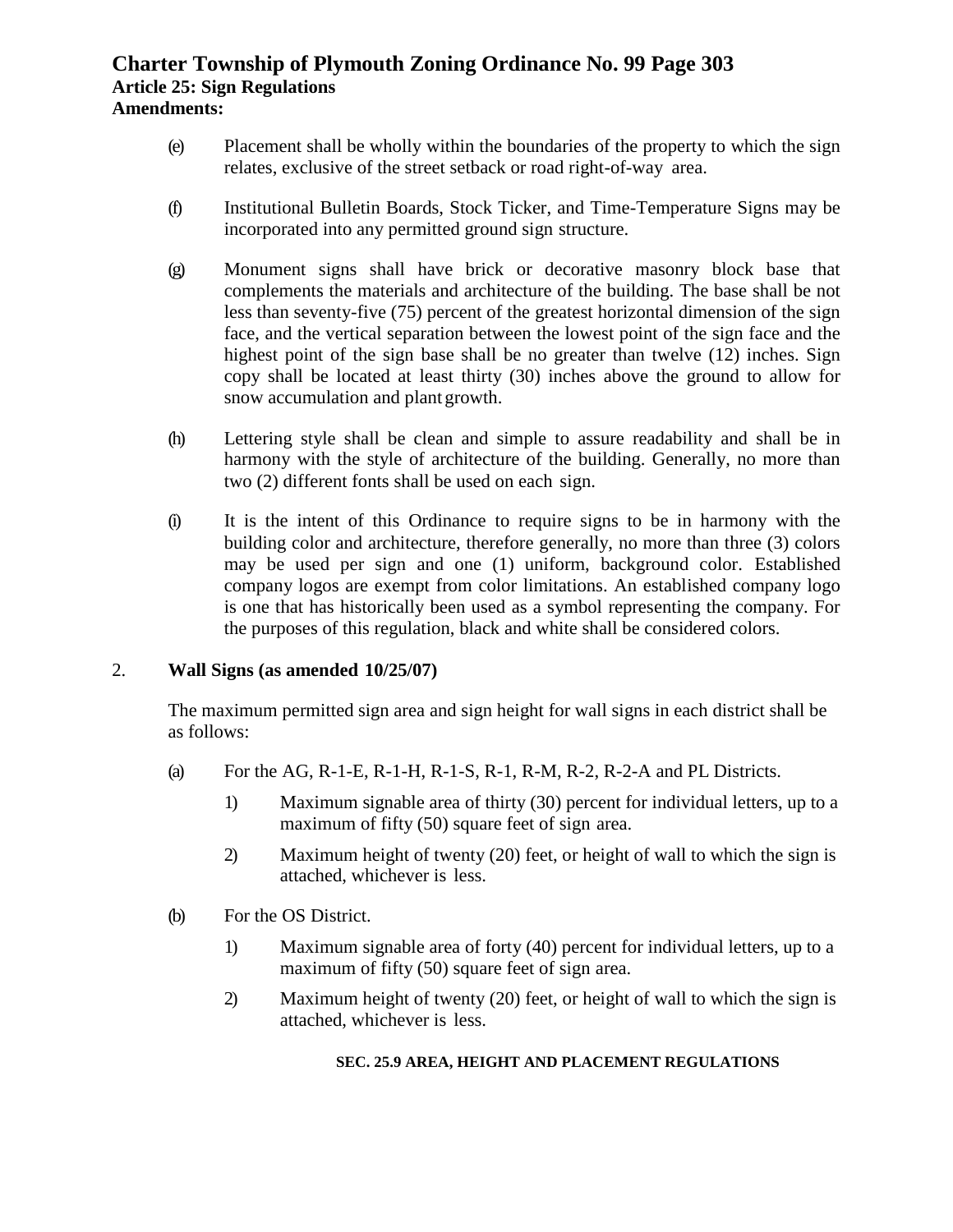- (c) For the C-1 and C-2 Districts.
	- 1) Maximum signable area of forty (40) percent for individual letters, up to a maximum of fifty (50) square feet of sign area for signs in the C-1 district, and ninety (90) square feet of sign area for signs in the C-2 district.
	- 2) The maximum sign area for wall signs in the C-2 district may be increased in accordance with the following table where such signs are located on buildings that are set back two hundred (200) feet or more from the street setback line, as measured from the closest building point to the nearest street setback line:

| <b>Distance of Sign</b><br>from Street<br><b>Setback Line</b><br>(feet) | <b>Percentage Increase</b><br>in Maximum Sign<br>Area<br>(% ) | <b>Maximum Wall</b><br><b>Sign Area</b><br>(square feet) |
|-------------------------------------------------------------------------|---------------------------------------------------------------|----------------------------------------------------------|
| $200.0 - 299.0$                                                         | 25%                                                           | 112.5                                                    |
| $300.0 - 399.0$                                                         | 30%                                                           | 117.0                                                    |
| $400.0 - 499.0$                                                         | 35%                                                           | 121.5                                                    |
| $500.0 +$                                                               | 40%                                                           | 126.0                                                    |

- 3) Maximum height of thirty-five (35) feet, or height of wall to which the sign is attached, whichever is less.
- (d) For the MR District.
	- 1) Maximum signable area of forty (40) percent for individual letters, up to a maximum of ninety (90) square feet of sign area.
	- 2) Maximum height shall be equal to the height of the bottom edge of the second story windowsills.
- (e) For the OR, TAR and IND Districts.
	- 1) Maximum signable area of forty (40) percent for individual letters and thirty (30) percent for a panel sign, up to a maximum of ninety (90) square feet of sign area.
	- 2) Maximum height shall be equal to the height of the wall to which the sign is attached.
	- 3) Buildings that face I-275 or M-14 are permitted to have one (1) wall sign on the front, facing the road that provides access, and one (1) sign facing the freeway, up to an additional ninety (90) square feet.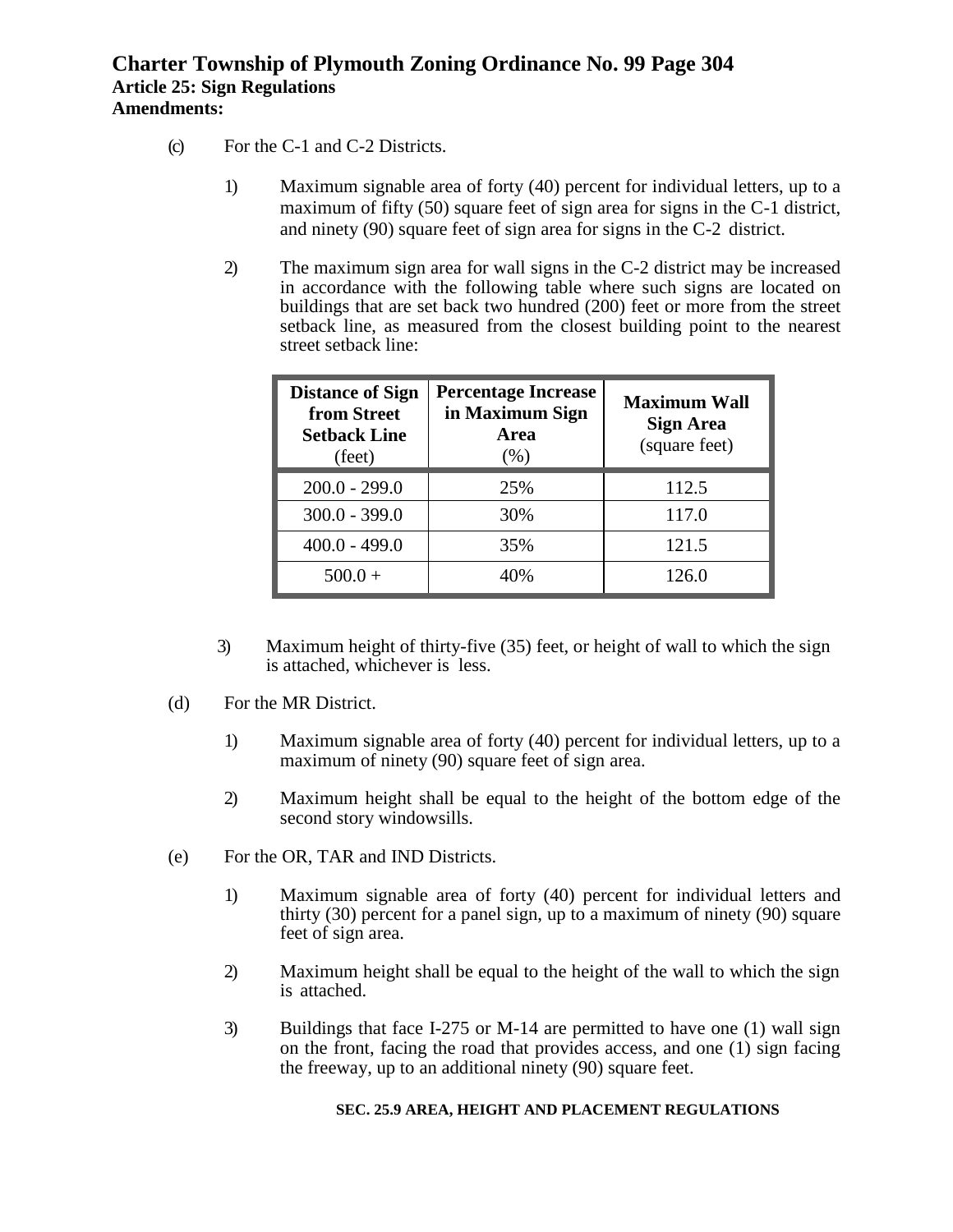- (f) Number of Wall Signs. One (1) wall sign shall be permitted on each façade which has a separate public means of ingress and egress. In the case of a building located on a corner lot, one (1) additional wall sign shall be permitted on a separate façade that faces a public or private street, regardless of a separate public means of ingress and egress. In the case of a building with more than one tenant (multitenant), shopping center or business center, one (1) wall sign shall be permitted for each tenant having a separate, direct means of public access from the outside.
- (g) Institutional bulletin boards and time-temperature signs may be incorporated into any permitted wall sign structure.
- (h) The wall sign must be located within the signable area selected as the basis for the size of that wall sign.

### 3. **Projecting signs**

For OS, MR, C-1, C-2 and IND Zoning Districts.

Instead of a wall sign, a business may be permitted to have a projecting sign, subject to the following specifications:

- (a) The maximum area of a projecting sign shall be twenty-five (25) square feet on buildings located ten (10) feet or less from the street setback line. The maximum area of a projecting sign shall be permitted to increase one (1) square foot for each additional foot of setback greater than ten feet (10) to a maximum area of fortytwo (42) square feet.
- (b) Number of Projecting Signs. One (1) projecting sign shall be permitted on each facade which has a separate public means of ingress and egress.
- (c) Placement. Projecting signs shall be permitted only on zoning lots with frontage of fifty (50) feet or more on the side on which the sign is to be mounted.
- (d) Maximum Height. Maximum height shall be the height of the wall to which the sign is attached.
- (e) Signs must project at a ninety (90) degree angle to the building surface to which it is attached. Angular projection at the corner of a building is prohibited.
- (f) Signs shall not project more than five (5) feet from the face of the building, and shall not project into any street setback or right-of-way.
- (g) Minimum clearance beneath a projecting sign shall be eight (8) feet six (6) inches.
- (h) Projecting signs shall be attached directly to a building through building mounts or hung from a mast arm. These support members may also include decorative appurtenances, but external bracing such as guy wires and metal framework shall be prohibited.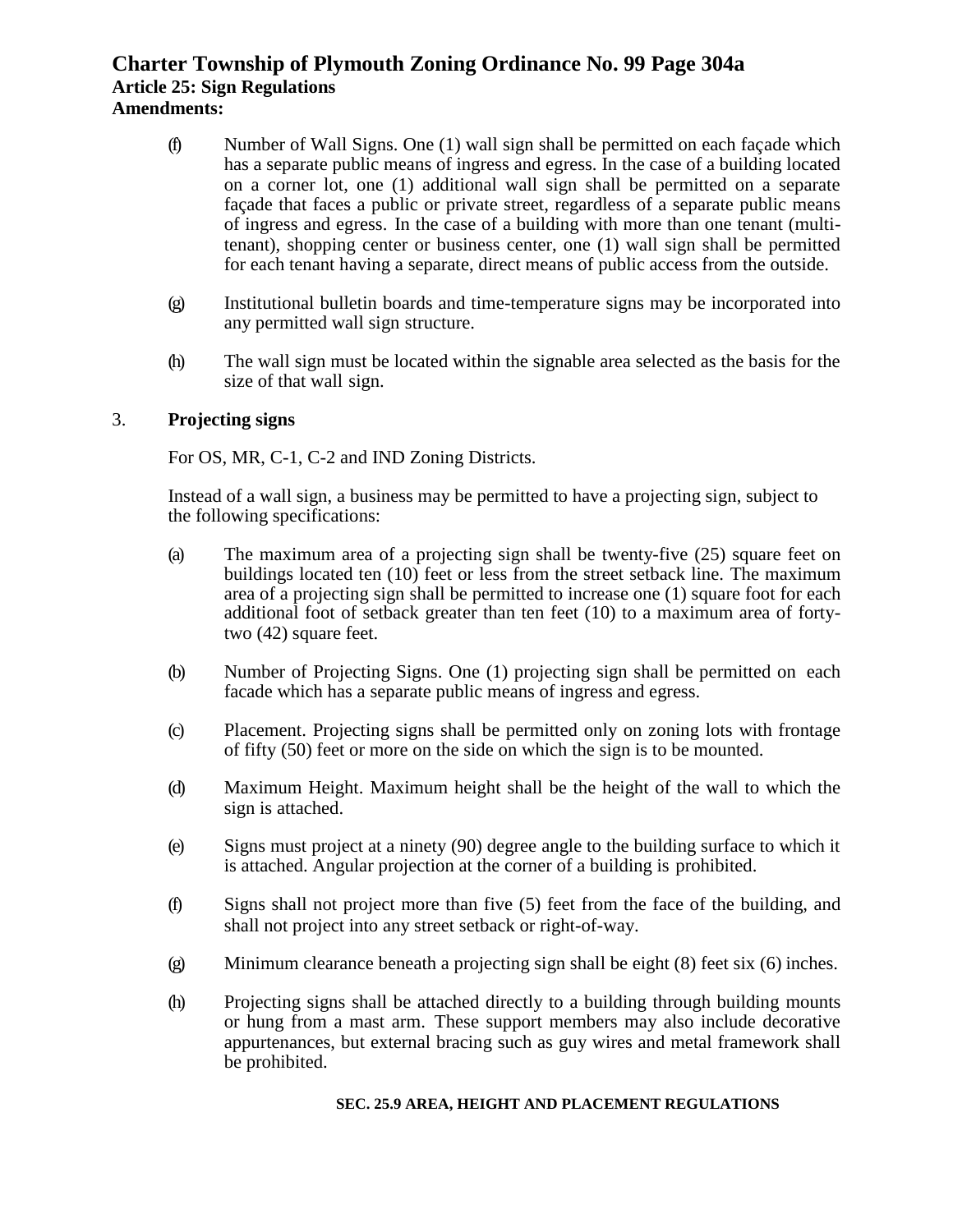### 4. **Window Signs (as amended 10/25/07)**

- (a) Window signs shall be limited in area to twenty (20) percent of the total surface area of the window to which the sign is attached or visible from.
- (b) Permanent window signs, internally-illuminated window signs, and window signs with words or symbols three (3) inches or more in height shall be deemed a wall sign for purposes of calculating sign area.
- (c) Open/Closed signs shall not be larger than two (2) square feet in area, and shall not be counted towards the maximum permitted wall sign area.

### 5. **Underhanging Signs (as amended 10/25/07**

Where the roof structure of the building is extended over a walkway along the outer edge of a building, one nameplate for each business or use may be attached to the underside of the overhang, provided that all such signs shall be of identical size, shape, configuration, lettering style and color scheme, shall contain only the name of the business, and shall provide a vertical clearance of at least eight (8) feet six (6) inches between the sign and the surface of the walkway.

### 6. **Changeable Copy Signs (as amended 10/25/07)**

Manual changeable copy ground monument and wall signs may be permitted, subject to all of the requirements for ground and wall signs specified herein, and the following additional requirements:

- (a) Letter height shall not exceed four (4) inches except that numbers up to nine (9) inches, in height may be permitted for fuel prices on gas station signs.
- (b) Electronic changeable copy monument and wall signs are prohibited.
- (c) The area of the changeable copy sign shall be counted toward the maximum ground sign area, as applicable.
- (d) The base of a ground sign containing changeable copy shall be brick, with limestone capped brick piers on the two ends of the sign. The changeable copy sign shall not project above the brick piers by more than one-half of the message area's height.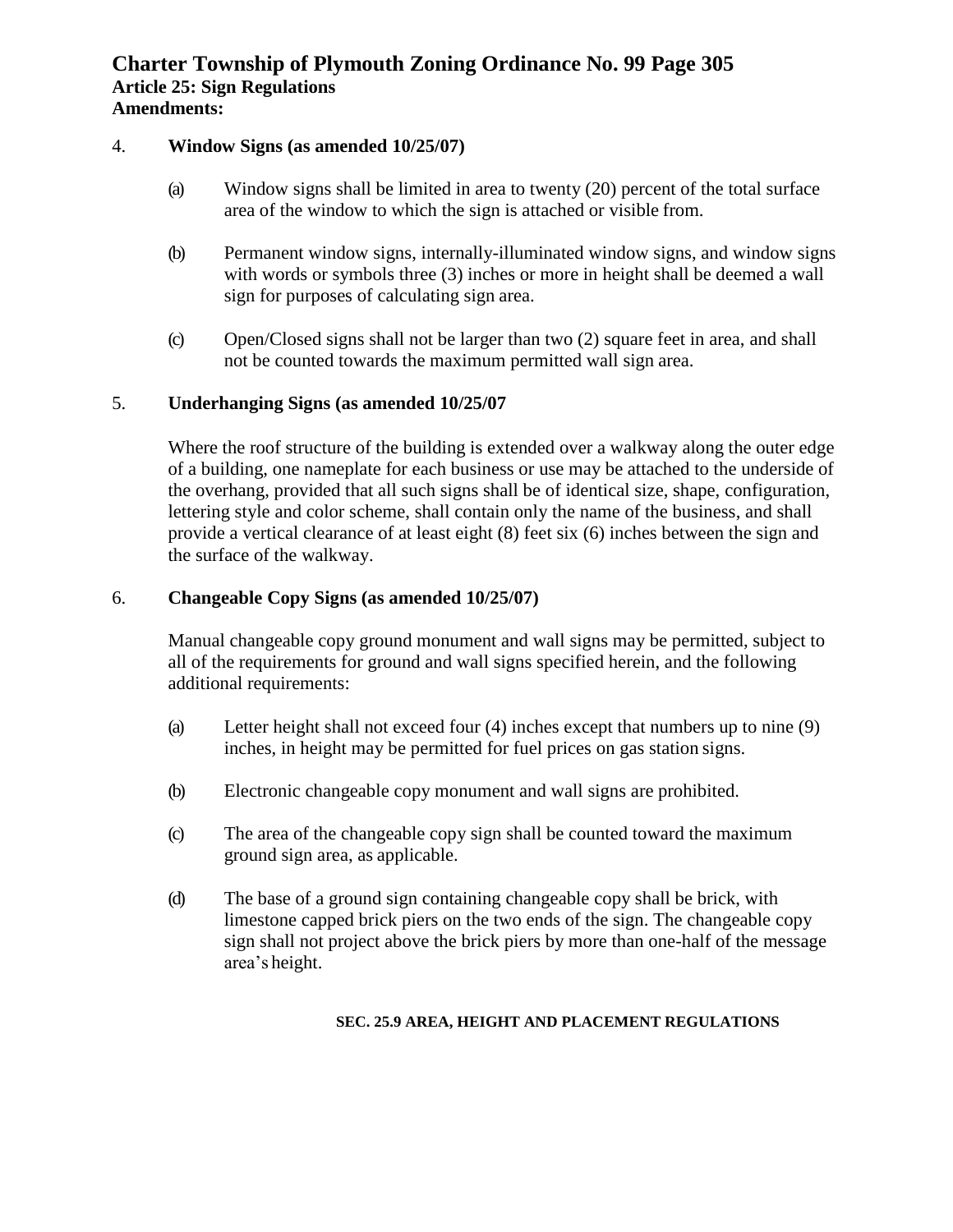### 7. **Time-Temperature Signs**. **(as amended 10/25/07)**

Time and Temperature signs subject to the following:

- (a) Time-Temperature signs incorporate information that is considered a public service for the benefit of the traveling public, and therefore may be permitted as part of the sign face of a ground sign.
- (b) The electronic numerals used in the Time and Temperature portion of the sign shall not scroll, blink, move, flash, exit or enter from the outside area of the copy or across the face of the sign or otherwise create a sense of movement. The sign may display either the time or the temperature or both together, but shall not switch between time and temperature. The electronic numerals shall only change when there is an actual change in time or temperature. In no case shall any such change occur in intervals of less than one minute.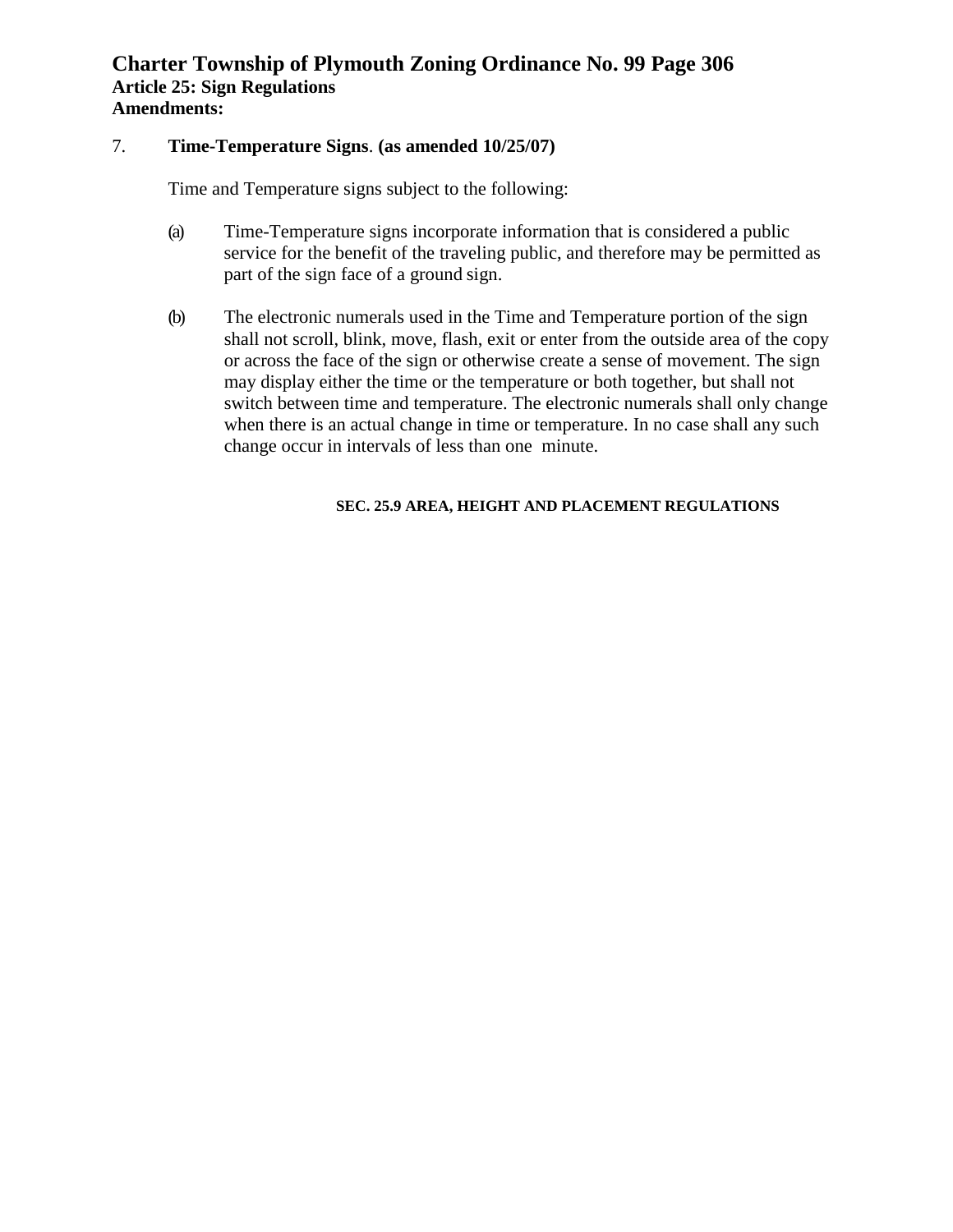## **SEC. 25.10 SIGN REQUIREMENTS RELATED TO SHOPPING CENTERS AND OTHER MULTI-TENANT BUILDINGS**

The following requirements shall apply to shopping centers and other multi-tenant buildings occupied by a minimum of three (3) tenants in the C-1 and C-2 districts.

### 1. **Ground Signs**

The sign area of one (1) ground sign may be increased to one hundred fifty (150) percent of the maximum permitted by Section 25.9, Area, Height and Placement Regulations. This Section shall not apply unless all signs on the premises are in compliance with this Article.

### 2. **Number of Signs**

The maximum number of permitted ground signs may be increased from one (1) to two (2), for a shopping center or other multi-tenant building that has a minimum of five hundred (500) feet of frontage on one (1) major thoroughfare, or a minimum of seven hundred (700) feet of total frontage on two (2) major thoroughfares, subject to the following:

- (a) Only one (1) sign shall be permitted on premises having frontage on more than one street if a single sign can be located such that it is visible from both streets.
- (b) Any permitted second ground sign shall be located such that it is not in direct line of sight from the first permitted ground sign.
- (c) All signs on the premises shall be in compliance with this Article.

## **SEC. 25.11 ABANDONED, DAMAGED, ILLEGAL AND UNSAFE SIGNS**

The Township shall undertake to remove and dispose of any signs determined by the Chief Building Official to be abandoned, damaged, unsafe or illegal. If necessary, the Township shall seek Circuit Court approval to remove such signs at the expense of the property owner. All expenses related to such enforcement action shall be placed upon the tax rolls for the property unless immediately reimbursed by the property owner, and any sign removal deposit with the Township shall be considered forfeited.

### 1. **Damaged Signs**

Damaged signs shall be repaired, replaced or removed within ten (10) days of the damage by the owner, agent or person having the beneficial use of the building or structure upon which said sign is found. Such signs may be removed by the Building Official at the expense of the sign owner after said owner has been ordered in writing to remove said sign by the Building Official and has not done so within ten (10) days.

> **SEC. 25.10 SIGN REQUIREMENTS RELATED TO SHOPPING CENTERS AND OTHER MULTI-TENANT BUILDINGS SEC. 25.11 ABANDONED, DAMAGED, ILLEGAL AND UNSAFE SIGNS**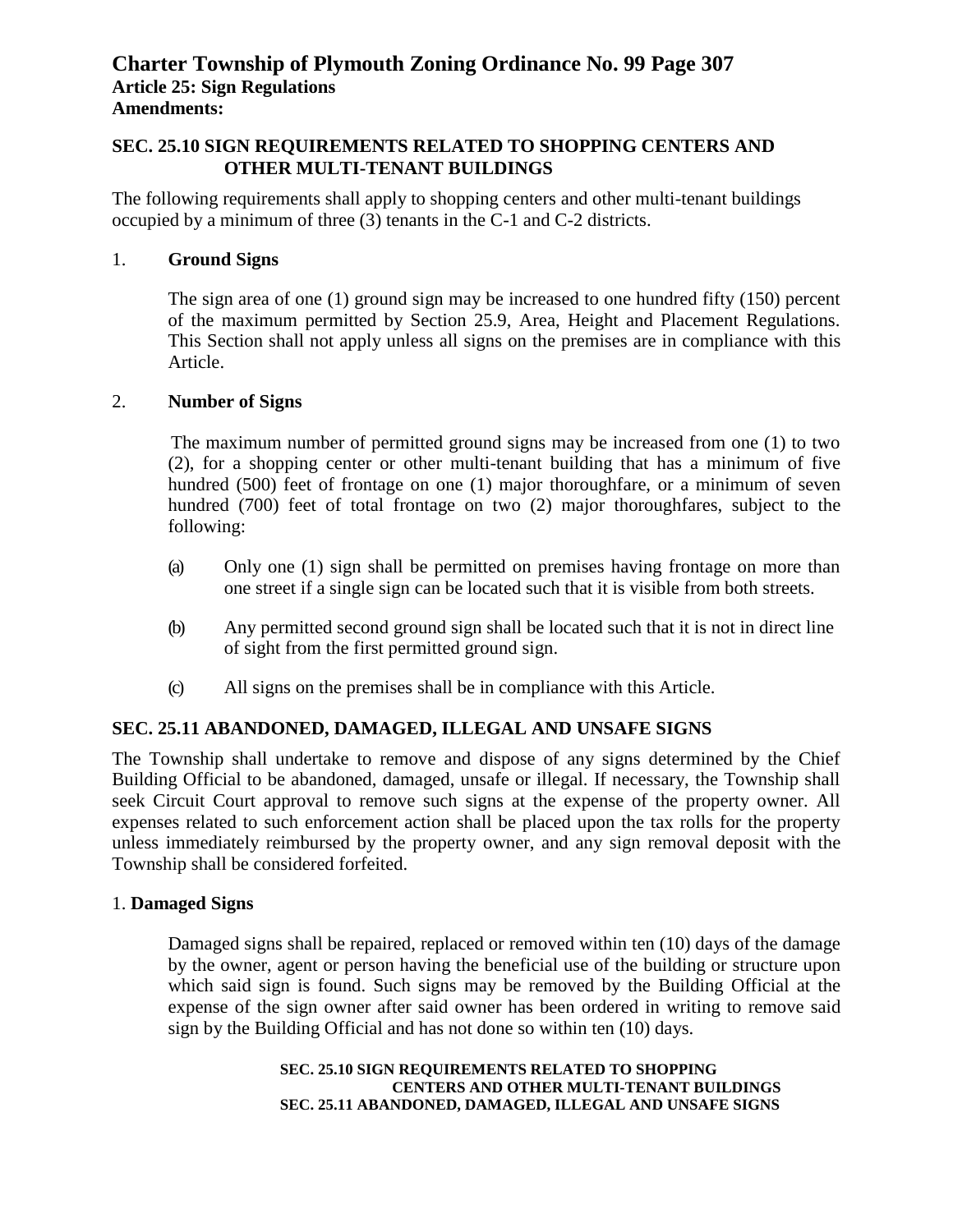#### 2. **Illegal Signs**

Illegal signs may be removed by the Building Official at the expense of the sign owner after said owner has been ordered in writing to remove said sign by the Building Official and has not done so within thirty (30) days.

#### 3. **Unsafe Signs**

Unsafe signs shall be immediately removed or made to conform to the provisions of this ordinance by the owner, agent or person having the beneficial use of the building or structure upon which said sign is found. If such action is not taken within twenty-four (24) hours of notice by the Building Official, the unsafe signs may be removed by the Building Official at the expense of the sign owner.

### **SEC. 25.12 PERMIT APPLICATION**

#### 1. **Permits Required**

Permits are required for the construction, alteration or relocation of all permanent, portable and temporary signs, excluding the following:

- (a) Signs specified in Section 25.5, Signs Permitted in All Districts Without a Sign Permit.
- (b) A permit is not required for minor repairs, painting, servicing or cleaning of an existing sign, provided that the sign is restored to its original design and all work is in compliance with this Ordinance and other Township Codes and Ordinances.
- (c) Traffic safety and control signs erected by or on behalf of a governmental body.
- (d) Real estate signs.

#### 2. **Application Form and Fee**

Applicants for sign permits shall complete an application form supplied by the Department of Building and Code Enforcement. An application fee shall accompany the application form. Said fee shall be determined by the Township Board and shall be sufficient to cover the cost of reviewing the application.

#### 3. **Sign Removal Deposit**

A performance guarantee shall be submitted with the application for a permit, in an amount sufficient to cover the cost of removing the sign. The performance guarantee shall be in a form acceptable to the Township. It shall be retained by the Township throughout the life of the sign, and shall be returned to the owner as soon as practical after the sign has been completely removed from the premises at owner's expense. If the

#### **SEC. 25.12 PERMIT APPLICATION**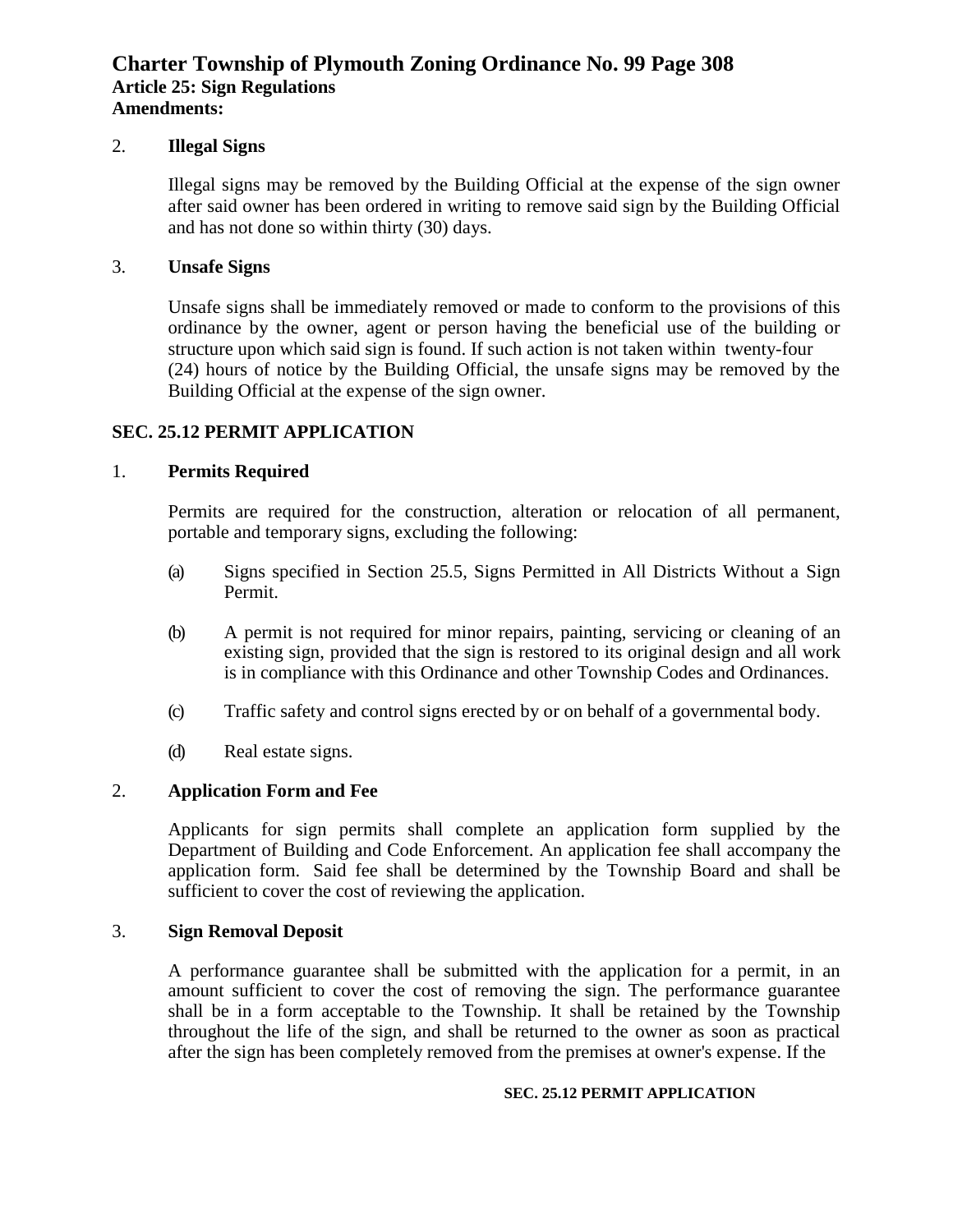Township removes the sign because of inaction by the owner, then the cost of removal shall be subtracted from the amount of deposit returned to the owner.

#### 4. **Inspection Fees**

At the time of issuance of the permit, the applicant shall pay an inspection fee as established by the Township Board per sign to defray the cost of inspecting signs for compliance with this Ordinance. This fee shall be paid as set forth in the application form. Inspection fees will be waived for the balance of the first calendar year and will become due and payable on January 1 of each succeeding year.

#### 5. **License and Insurance**

Every person who engages in the business of erecting, altering or dismantling signs in the Township shall first submit proof of appropriate licenses and a liability insurance policy that indemnifies the Charter Township of Plymouth and its prior, present and future officials, representatives and employees from all damage suits or actions of every nature brought or claimed against the erector for injuries or damages to persons or property sustained by any person or persons through any act of omission or negligence of said erector, his servants, agents or employees. Said policy shall contain a clause whereby it cannot be canceled or changed until after written notice has been filed with the Department of Building and Code Enforcement at least thirty (30) days prior to the date of cancellation.

6. The Township Building Inspector shall issue a permit for the sign upon determining that the proposed sign meets the requirements of this and any other applicable Township Ordinance and after payment of the prescribed fees and deposit.

#### **SEC. 25.12 PERMIT APPLICATION**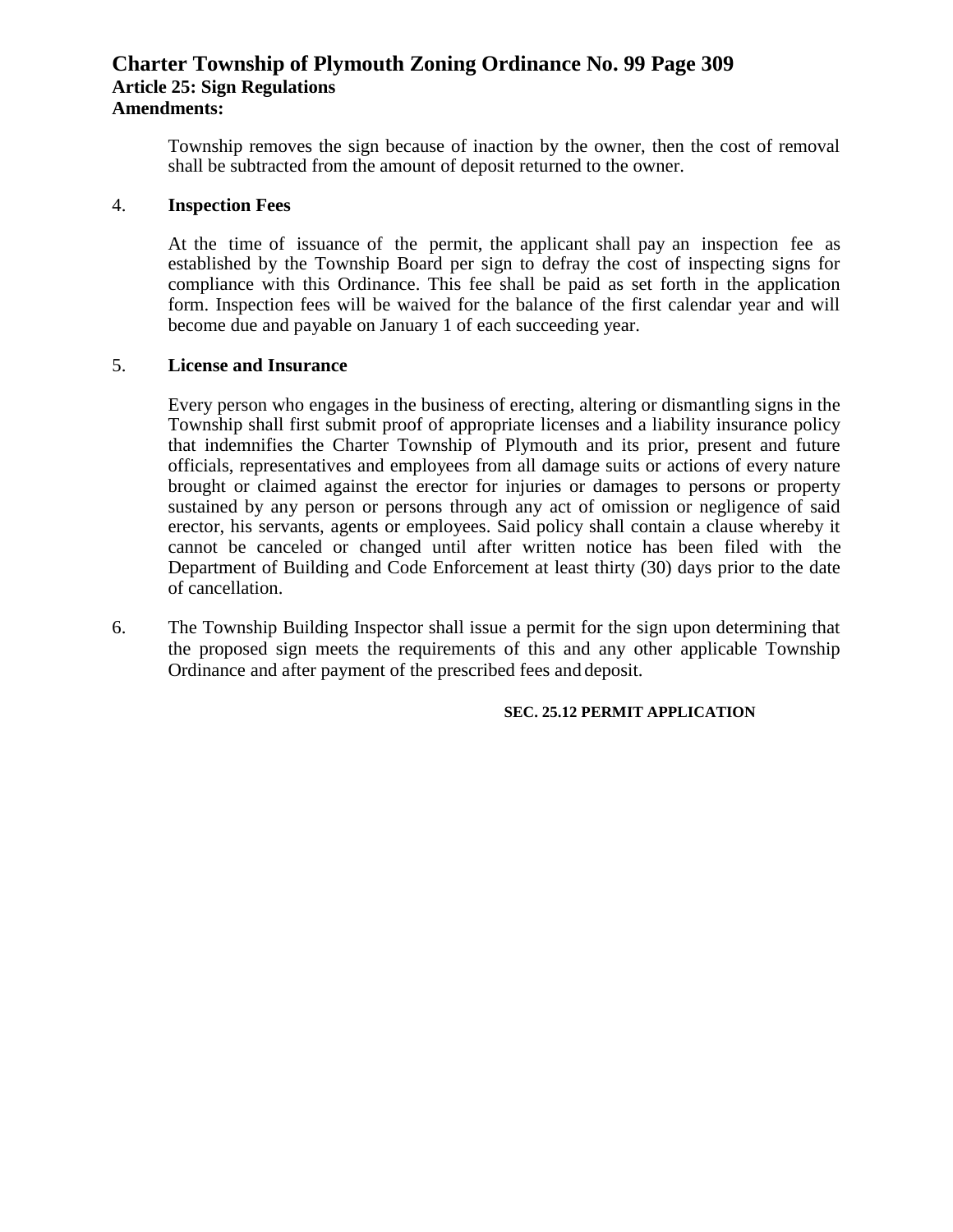### **SEC. 25.13 VARIANCE AUTHORITY**

The Township Zoning Board of Appeals shall have the authority to vary the restrictions contained in this Article upon finding that a genuine hardship exists and that the strict application of this Ordinance would place the applicant at a substantial and significant disadvantage with respect to other signs controlled by this Ordinance. Any alleged disadvantage resulting from comparison of applicant's sign to any nonconforming sign shall not constitute a hardship within the meaning of this Ordinance.

### **SEC. 25.14 NONCONFORMING SIGNS**

Any sign lawfully existing at the time of the adoption of this amendment which does not fully comply with all provisions shall be considered a legal nonconforming sign and shall be permitted to remain as long as the sign is properly maintained, and is not detrimental to the health, safety and welfare of the community, subject to the following:

1. **Nonconforming signs** shall not be:

- (a) Expanded or changed to another nonconforming sign.
- (b) Relocated, or altered so as to prolong the life of the sign, or so as to change the shape, size, type, placement, or design of the sign's structural or basic parts.
- (c) Enhanced with any new feature including the addition of illumination.
- (d) Repaired, except if such repair brings the sign into conformance with this ordinance, if such repair necessitates:
	- 1) An expense that exceeds fifty (50) percent of the sign's appraised value, as determined by the Chief Building Official.
	- 2) The replacement of the sign frame.
	- 3) The replacement of the sign's primary support pole(s) or other support structure.
- (e) Replaced.
- (f) Re-established after the activity, business, or use to which it related has been discontinued for ninety (90) days or longer.

### 2. **Permitted Modifications**

A nonconforming sign may be modified in the following ways:

- (a) A change solely in the wording of the copy.
- (b) Routine repair to maintain the sign in a safe and aesthetically attractive condition exactly as it existed at the time of the enactment of this amendment.

#### **SEC. 25.13 VARIANCE AUTHORITY SEC. 25.14 NONCONFORMING SIGNS**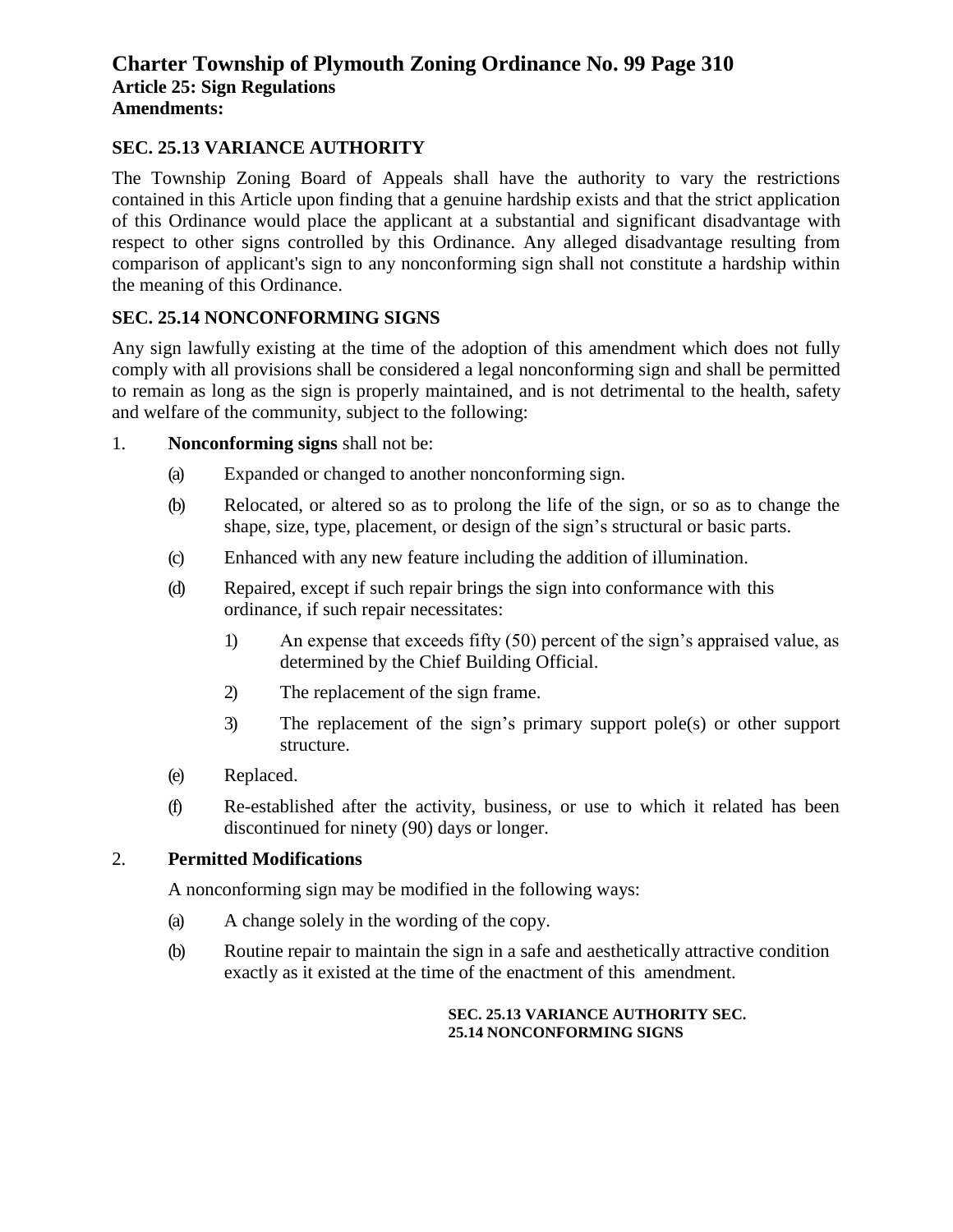#### 3. **Elimination of Nonconforming Signs**

The Township may acquire by purchase, condemnation, or by other means any nonconforming sign which it deems necessary to preserve the health, safety, and welfare of the residents.

#### **SEC. 25.15 NONCOMMERCIAL MESSAGE PERMITTED**

Anything in this Article to the contrary notwithstanding, a sign structure permitted in this Article as an on-premise advertising sign or an off-premises advertising sign may contain a noncommercial message.

#### **END OF ARTICLE 25.**

### **THE FOLLOWING INFORMATION DOCUMENTS HISTORY OF REVISIONS TO THIS ARTICLE SINCE ITS ADOPTION ON JUNE 7, 2004**

#### **SEC. 25.15 NONCOMMERCIAL MESSAGE PERMITTED**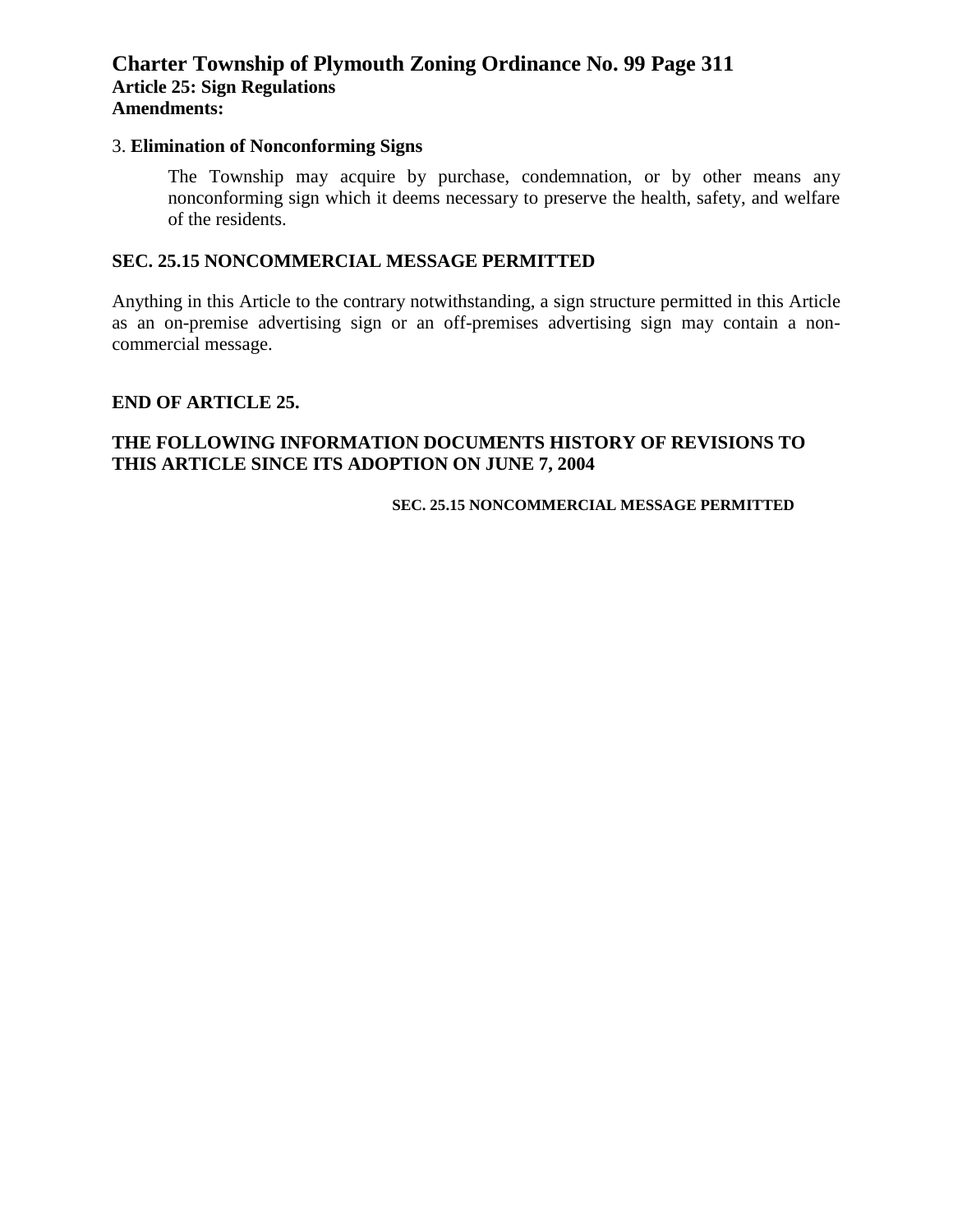# **ALL AMENDMENTS TO**

# **ARTICLE XXV (25)**

Page 1 of 22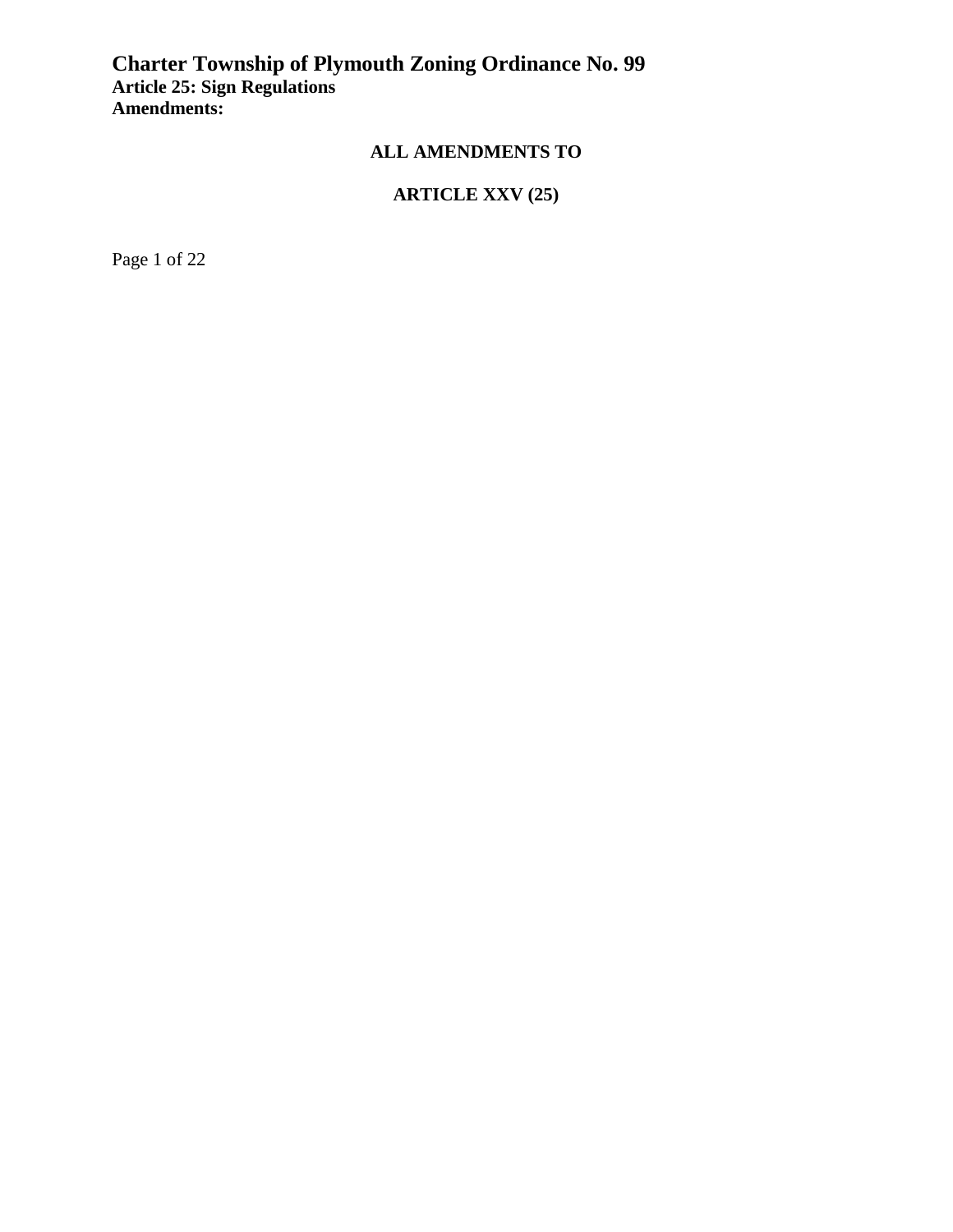### **ALL AMENDMENTS TO ARTICLE XXV (25)**

#### **The following language was amended on 10/25/07**

#### **PURPOSE**

The purpose of this article is to provide a framework within which the identification and informational needs of business and industry can be harmonized with the desires and aesthetic standards of the general public. It is intended by this Ordinance to give recognition to the legitimate needs of business, industry and other activities, through appropriate guidelines, in attaining their identification and informational objectives. It is a basic tenet of this article that unrestricted signage does not benefit either business or the community.

It is further the intent of this Article to regulate the construction, alteration, repair and maintenance of all signs with respect to structural and fire safety, location, type of sign, dimensions, height and method of illumination; to avoid visual clutter that obstructs vision or misleads motorists; to protect the general public from damage and injury caused by distractions, hazards or obstructions caused by poorly designed or improperly constructed signage; to authorize the use of signs that are compatible with their surroundings, appropriate to the activity that displays them and legible under the circumstances in which they are seen; to seek the removal of illegal signs; and to encourage the replacement or removal of nonconforming signs that are incompatible with the purpose of this Article.

### **SEC. 25.1 DEFINITIONS**

As used in this article, the following words shall have the meanings as set forth in this section.

- 1. **ABANDONED SIGN:** A sign which, for ninety (90) consecutive days, fails to direct a person to or advertise a bona fide business, tenant, owner, product or activity conducted, or product available on the premises where such a sign is displayed.
- 2. **AWNING:** A protective, rooflike covering, attached to the face of a building, as might be located over a window or door.
- 3. **AWNING OR CANOPY SIGN:** A sign which is painted on, printed on or attached flat against the surface of an awning or canopy.
- 4. **BANNER:** A sign made of fabric, cloth, paper, or other non-rigid material that is typically not enclosed in a frame.

Page 2 of 22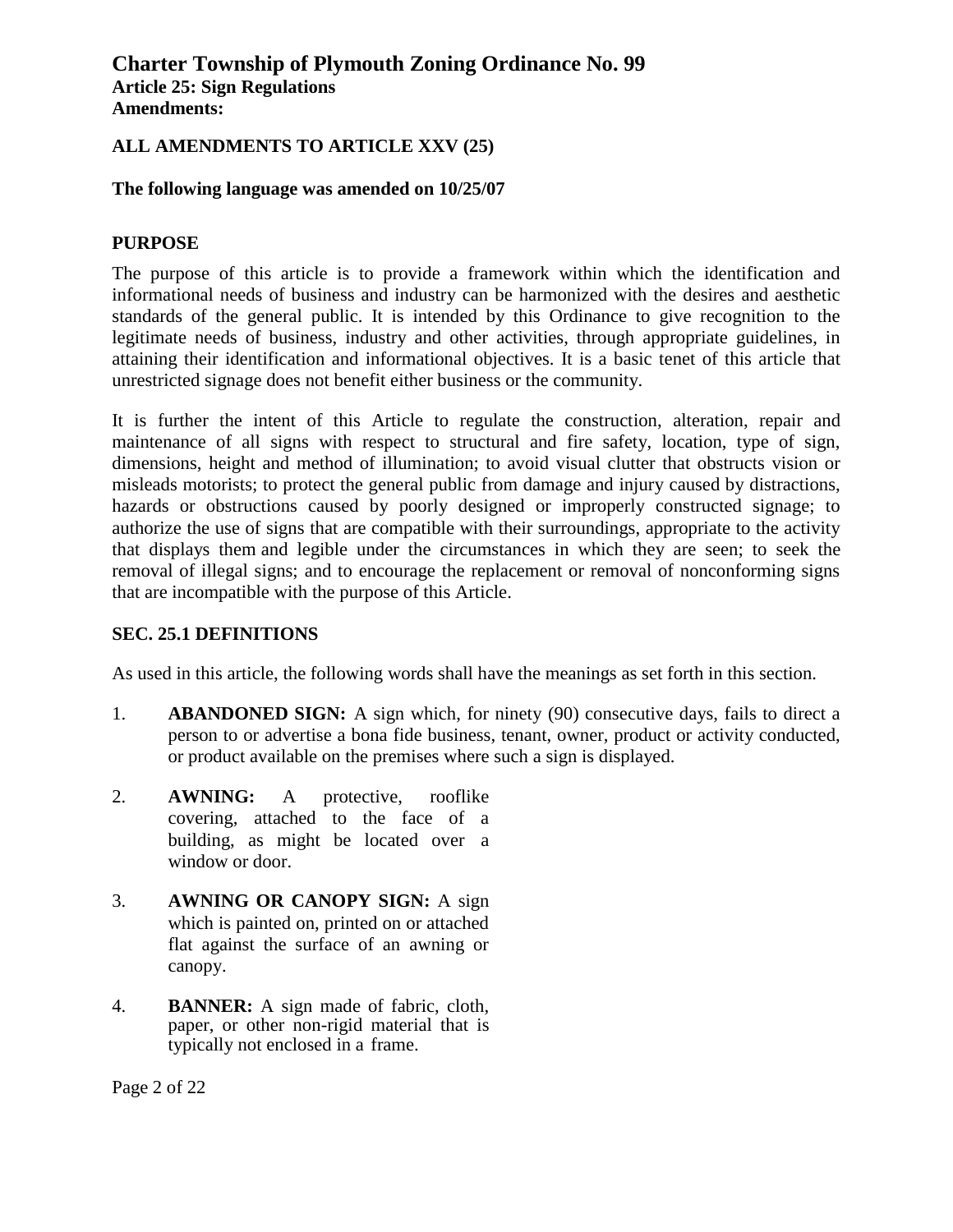- 5. **CANOPY:** A rooflike architectural structure, typically attached to the face of a building, and used to provide protection from the elements (e.g., a canopy over a walkway or a gas station canopy).
- 6. **CHANGEABLE COPY:** Moveable letters or other forms of sign copy, not including animated copy, that can be altered by physical, mechanical or electrical means without replacing the sign copy area.
- 7. **CONSTRUCTION SIGN:** See "real estate development or construction sign."
- 8. **DIRECTIONAL SIGN, OFF-PREMISES:** A monument sign, the sole purpose of which is to direct traffic to one or more commercial businesses which are located on premises without frontage on or visual exposure to a major thoroughfare or collector road. Such businesses shall front on a road or easement which is used for their primary public ingress and egress from the major thoroughfare or collector road. The purpose of the off-premises directional sign is to facilitate the flow of traffic, encourage the concentration of commercial uses, discourage strip commercial development, and not to advertise the business or products or services offered.
- 9. **DIRECTIONAL SIGN, ON-PREMISES:** A ground sign located at the entry or exit of a business or commercial establishment which indicates traffic flow. On-premise direction signs may be located on buildings.
- 10. **FLAG:** A piece of cloth having a distinctive size, color and design, used as a symbol, standard or emblem.
- 11. **FLASHING, ANIMATED, OR MOVING SIGN:** A sign that has intermittently reflecting lights, or a sign which uses intermittent, flashing, scintillating, or varying intensity of illustration to create the appearance of movement, or a sign that has any visible portions in motion, either constantly or at intervals, whether caused by artificial or natural sources.
- 12. **GROUND SIGN:** A sign supported by one or more uprights, poles, braces, a masonry base, or a monument placed in or upon the ground, fastened to a secure and permanent foundation, and not attached to any building. Ground signs shall include monument signs and pole signs.
- 13. **INFLATABLE SIGN:** A sign that is either

Page 3 of 22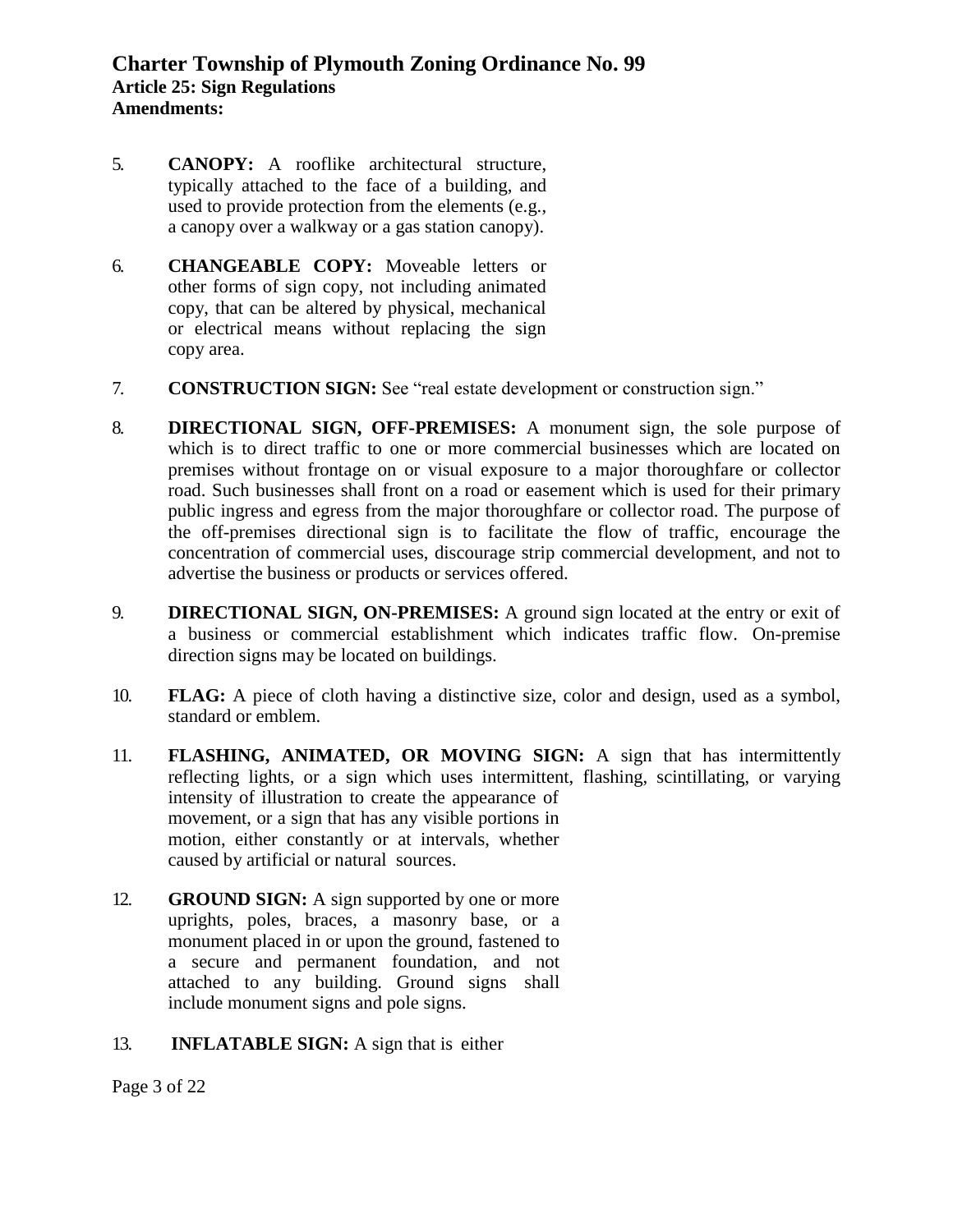expanded or its full dimensions are supported by gases contained within the sign, or a sign part, at a pressure greater than atmospheric pressure.

14. **ILLUMINATED SIGN:** A sign that is illuminated by a direct or indirect source of light so shielded that no direct rays from it are visible from any public right-of-way or from the abutting property.

### 15. **INSTITUTIONAL BULLETIN BOARD:**

A structure containing a surface area upon which is displayed the name of a religious institution, school, library, community center or similar institutions, and the announcement of its services or activities.

- 16. **MARQUEE:** A rooflike structure, often bearing a sign, projecting over an entrance to a theater.
- 17. **MARQUEE SIGN:** A sign attached to a marquee projecting from and supported by the building.
- 18. **MENU BOARD OR ORDER BOARD:** A sign which is intended to service patrons using a drive thru facility.
- 19. **MONUMENT SIGN:** A ground sign mounted on a base that is in contact with or close to the ground. The base of a monument sign shall be no less than 75% of the greatest horizontal dimensions of the sign face, and the vertical separation between the lowest point of the sign face and the highest point of the sign base shall be not greater than twelve (12) inches.
- 20. **MONUMENT SIGN BASE:** The lower part of a monument sign, which may appear as a separate architectural feature, and serves as its ground support.
- 21. **NAMEPLATE:** A wall sign identifying the occupant, business name and/or address of a building or parcel of land.
- 22. **NEON SIGN:** A sign consisting of glass tubing, filled with neon or another gas, which glows when electric current is sent through it.
- 23. **NONCONFORMING SIGN:** Any advertising structure or sign that was lawfully erected and maintained prior to the effective date of this Ordinance, and any amendments thereto, and that fails to conform to all applicable regulations and restrictions of this Article.

Page 4 of 22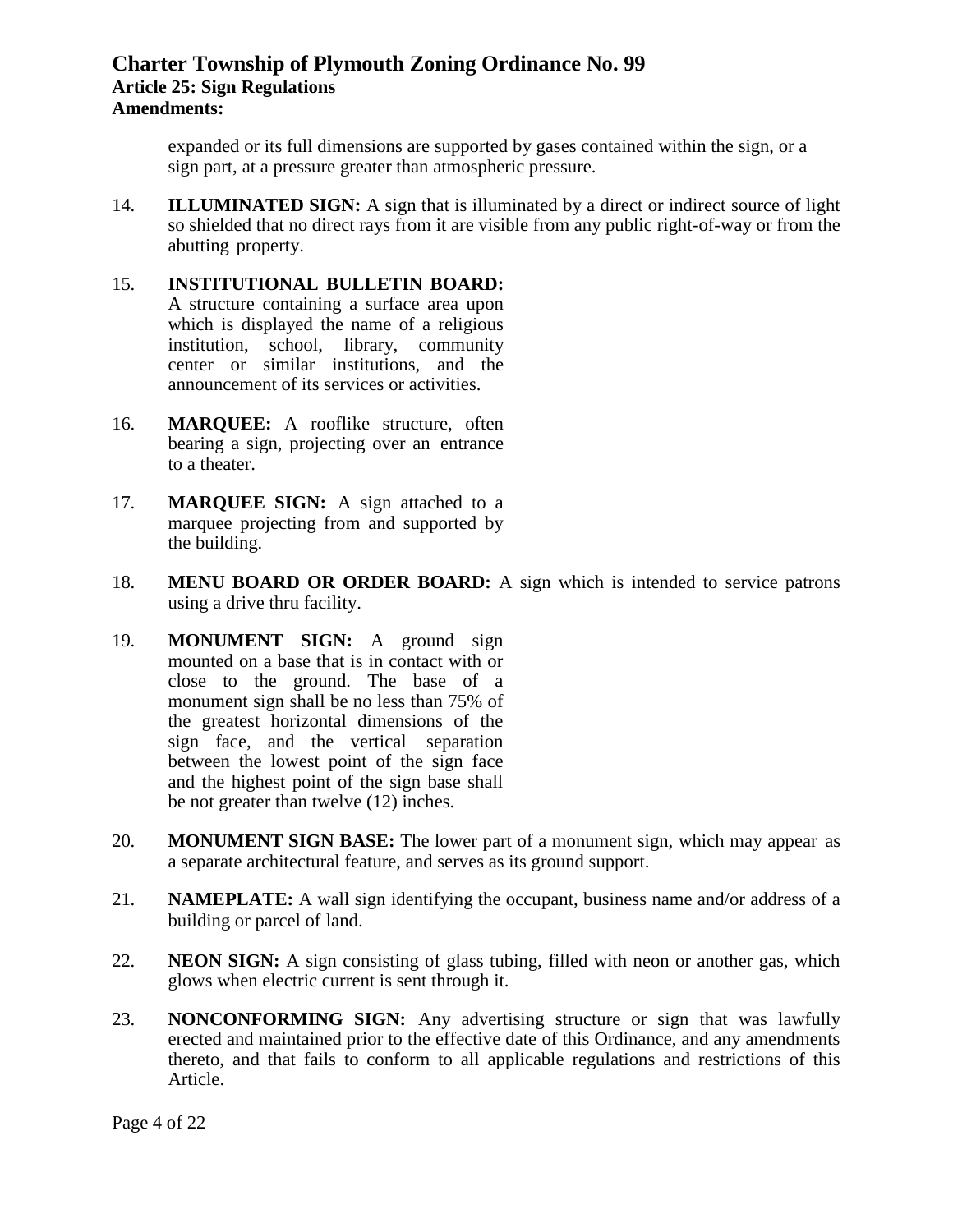- 24. **OFF-PREMISES SIGN:** A sign which contains a message unrelated to a business or profession conducted on the premises, or to a commodity, service or activity, not sold or offered upon the premises where such sign is located.
- 25. **OUTDOOR ADVERTISING SIGN:** A sign calling attention to a product or service not available on the same premises upon which the sign is located. This definition includes, but is not limited to, signs commonly known as billboards.
- 26. **PANEL SIGN:** A sign whose letters and/or symbols are on a panel contained within a frame, which is an integral part of the sign. This definition is intended to distinguish between panel signs and signs consisting of individual freestanding letters and/or symbols.
- 27. **PENNANT:** A long, triangular, tapering flag, often bearing an emblem.
- 28. **POLE SIGN:** A ground sign mounted on a freestanding pole(s) or other support(s) with a clear space between the bottom of the sign face and the grade.
- 29. **POLITICAL SIGN:** A temporary sign, relating to the election of a person or persons to public office, or relating to a political party, or relating to a matters to be voted upon in a local, state or national election or referendum.
- 30. **PORTABLE SIGN:** A free standing sign not permanently anchored or secured to either a building or the ground, such as, but not limited to "A" frame, "T" shaped, or inverted "T" shaped structures, including those mounted on wheeled trailers.
- 31. **PROJECTING SIGN:** A sign that is attached to and projects from a building wall at an angle of up to  $90^{\circ}$  (not including a marquee, canopy or awning sign).
- 32. **REAL ESTATE DEVELOPMENT OR CONSTRUCTION SIGN:** A temporary ground or wall sign listing the name of the project developers, contractors, engineer and architects, on the site being developed, or located at the entrance of a residential development under construction, listing the name of the development and general information, such as the number and types of units to be built, price range and similar data. Such signs include "subdivision business sign" and "construction sign."
- 33. **REAL ESTATE SIGN:** A non-illuminated sign for the purpose of advertising or promoting the sale, lease or rent of real estate. A PERMANENT LEASING SIGN is a real estate sign that is erected for an indefinite period of time for the purpose of offering space in a building for lease.
- 34. **ROOF SIGN:** A sign erected, constructed and maintained wholly upon or over the roof of any building, with its principal support on the roof structure. For purposes of this section, any architectural element which is used on the wall of a structure to give the appearance of a roof line similar to a mansard, gambrel or other roof type, shall be considered as a roof. A vertical plane or fascia which is attached to and located below the angled plane of a sloped roof and which is less than 6 inches in height, shall be considered part of the roof.

Page 5 of 22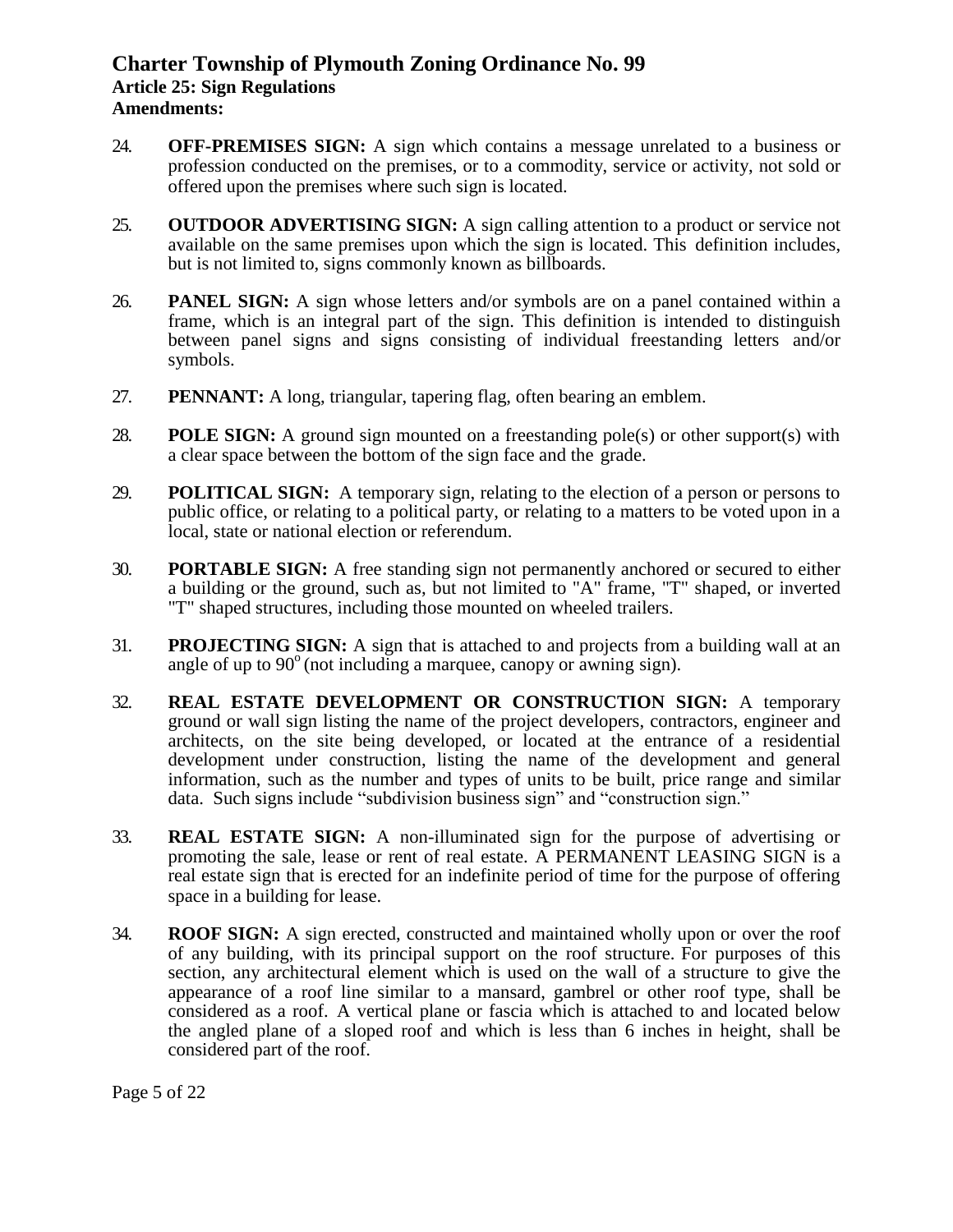- 35. **SERVICE CLUB ENTRANCE SIGN:** A sign, usually located along a main entrance way to a community, displaying the names of service clubs and organizations, their meeting schedules, and usually including the service clubs' symbols or logos. The name of the community and a short salutatory message may also be included.
- 36. **SETBACK OF SIGN:** Setback is the distance measured from the street setback line from which the sign is to be primarily viewed to the nearest edge of the sign.
- 37. **SIGN:** The name, identification, description, object, device, structure, display or illustration that is affixed to, or painted, or represented directly or indirectly upon a building, structure or piece of land, and which directs attention to an object, product, place, activity, person, institution, service, event, organization or business by any means, including words, letters, figures, design, symbols, fixtures, colors, illumination or projected images.
- 38. **SIGNABLE AREA:** A continuous surface or wall unobstructed by windows, doors and other major architectural details.
- 39. **SITE ENTRY FEATURE WITH SIGNAGE:** An architectural feature that defines, delineates and differentiates the entrance to a residential subdivision, apartment community, condominium development, mobile home park or office, business or industrial park, or similar development from a major thoroughfare without being a visual intrusion or distraction to the general public and the traveling motorist. Signage identifying the name of the development may be incorporated into the architectural feature.
- 40. **SPINNER:** A spinning disc-like sign that is typically thread on a line with other spinners to attract attention.
- 41. **STREAMER:** A long narrow banner or flag.
- 42. **SUBDIVISION BUSINESS SIGN:** See "real estate development or construction sign."
- 43. **TEMPORARY SIGN:** A sign that is not permanently fastened to any structure and is intended for a limited period of display, including, but not limited to inflatable signs,

Page 6 of 22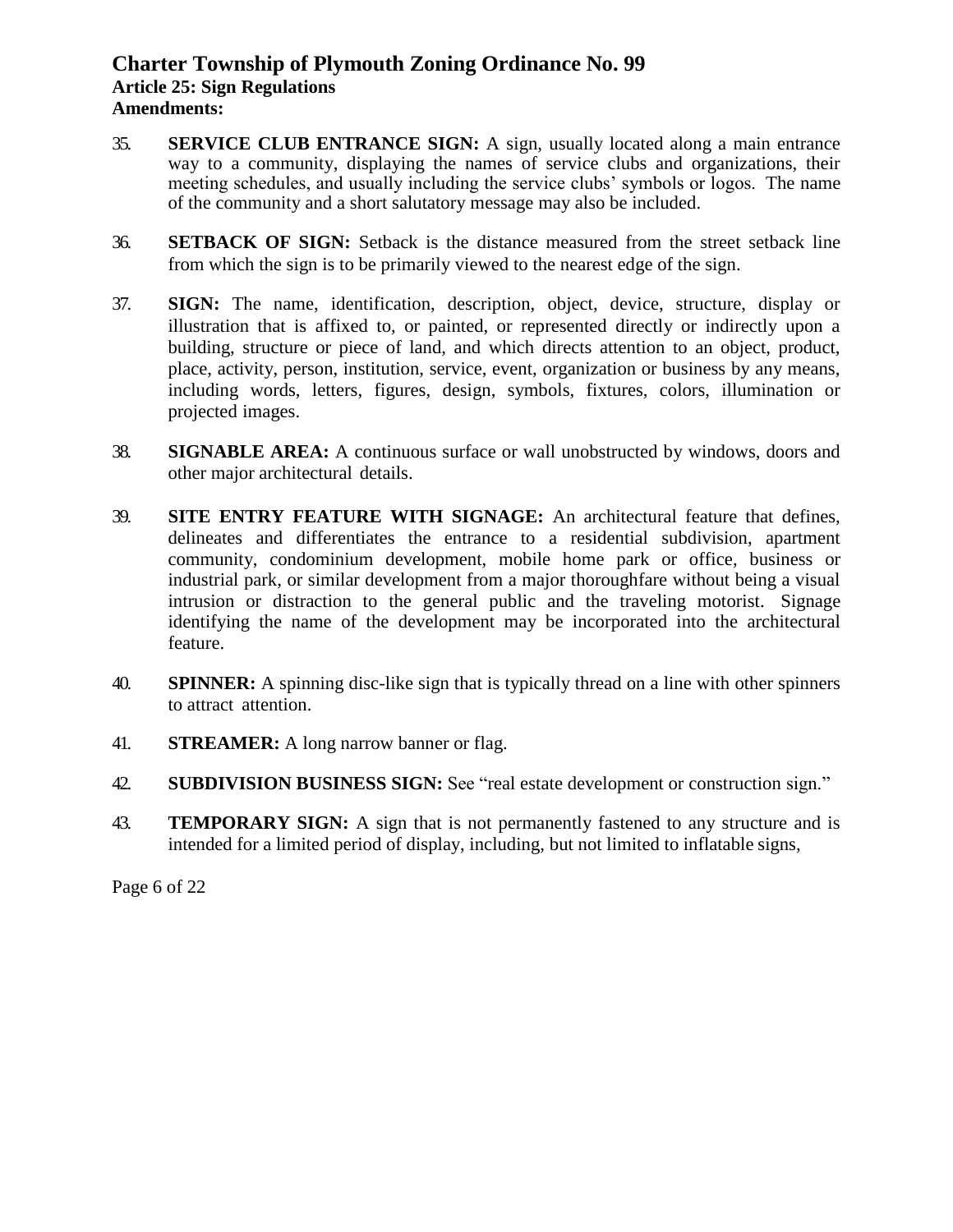banners, pennants, spinners and streamers, window signs and decorative displays for holidays or public demonstrations.

- 44. **TIME-TEMPERATURE SIGN:** A sign which displays the current time or outdoor temperature or both, and which displays no other material except for the name of a business, product or service.
- 45. **VEHICLE BUSINESS SIGN:** A sign painted or attached to a vehicle which is located on a premises primarily for purposes of advertising the business or product for sale on the premises. Commercially licensed vehicles which are generally used daily off-site are not included in this definition.
- 46. **VOICE MESSAGE SIGN:** A sign that either 1) conveys a recorded message to someone located nearby, or 2) provides for two-way voice communication (such as with a menu board at a drive-through restaurant). A voice message sign may also be known as a talking sign.
- 47. **WALL SIGN:** A sign which is attached directly to or painted upon a building wall and does not extend above the height of the wall to which it is attached, nor more than twelve (12) inches therefrom, with the exposed face of the sign in a plane parallel to the building wall. Included in the definition of wall signs are signs mounted flat against the building fascia, provided the sign does not protrude beyond any boundary of the fascia.
- 48. **WINDOW SIGN:** A temporary or permanent sign painted on or affixed to a window surface, suspended so as to hang more or less parallel with the window surface, or otherwise displayed in a manner intended to be viewed from outside the window.

## **SEC. 25.2 GENERAL STANDARDS**

The following general standards shall apply:

## 1. **Standards of Measurement for Signs**

Dimensional standards and measurements for signs shall be subject to the following:

(a) Sign Area. The entire area within a rectangle or square enclosing the extreme limits of writing, representation, emblem, or any figure of similar character, together with any frame, tower, or other material, color or internally illuminated area forming an integral part of the display or used to differentiate such sign, shall be included in the measurement. Parts of a sign shall be deemed to be a single sign whenever the proximity, design, content or continuity reasonably suggests a single unit, not withstanding any physical separation between parts.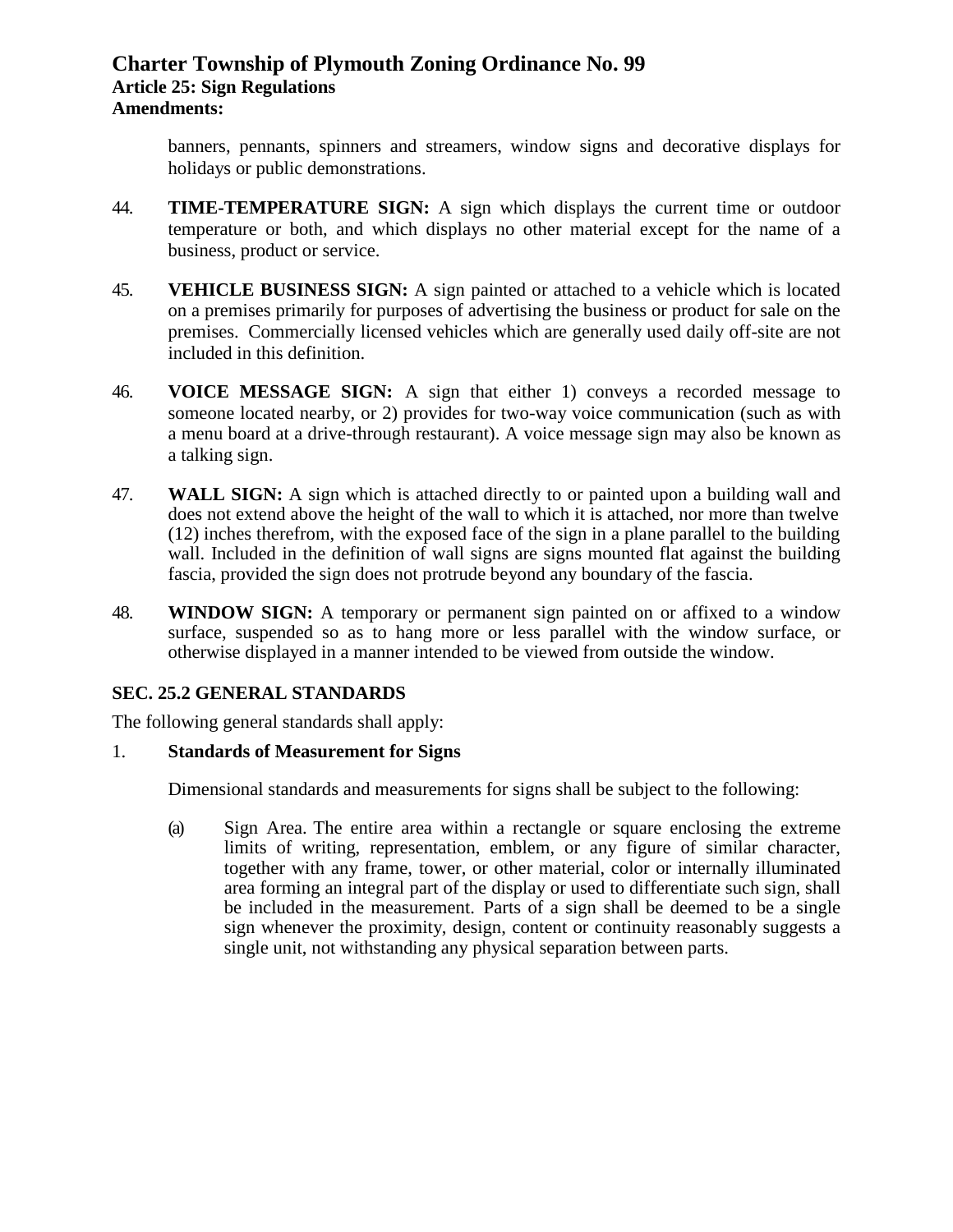- 1) Where a sign has two or more faces, the area of all faces shall be included in determining the sign area, except that where two such faces are placed back to back and are at no point more than two feet from one another, the area of the sign shall be taken as either:
	- a) the area of one face, if the two faces are of equal area, or
	- b) the area of the larger face, if the two faces are of unequal area.
- 2) For ground signs, the area shall include the entire area of the sign upon which copy, lettering, drawings or photographs could be placed, excluding necessary uprights or supports. For monument signs, the base of a monument sign shall be excluded from the calculation of sign area for a distance of thirty (30) inches above grade. Streetscape and landscape features which in the determination of the Planning Commission, are an integral part of the sign design shall also be excluded from the calculation of sign area.
- 3) For internally-illuminated awnings or canopies, the entire flat surface of the awning or canopy upon which the message is written shall be included in the sign area calculation. Signs mounted on awnings and canopies that are not internally-illuminated shall be subject to the sign area standards of measurement specified in paragraph (a), above.
- 4) For paper window signs, the area shall include, the entire area of the paper. Where adjacent paper window signs are within eight (8) inches of each other they shall be measured as a single sign.
- (b) Sign Height. The distance from the average level of the ground or pavement directly below the sign to the highest point of the sign structure, including any supportive or decorative appendages, without including any berm, landscaping, grading, or artificially or unnaturally constructed raised portion of land at the point of measurement.
- (c) Sign Setback. Setback is the distance measured from the street setback line from which the sign is to be primarily viewed to the nearest edge of the sign. $\Box$

Page 8 of 22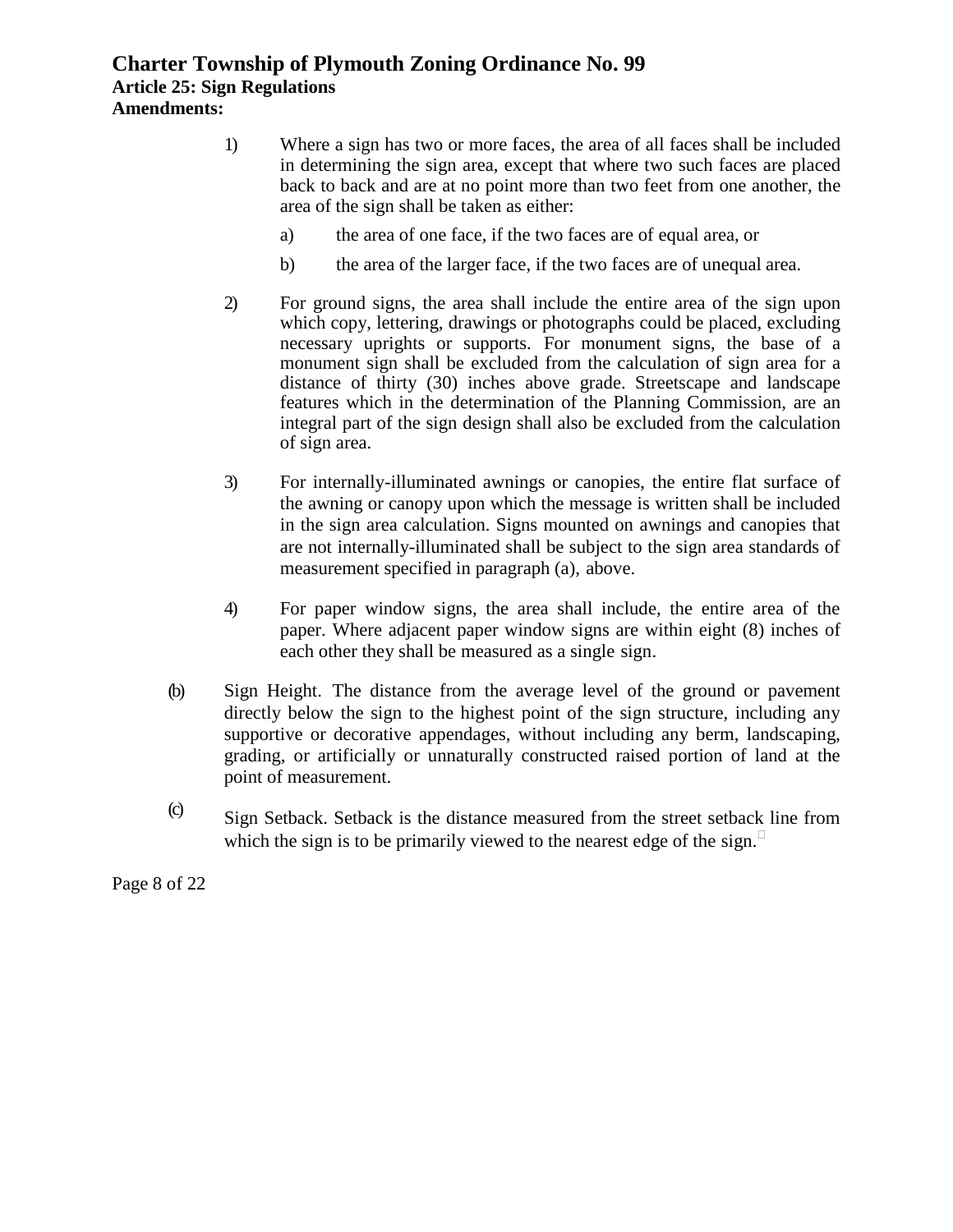(d) Signable Area. The signable area shall equal the area of  $(a \times b)$  or  $(c \times d)$  or  $(e \times c)$ f) in the following illustration, at the choice of the applicant:

### 2. **Illumination**

Sign illumination shall be subject to the following:

- (a) Sign illumination shall be designed, installed and maintained in a manner that minimizes off-site glare, light trespass and light pollution. Illumination shall be concentrated within the area of the sign to prevent glare upon the street or adjacent property. Sign illumination shall be provided solely by electrical means or devices, shall not be of a flashing, intermittent, moving or animated type, and shall further comply with the specific standards defined in Section 25.9, Area, Height and Placement Regulations.
- (b) Signs shall not be illuminated between the hours of 11 P.M. and 7 A.M., except those pertaining to a business open during these hours, and except time/temperature signs located in C-2 districts.

### 3. **Maintenance Contract**

A contract for maintenance of all new permanent signs may be required by the Department of Building and Code Enforcement.

### 4. **Underground Wiring**

Where illumination is desired, underground wiring shall be required for all signs not attached to the building.

### **The following was amended on 10/27/09**

## **SEC. 25.4 SPECIAL SIGNS IN C-1 AND C-2 DISTRICTS**

The following signs are permitted in a C-1 and C-2 Districts:

## 1. **Flags or Pennants**

Page 9 of 22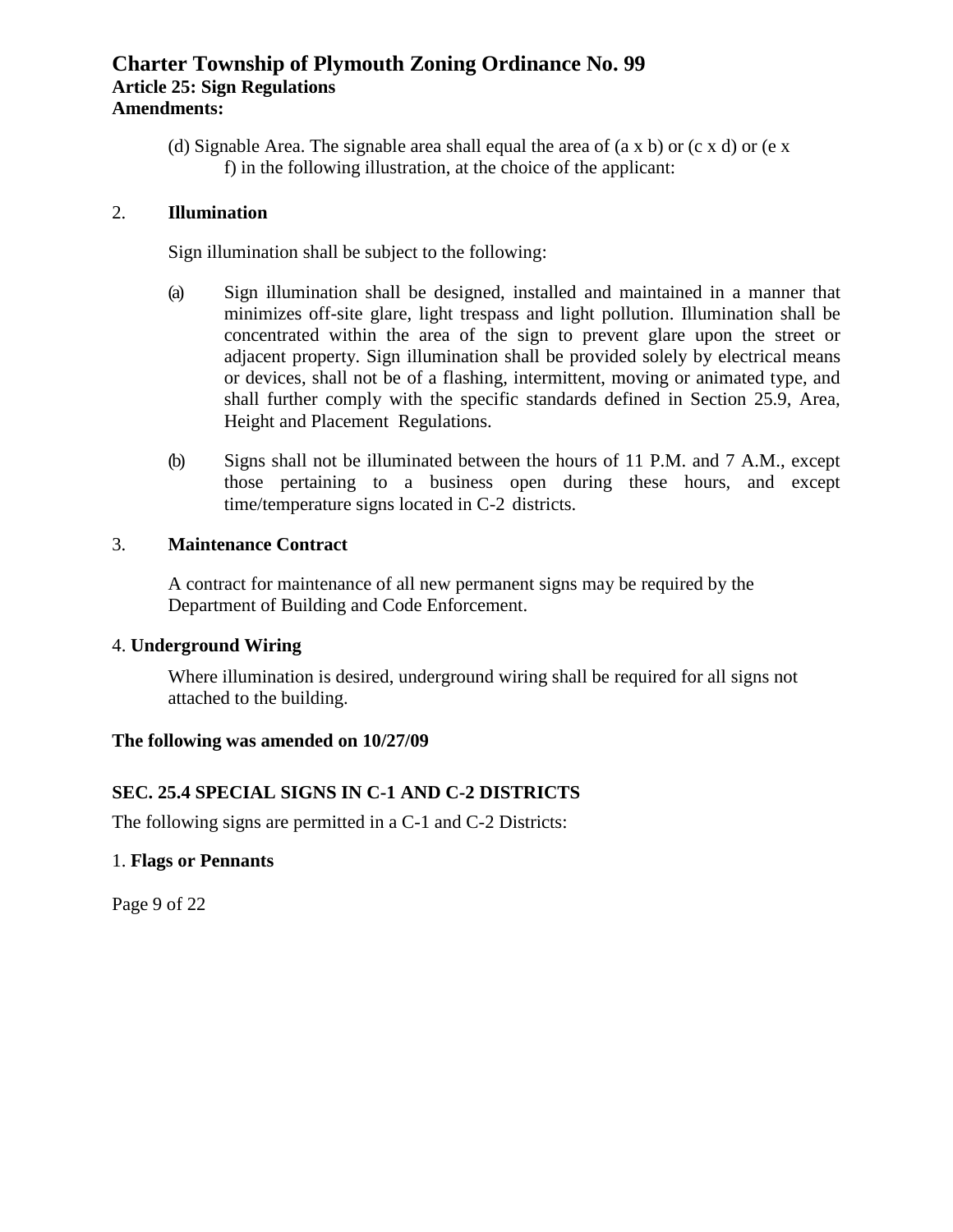Flags or pennants bearing the official design of a corporation or award flags or pennants subject to the following:

- (a) Such corporation, or award flags or pennants shall be displayed on flag poles only. For the purposes of this Ordinance, a flagpole is a pole used exclusively to display a flag. Attachment to any other site fixture or feature shall be prohibited.
- (b) A maximum of two (2) such flags or pennants shall be permitted for each flag pole provided.
- (c) The maximum number of flag poles permitted per individual business shall be determined in accordance with the following table:

| <b>STREET FRONTAGE IN FEET</b> | <b>MAXIMUM NUMBER OF FLAG</b><br><b>POLES PERMITTED</b> |
|--------------------------------|---------------------------------------------------------|
| $0 - 210$                      |                                                         |
| $211 - 300$                    |                                                         |
| 301 or greater                 |                                                         |

- (d) Placement of flag poles shall be in a manner and location subject to the following requirements:
	- 1) The placement shall not impact adjacent properties, in particular, those of a residential nature.
	- 2) The placement shall not constitute a traffic or pedestrian hazard or impair vehicular or pedestrian traffic.
	- 3) The size, content, coloring or manner of illumination of said flags shall not constitute a traffic or pedestrian hazard or impair vehicular or pedestrian traffic flow.
	- 4) The height of flagpoles shall conform to the height restrictions of set forth in Article 20 for buildings and structures. A flagpole shall be deemed to be a structure under all provisions of this Ordinance. Flagpoles shall comply with the setback requirements for structures.
	- 5) No flag or flagpole shall be permitted to project into the road right-of-way at full extension of the flag.
	- 6) Flag poles shall not be located on the roof of a building.
- (e) The size, content, coloring or manner of illumination of said flags or pennants shall not constitute a traffic or pedestrian hazard or impair vehicular or pedestrian traffic flow.

Page 10 of 22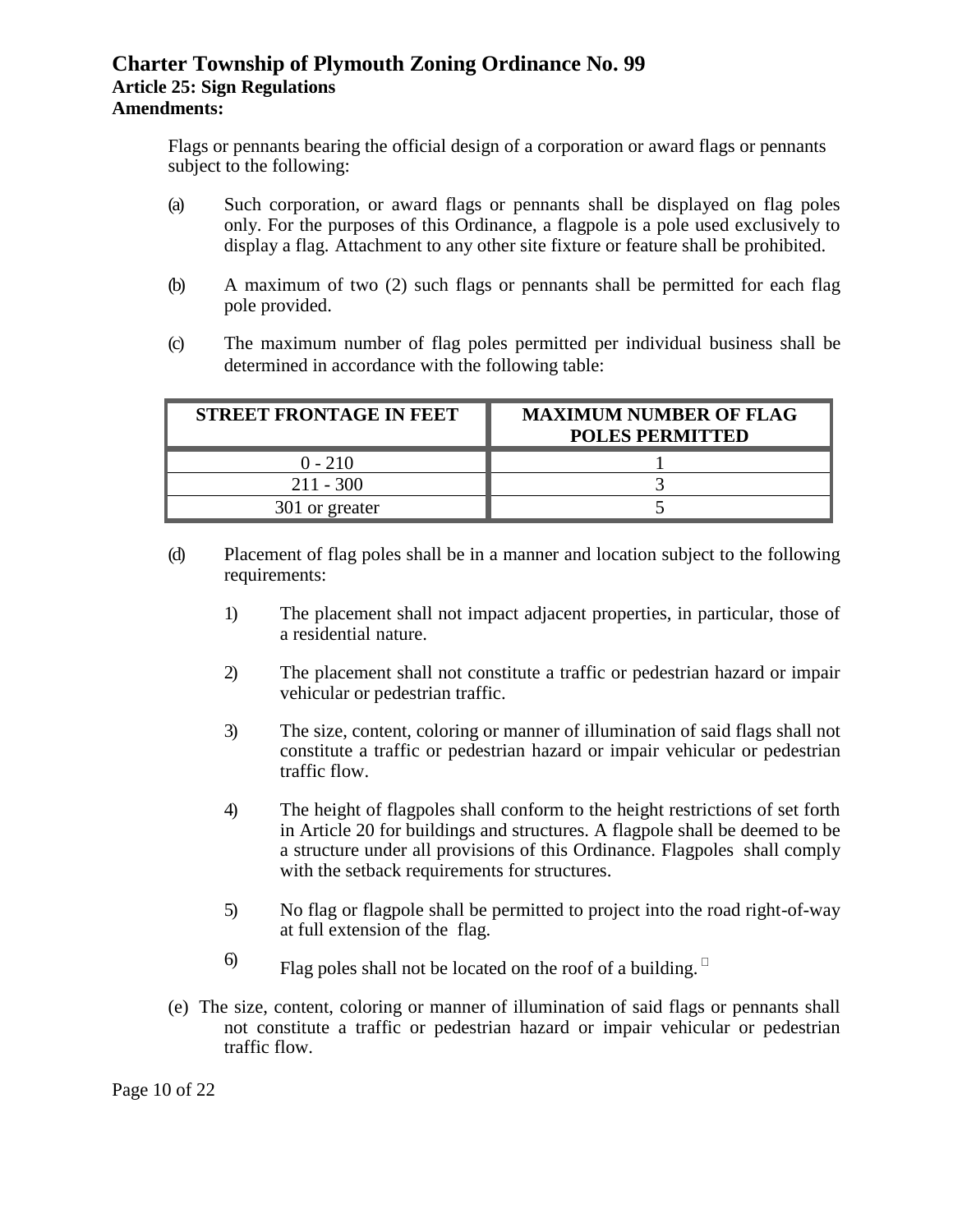#### 2. **Banners**

Banners used to draw attention to vehicle dealerships are permitted, provided that there is a maximum of one (1) banner on each pole, and provided that they have no written message or corporate identity. Each banner shall not exceed a maximum area of twenty (20) square feet.

#### 3. **On-Premises Directional Signs**

On-Premises Directional Signs may be permitted in the C-1 Neighborhood Shopping District, C-2 General Commercial District, MR Mid-Rise District, OS Office Service District, OR Office Research District, TAR Technology and Research District, and IND Industrial District subject to the following:

- (a) Directional signs shall not exceed two (2) square feet per side, nor exceed two (2) sides.
- (b) Said signs may incorporate a corporation or business logo provided the main theme of the sign shall be to facilitate vehicular traffic flow.
- (c) Placement shall be within the subject property; no such signs shall be permitted within the street setback area or right-of-way.
- (d) The size, content, coloring, placement or manner of illumination shall not constitute a traffic or pedestrian hazard or impair vehicular or pedestrian traffic flow.
- (e) Directional ground signs shall not exceed a height of four (4) feet and shall be limited to one (1) per ingress or egress drive, located at the ingress or egress drive.
- (f) On-premises directional signs may be located on buildings.

### 4. **Off-Premises Directional Signs**

Off-Premises Directional Signs may be permitted on a limited basis in the C-2 District, in order to encourage the clustering of businesses, and minimize strip commercial development in accordance with the Township Master Plan, while still allowing necessary and reasonable identification of businesses, facilitating the orderly flow of traffic, and avoiding unnecessary proliferation and excessive size of signs on thoroughfares and collector roads.

- (a) Off-premises directional signs are permitted only upon review and approval of the Planning Commission, and subject to compliance with the following conditions:
	- 1) Approval of the sign would serve to further the purposes of this Section.

Page 11 of 22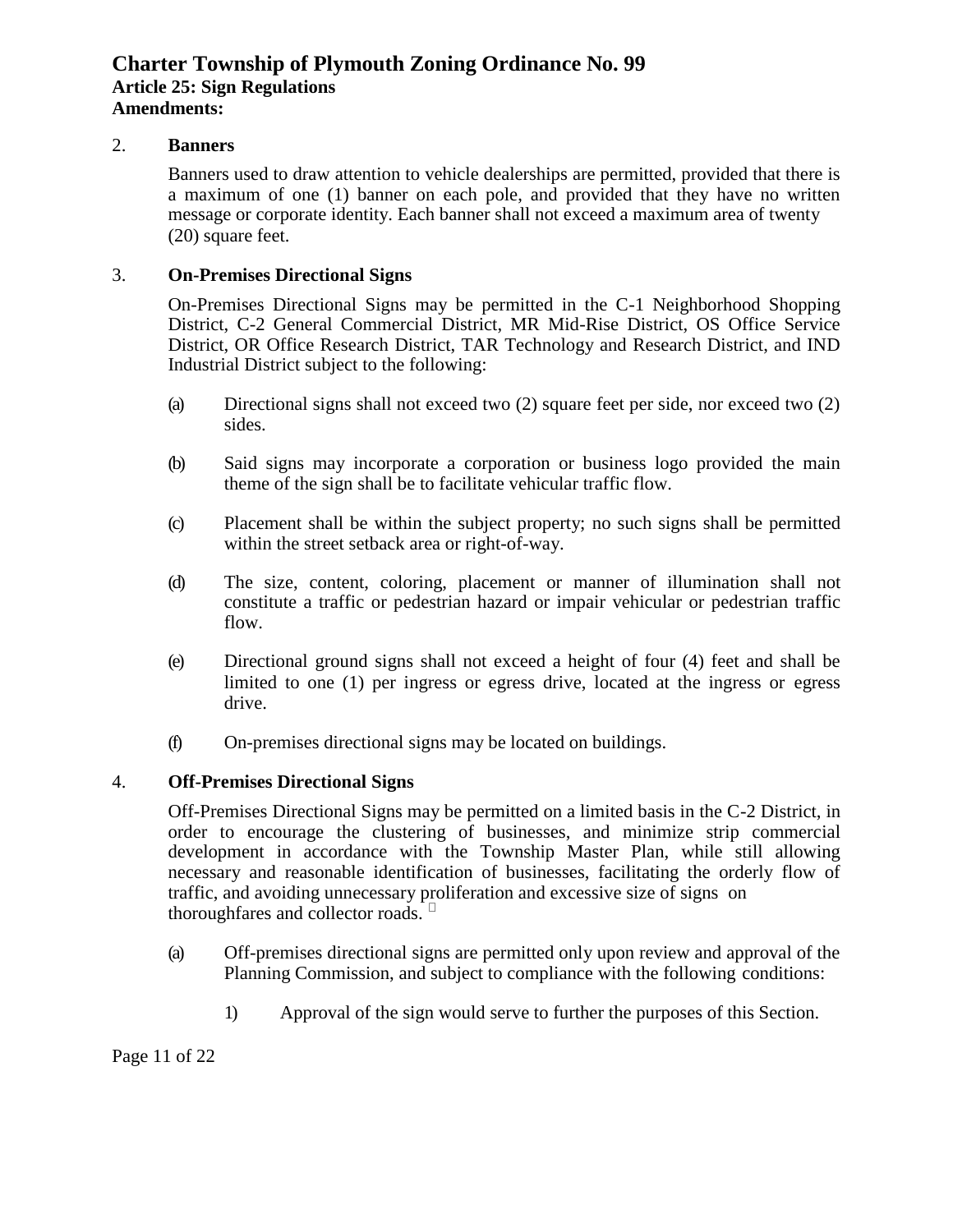- 2) The Planning Commission shall determine that the business is located in the C-2 District; has no frontage on the major thoroughfare from which it takes primary access; is within one thousand two hundred (1,200) feet of said thoroughfare; is not visible from the major thoroughfare or is visible from the major thoroughfare but with no clear indication of how to access the business; and would not reasonably be able to direct traffic to or adequately identify its location without an off-premises directional sign.
- 3) No off-premises directional sign shall be permitted without a recorded easement or executed agreement that accomplishes all of the following:
	- a) states that the owner of the parcel on which the sign is to be placed grants permission for the off-premises directional sign to be located on the parcel,
	- b) stipulates which parcel(s) are entitled to use of the off-premises directional sign, and
	- c) specifies how the sign is to be maintained and establishes a means to assure that maintenance runs with the life of the sign.
- 4) Off-premises directional signs shall be located only on land zoned C-2, and shall direct traffic only to land also zoned C-2.
- 5) Off-premises directional signs shall be permitted only at the intersection of the access road for the business and a major thoroughfare, and only one such sign is permitted at each intersection. The business access road may be a public street, private road, or recorded access easement over which the general public has ingress/egress rights. If multiple businesses served by the same access road require the use of the same intersection for an offpremises business directional sign, the same sign shall be used.
- 6) Off-premises directional signs shall be located entirely on private property and no closer than thirty (30) feet from the centerline of the street, private road, or recorded access easement which provides access to the business. The sign shall be located a minimum of sixty (60) feet from the centerline of the major thoroughfare or collector road. The sign location shall comply with all other setback and visibility requirements of the Township.
- 7) Off-premises directional signs shall be monument signs with the minimum dimensions necessary to accomplish the purpose of directing traffic; however, in no case shall the sign height exceed the following dimensions:

Page 12 of 22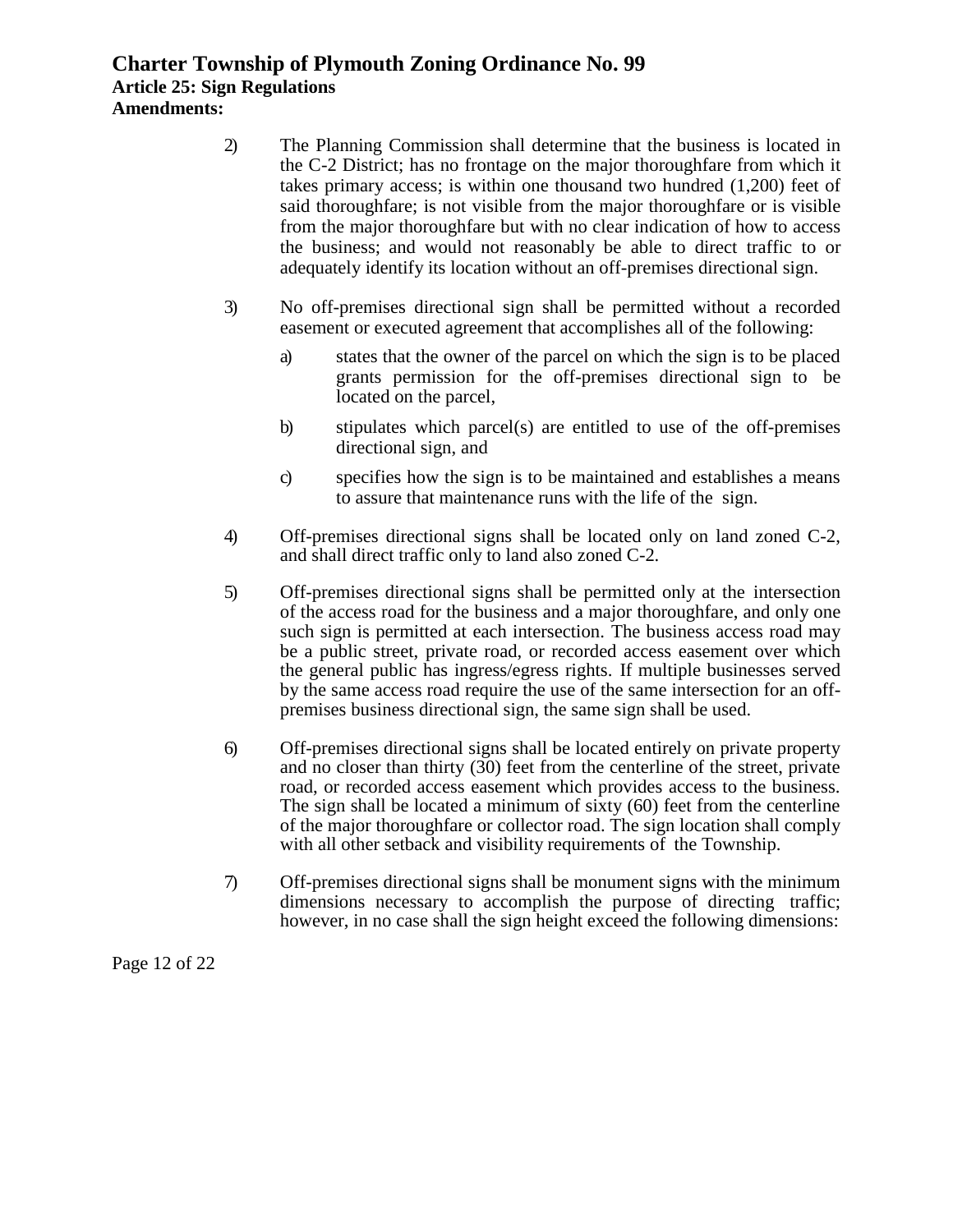| <b>NO. OF USERS ON</b><br><b>SIGN</b> | <b>MAXIMUM SIGN</b><br>AREA | <b>MAXIMUM SIGN</b><br><b>HEIGHT</b> |
|---------------------------------------|-----------------------------|--------------------------------------|
|                                       | $12$ sq. ft.                | 4.5 ft.                              |
|                                       | 24 sq. ft.                  | 6ft.                                 |
| 3 or more                             | 36 sq. ft.                  | 8f <sub>f</sub>                      |

The base of an off-premises directional sign shall be excluded from the calculation of sign area for a distance of thirty (30) inches above grade.

- 8) If multiple businesses served by the same access road require the use of the same intersection for an off-premises business directional sign, the same sign shall be used.
- 9) Space shall be allocated on the sign to allow identification of all businesses which use the same access road to use the off-premises directional sign. A common lettering size and style and no more than one uniform background color shall be used. The sign shall state only the name of the business(es) being identified. A directional arrow may also be included on the sign. The sign base shall be of brick or decorative masonry block.
- 10) The ground within five (5) feet of the base of the off-premises directional sign shall be landscaped in low shrubbery, ground cover or flowers, and said landscaping shall be maintained in presentable condition.
- 11) Off-premises directional signs may be illuminated in accordance with Section 25.2.2, provided the illumination creates no perceptible glare on private property at a distance greater than ten (10) feet from the sign and on public streets and the access drive.
- 12) Off premises directional signs shall be prohibited where <sup>a</sup> Site Entry Feature with Signage, as defined in Section 25.1, is determined by the Planning Commission to be more appropriate.
- (a) The off-premises directional sign shall be maintained in a sound and presentable condition. If a business that is identified on the off-premise directional sign ceases to exist at its location or changes its name, the appropriate changes to the copy of the sign shall be made within thirty (30) days of the change in the business.
- (b) The existence of an off-premises directional sign shall not affect the number and size of other signs permitted by the Township, including any other signs on the same parcel as the off-premises directional sign, and any other signs on the same parcel as the business identified by the off-premises directional sign.

Page 13 of 22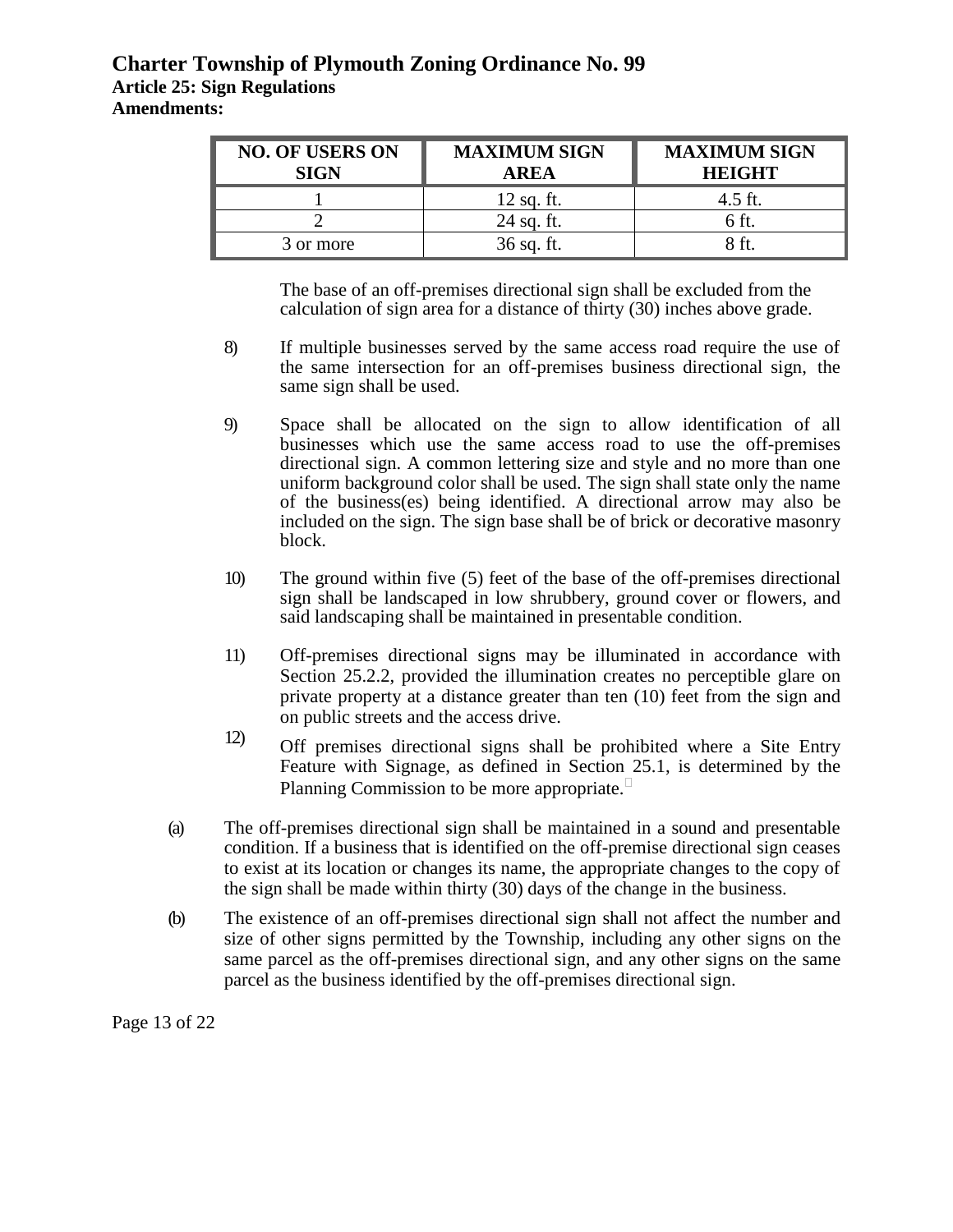#### 5. **Menu or Order Board**

Menu and/or order board for a drive-thru facility subject to the following:

- (a) Said signs shall be located on the interior of the lot or parcel and shall not be readable from the exterior of the lot.
- (b) Said signs shall be intended to service the public utilizing the drive-thru facilities only.
- (c) The placement shall not constitute a traffic or pedestrian hazard or impair vehicular or pedestrian traffic flow in any manner.
- (d) The size, content, coloring or manner of illumination shall not constitute a traffic or pedestrian hazard or impair vehicular or pedestrian traffic flow.
- (e) The volume on order boards shall be maintained at the minimum level necessary so that it is audible to users, so as to minimize extraneous noise traveling off the site.

#### 6. **Gasoline Price Signs**

Gasoline price signs shall be permitted subject to the following standards:

- (a) One (1) gasoline price sign shall be permitted for each gas station.
- (b) Gasoline price signs shall not exceed twelve (12) square feet in area. Gasoline price signs shall be not counted in determining compliance with the standards for total area of wall or freestanding signs permitted on the parcel.
- (c) Gasoline price signs shall comply with the setback and height requirements specified for freestanding signs in the district in which the signs are located.

### **The following language was amended on 10/25/07**

### **SEC. 25.8 SIGNS PROHIBITED IN ALL DISTRICTS**

The following signs shall not be permitted in any district:

- 1. Signs not expressly permitted are prohibited.
- 2. Signs which incorporate in any manner any flashing or intermittent lights.
- 3. Signs in the public right-of-way or on public property, except as permitted by this Article.
- 4. Any sign which revolves or has any visible moving part, visible revolving parts or visible mechanical movement of any description  $\Box$  or other apparent visible movement  $\square$  by electrical, electronic pulsations, or by mechanical means, including intermittent electrical pulsations, or by action of normal wind currents, except for those actions associated with street time/temperature signs.

Page 14 of 22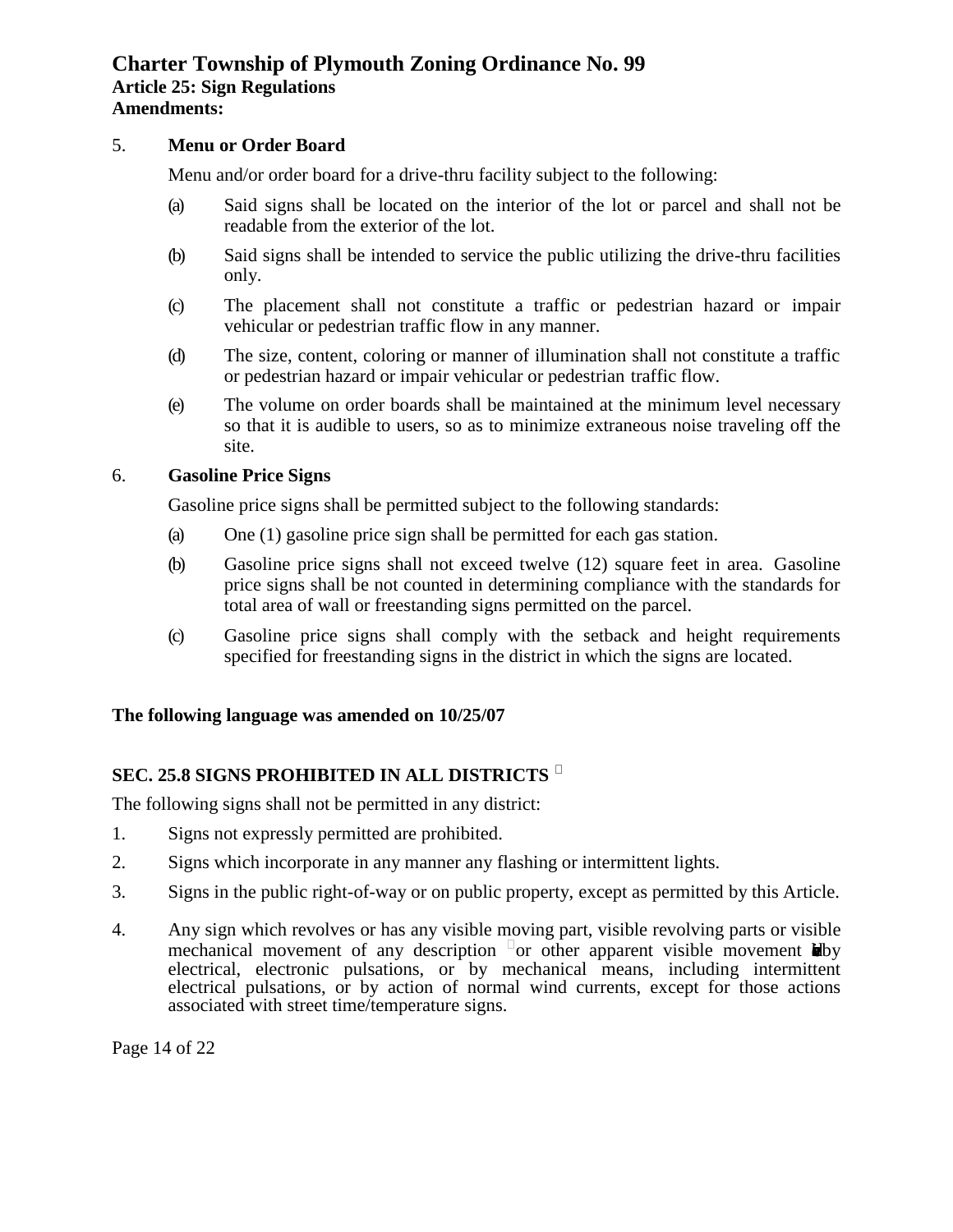- 5. A sign or sign structure which is determined by the Building Official to be:
	- (a) Structurally unsafe.
	- (b) A hazard to safety or health by reason of inadequate maintenance, dilapidation or abandonment.
	- (c) Not kept in good repair.
	- (d) Capable of causing electrical shocks to persons likely to come in contact with it.
- 6. Any sign which by reason of its size, location, content, coloring or manner of illumination, constitutes a traffic hazard or a detriment to traffic safety by obstructing the vision of drivers, or by obstructing, or detracting from the visibility of any traffic sign or control device on public streets and roads. All signs shall comply with the clear vision regulations in Section 28.25 of the Zoning Ordinance.
- 7. Any sign which obstructs free ingress to or egress from a required door, window, fire escape or other required exit way.
- 8. Signs which make use of such words as "stop", "look", "danger", or any other words, phrases, symbols or characters in such a manner as to interfere with, mislead or confuse vehicular traffic.
- 9. Any sign, unlawfully installed, erected or maintained.
- 10. Any sign now or hereafter existing which advertises a product, service or business no longer available at that location.
- 11. Roof signs: For the purpose of this section any architectural element which is used on the wall of a structure to give the appearance of a roof line similar to a mansard, gambrel or other roof type shall be considered the same as a roof and no sign shall be permitted upon it. A vertical plane or fascia which is attached to and located below the angled plane of a sloped roof or roof element and which is less than 6 inches in height, shall be considered part of the roof and not used for signage.
- 12. Portable or inflatable signs unless otherwise provided for in this Ordinance.
- 13. Banners, pennants, spinners and streamers except as otherwise provided for in this Ordinance.
- 14. Wall panel signs.
- 15. Electronic or electric changeable copy signs, except as permitted Time-Temperature signs.
- 16. Neon, string or rope lights used to highlight architectural features, or to frame a window or door, except as may be permitted under Section 28.8 Exterior Lighting.

Page 15 of 22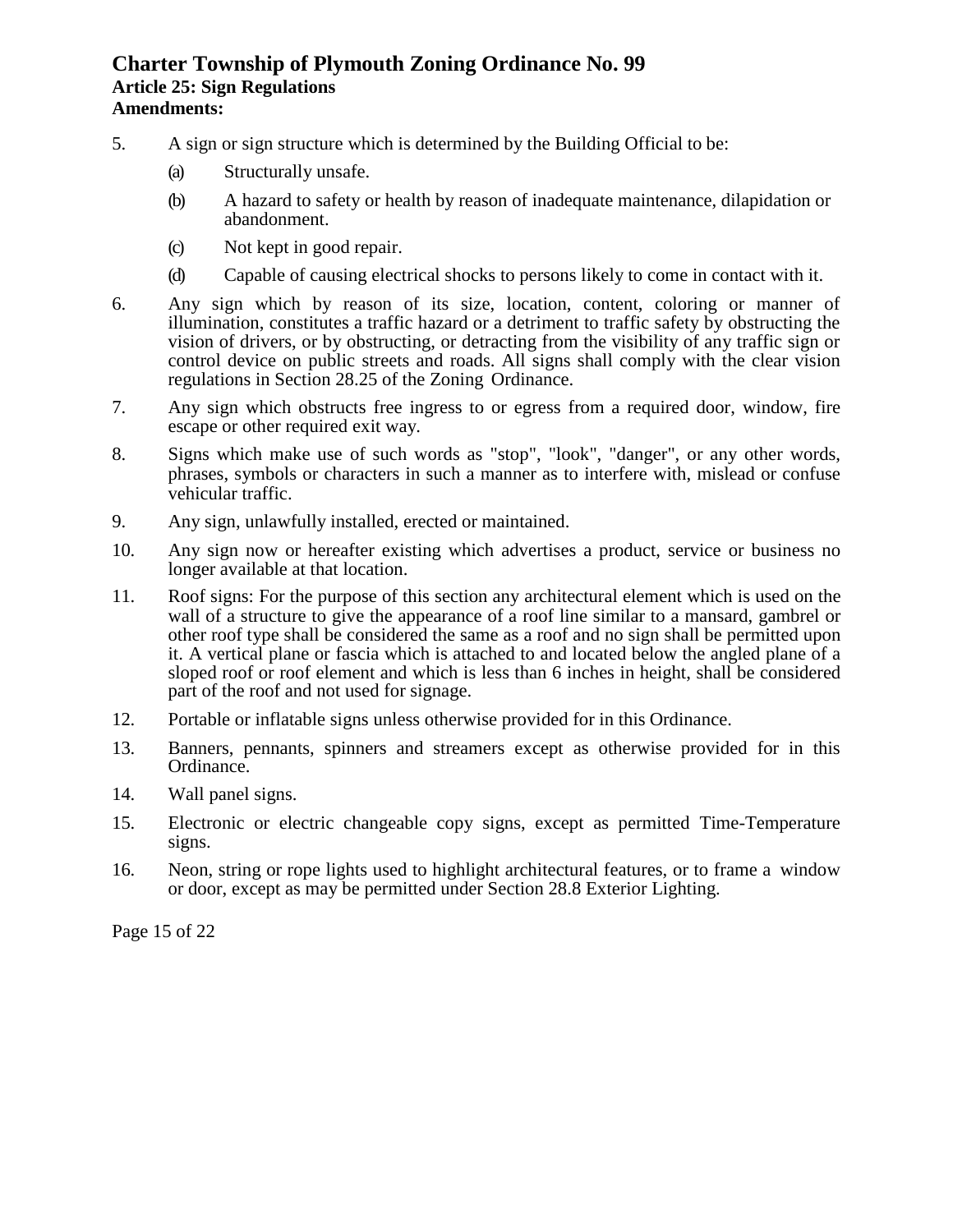# **The following language was amended on 10/25/07 SEC. 25.9 AREA, HEIGHT AND PLACEMENT REGULATIONS**

### 1. **Ground Signs**

Except as specifically noted, ground signs shall be monument-type signs. All monument signs shall comply with the following standards:

(a) For AG, R-1-E, R-1-H, R-1-S, R-1, RM, R-2, R-2-A and PL Districts:

| required <sup>1</sup> (feet) | Minimum setback   Maximum sign area <sup>2</sup>  <br>(square feet) | <b>Maximum height</b><br>(feet) |
|------------------------------|---------------------------------------------------------------------|---------------------------------|
|                              | 50 O                                                                |                                 |

Footnotes:

 $<sup>1</sup>$  Setback measured from the street setback line or street right-of-way line, whichever is greater.</sup>

<sup>2</sup>The base of a monument sign shall be excluded from the calculation of sign area for a distance of 30 inches above grade.

| (b) |  |  |  | For OS, MR, C-1, C-2, OR, TAR and IND Districts: |
|-----|--|--|--|--------------------------------------------------|
|-----|--|--|--|--------------------------------------------------|

| <b>MAXIMUM SIGN AREA PREMISES WITH STREET FRONTAGE</b><br><b>LESS THAN 200 FEET</b> |                |                   |  |  |  |
|-------------------------------------------------------------------------------------|----------------|-------------------|--|--|--|
| <b>Distance From Street</b>                                                         | Maximum Height | Maximum Sign      |  |  |  |
| <b>Setback Line</b>                                                                 |                | Area <sup>1</sup> |  |  |  |
| 5 ft.                                                                               | 8 ft.          | $25$ sq. ft.      |  |  |  |
| 6 ft.                                                                               | 8 ft.          | 26 sq. ft.        |  |  |  |
| 7 ft.                                                                               | 8 ft.          | 27 sq. ft.        |  |  |  |
| 8 ft.                                                                               | 8 ft.          | 28 sq. ft.        |  |  |  |
| 9 ft.                                                                               | 8 ft.          | 29 sq. ft.        |  |  |  |
| 10 ft.                                                                              | 8 ft.          | 30 sq. ft.        |  |  |  |
| 11 ft.                                                                              | 8 ft.          | 31 sq. ft.        |  |  |  |
| 12 ft.                                                                              | 8 ft.          | 32 sq. ft.        |  |  |  |
| 13 ft.                                                                              | 8 ft.          | 33 sq. ft.        |  |  |  |
| 14 ft.                                                                              | 8 ft.          | 34 sq. ft.        |  |  |  |
| 15 ft.                                                                              | 8 ft.          | 35 sq. ft.        |  |  |  |
| 16 ft.                                                                              | 8 ft.          | 36 sq. ft.        |  |  |  |
| 17 ft.                                                                              | 8 ft.          | 37 sq. ft.        |  |  |  |
| 18 ft.                                                                              | 8 ft.          | 38 sq. ft.        |  |  |  |
| 19 ft.                                                                              | 8 ft.          | 39 sq. ft.        |  |  |  |
| 20 ft.                                                                              | 8 ft.          | 40 sq. ft.        |  |  |  |
| 21 ft.                                                                              | 8 ft.          | 41 sq. ft.        |  |  |  |
| 22 ft.                                                                              | 8 ft.          | 42 sq. ft.        |  |  |  |
| More than 22 ft.                                                                    | 8 ft.          | 42 sq. ft.        |  |  |  |

Footnotes:

<sup>1</sup> The base of a monument sign shall be excluded from the calculation of sign area for a distance of 30 inches above grade.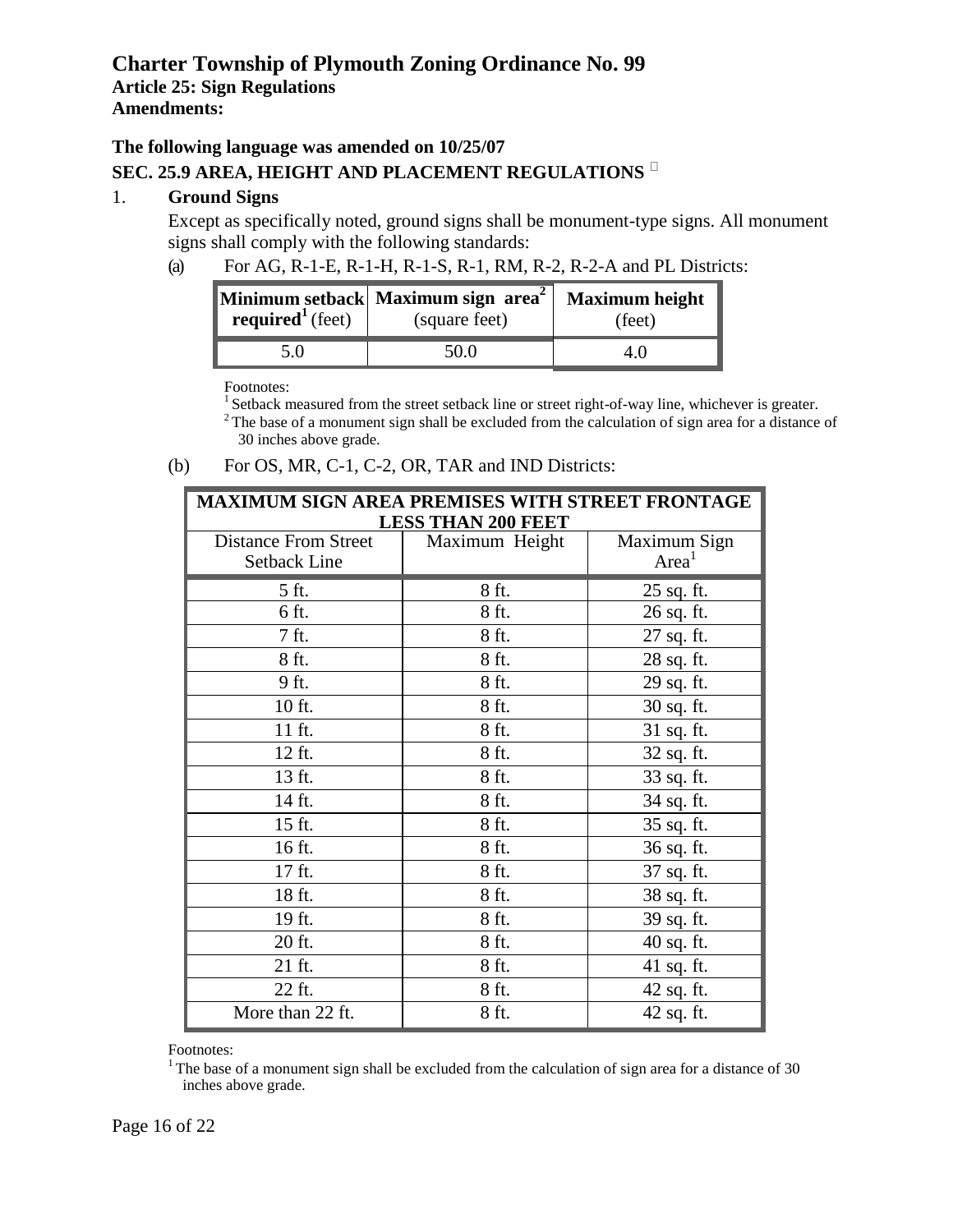| <b>MAXIMUM SIGN AREA PREMISES WITH STREET FRONTAGE 200</b><br><b>FEET OR GREATER</b> |                     |                   |  |
|--------------------------------------------------------------------------------------|---------------------|-------------------|--|
| <b>Distance From Street</b>                                                          | Maximum             | Maximum Sign      |  |
| <b>Setback Line</b>                                                                  | Height <sup>2</sup> | Area <sup>1</sup> |  |
| 10 ft.                                                                               | 10 ft.              | 42 sq. ft.        |  |
| 11 ft.                                                                               | 10 ft.              | 43 sq. ft.        |  |
| 12 ft.                                                                               | 10 ft.              | 45 sq. ft.        |  |
| 13 ft.                                                                               | 10 ft.              | 46 sq. ft.        |  |
| 14 ft.                                                                               | 10 ft.              | 48 sq. ft.        |  |
| 15 ft.                                                                               | 10 ft.              | 49 sq. ft.        |  |
| 16 ft.                                                                               | 10 ft.              | 51 sq. ft.        |  |
| 17 ft.                                                                               | 10 ft.              | 52 sq. ft.        |  |
| 18 ft.                                                                               | 10 ft.              | 54 sq. ft.        |  |
| 19 ft.                                                                               | 10 ft.              | 55 sq. ft.        |  |
| 20 ft.                                                                               | 10 ft.              | 57 sq. ft.        |  |
| 21 ft.                                                                               | 10 ft.              | 58 sq. ft.        |  |
| 22 ft.                                                                               | 10 ft.              | 60 sq. ft.        |  |
| More than 22 ft.                                                                     | 10 ft.              | $60$ sq. ft.      |  |

Footnotes:

 $<sup>1</sup>$ The base of a monument sign shall be excluded from the calculation of sign area for a distance of</sup> 30 inches above grade.

 $2^2$ The maximum height of permitted ground signs in the C-1 and C-2 Districts may be increased to fourteen (14) feet where a single premises has a minimum of five hundred (500) feet of frontage on one (1) collector road or thoroughfare, or a minimum of seven hundred (700) feet of total frontage on two (2) collector roads or thoroughfares, provided that all signs on the premises are in compliance with this Article.

- (c ) Pole signs may be permitted by the Planning Commission upon finding that one of the following conditions exist: $\Box$ 
	- 1. A monument sign would block the vision of drivers (see Section 28.25 of Zoning Ordinance).
	- 2. A wall or projecting sign could not be legally established on a side facing a street.

In permitting a pole sign, the Planning Commission shall permit the minimum height necessary to achieve visibility, provided it does not exceed the height of the building to which it is accessory.

(d) Number of Ground Signs. Except where provided for in Section 25.10, a maximum of one (1) ground sign shall be permitted per development parcel or premises.

Page 17 of 22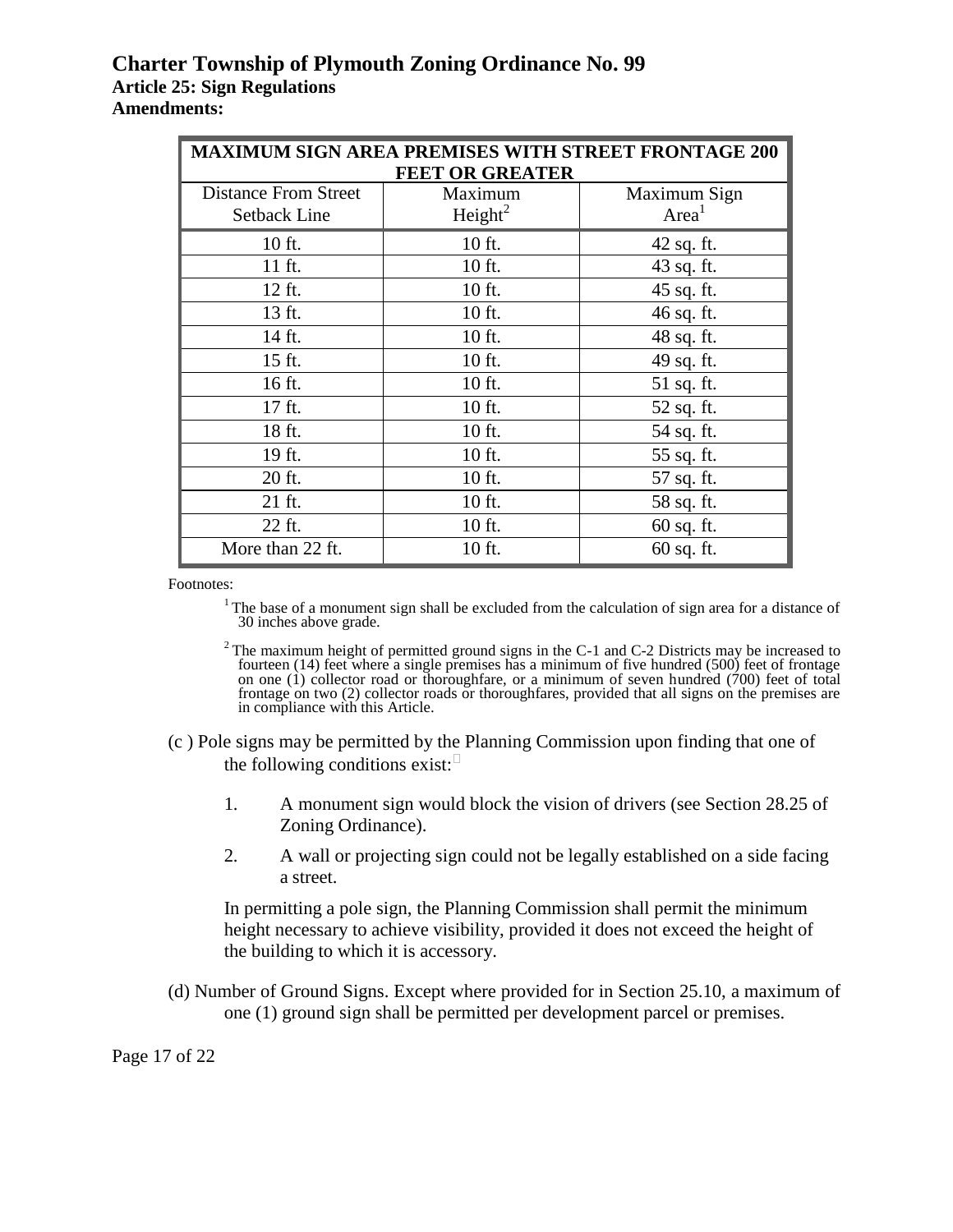- (e) Placement shall be wholly within the boundaries of the property to which the sign relates, exclusive of the street setback or road right-of-way area.
- (f) Institutional Bulletin Boards, Stock Ticker, and Time-Temperature Signs may be incorporated into any permitted ground sign structure.
- (g) Monument signs shall have brick or decorative masonry block base that complements the materials and architecture of the building. The base shall be not less than seventy-five (75) percent of the greatest horizontal dimension of the sign face, and the vertical separation between the lowest point of the sign face and the highest point of the sign base shall be no greater than twelve (12) inches. Sign copy shall be located at least thirty (30) inches above the ground to allow for snow accumulation and plant growth.
- (h) Lettering style shall be clean and simple to assure readability and shall be in harmony with the style of architecture of the building. Generally, no more than two (2) different fonts shall be used on each sign.
- (i) It is the intent of this Ordinance to require signs to be in harmony with the building color and architecture, therefore generally, no more than three (3) colors may be used per sign and one (1) uniform, background color. Established company logos are exempt from color limitations. An established company logo is one that has historically been used as a symbol representing the company. For the purposes of this regulation, black and white shall be considered colors.

## 2. **Wall Signs**

The maximum permitted sign area and sign height for wall signs in each district shall be as follows:

- (a) For the AG, R-E, R-1-H, R-1-S, R-1, R-M, R-2, R-2-A and PL Districts.
	- 1) Maximum signable area of thirty (30) percent for individual letters, up to a maximum of fifty (50) square feet of sign area.
	- 2) Maximum height of twenty (20) feet, or height of wall to which the sign is attached, whichever is less.
- (b) For the OS District.
	- 1) Maximum signable area of forty (40) percent for individual letters, up to a maximum of fifty (50) square feet of sign area.
	- 2) Maximum height of twenty (20) feet, or height of wall to which the sign is attached, whichever is less.

Page 18 of 22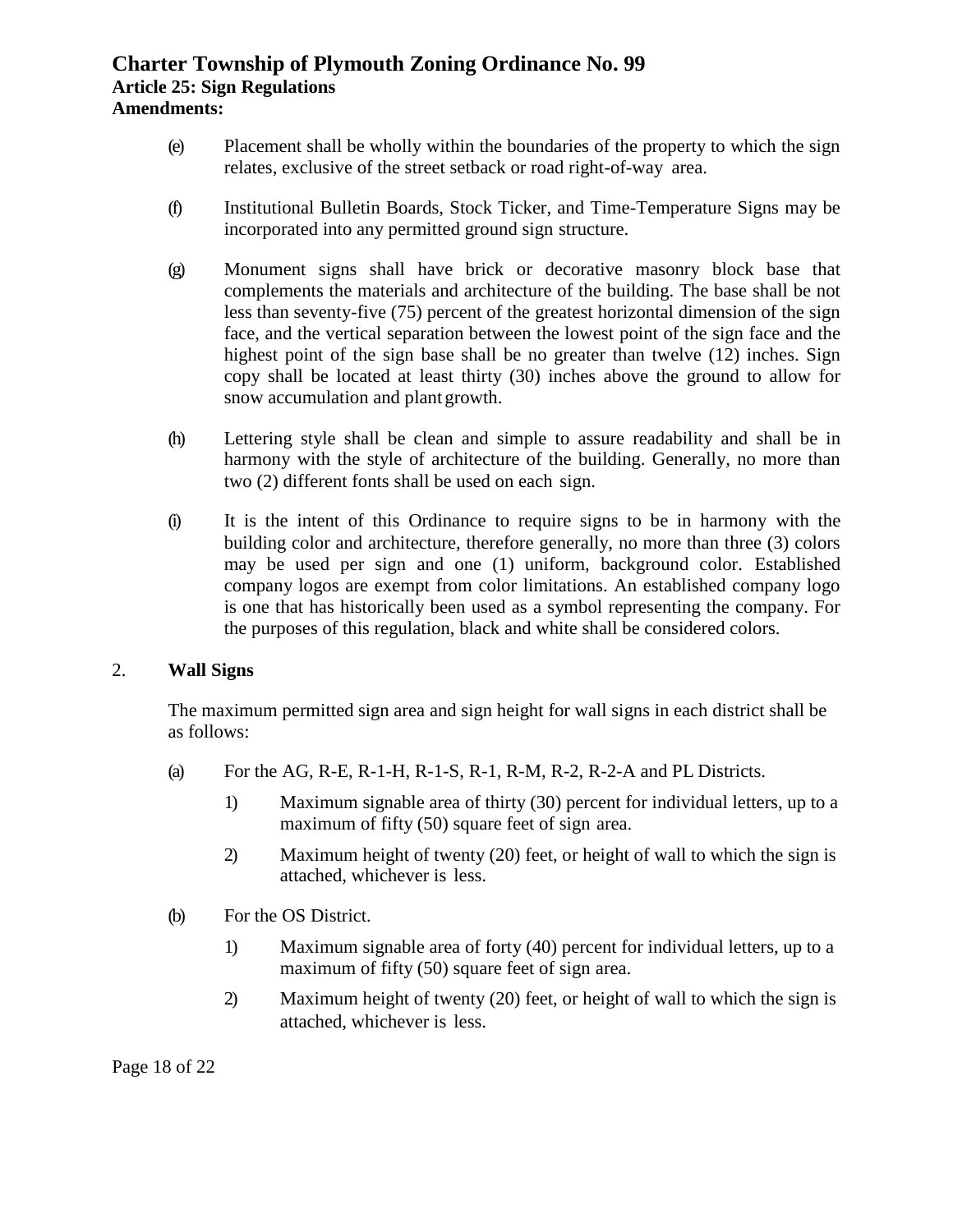- (c) For the C-1 and C-2 Districts.
	- 1) Maximum signable area of forty (40) percent for individual letters, up to a maximum of fifty (50) square feet of sign area for signs in the C-1 district, and ninety (90) square feet of sign area for signs in the C-2 district.
	- 2) The maximum sign area for wall signs in the C-2 district may be increased in accordance with the following table where such signs are located on buildings that are set back two hundred (200) feet or more from the street setback line, as measured from the closest building point to the nearest street setback line:

| <b>Distance of Sign</b><br>from Street<br><b>Setback Line</b><br>(feet) | <b>Percentage Increase</b><br>in Maximum Sign<br>Area<br>(% ) | <b>Maximum Wall</b><br><b>Sign Area</b><br>(square feet) |
|-------------------------------------------------------------------------|---------------------------------------------------------------|----------------------------------------------------------|
| $200.0 - 299.0$                                                         | 25%                                                           | 112.5                                                    |
| $300.0 - 399.0$                                                         | 30%                                                           | 117.0                                                    |
| $400.0 - 499.0$                                                         | 35%                                                           | 121.5                                                    |
| $500.0 +$                                                               | 40%                                                           | 126.0                                                    |

- 3) Maximum height of thirty-five (35) feet, or height of wall to which the sign is attached, whichever is less.
- (d) For the MR District.
	- 1) Maximum signable area of forty (40) percent for individual letters, up to a maximum of ninety (90) square feet of sign area.
	- 2) Maximum height shall be equal to the height of the bottom edge of the second story windowsills.
- (e) For the OR, TAR and IND Districts.
	- 1) Maximum signable area of forty (40) percent for individual letters and thirty (30) percent for a panel sign, up to a maximum of ninety (90) square feet of sign area.
	- 2) Maximum height shall be equal to the height of the wall to which the sign is attached.
	- 3) Buildings that face I-275 or M-14 are permitted to have one (1) wall sign on the front, facing the road that provides access, and one (1) sign facing the freeway, up to an additional ninety (90) square feet.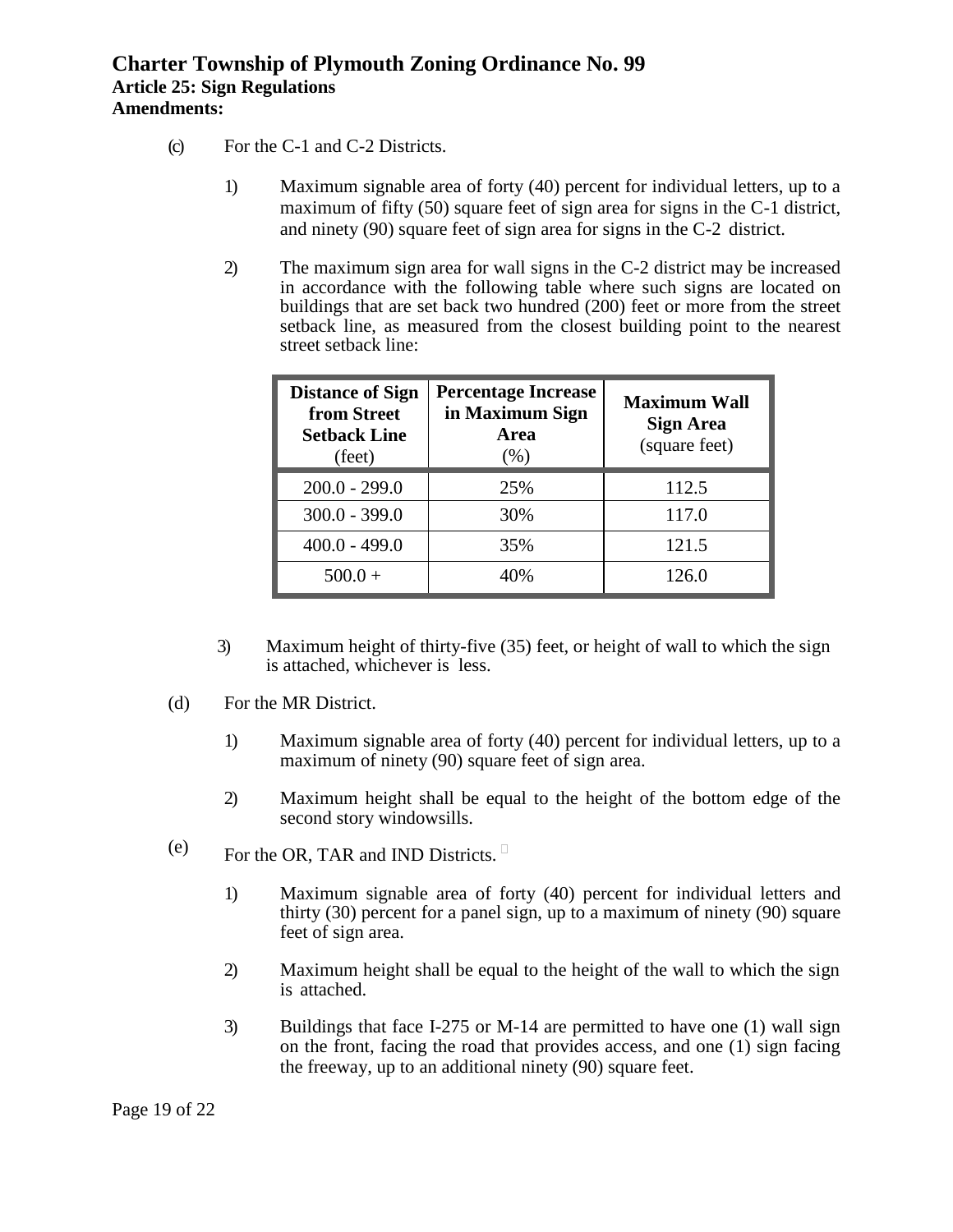- (f) Number of Wall Signs. One (1) wall sign shall be permitted on each façade which has a separate public means of ingress and egress. In the case of a building with more than one tenant (multi-tenant), shopping center or business center, one ( $\binom{1}{1}$  wall sign shall be permitted for each tenant having a separate, direct means of public access from the outside.
- (g) Institutional bulletin boards and time-temperature signs may be incorporated into any permitted wall sign structure.

### 3. **Projecting signs**

For OS, MR, C-1, C-2 and IND Zoning Districts.

Instead of a wall sign, a business may be permitted to have a projecting sign, subject to the following specifications:

- (a) The maximum area of a projecting sign shall be twenty-five (25) square feet on buildings located ten (10) feet or less from the street setback line. The maximum area of a projecting sign shall be permitted to increase one (1) square foot for each additional foot of setback greater than ten feet (10) to a maximum area of fortytwo (42) square feet.
- (b) Number of Projecting Signs. One (1) projecting sign shall be permitted on each facade which has a separate public means of ingress and egress.
- (c) Placement. Projecting signs shall be permitted only on zoning lots with frontage of fifty (50) feet or more on the side on which the sign is to be mounted.
- (d) Maximum Height. Maximum height shall be the height of the wall to which the sign is attached.
- (e) Signs must project at a ninety (90) degree angle to the building surface to which it is attached. Angular projection at the corner of a building is prohibited.
- (f) Signs shall not project more than five (5) feet from the face of the building, and shall not project into any street setback or right-of-way.
- (g) Minimum clearance beneath a projecting sign shall be eight (8) feet six (6) inches.
- (h) Projecting signs shall be attached directly to a building through building mounts or hung from a mast arm. These support members may also include decorative appurtenances, but external bracing such as guy wires and metal framework shall be prohibited.

### **The following language was amended on 10/25/07**

#### 4. **Awning, Canopy and Marquee signs**

Instead of a wall sign, a business may be permitted to have an awning, canopy, or marquee sign, subject to the following: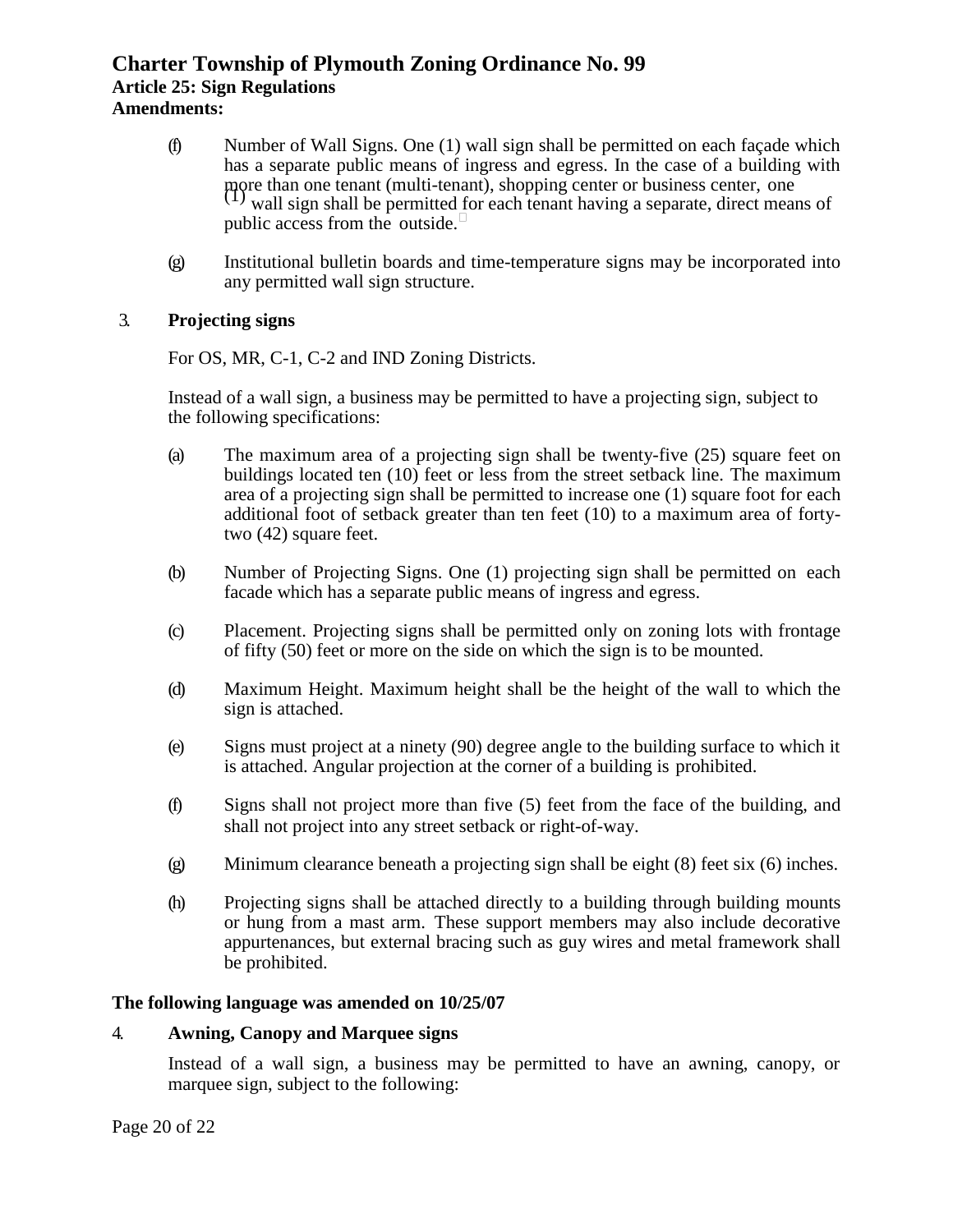- (a) Marquee signs. Marquee signs may be permitted in the C-2 district, subject to the following:
	- 1) The maximum area shall not exceed that which is permitted for a wall sign in the C-2 district. Signable area shall be calculated as if the marquee did not exist.
	- 2) Placement. The display surface of the sign shall be attached flat against, and shall not extend above, below, or beyond the vertical surface of the marquee structure.
	- 3) Maximum height. No portion of a marquee sign shall be higher than the eave line of a building.
- (b) Awning and Canopy Signs. Awning and canopy signs may be permitted in the MR, C-1, C-2 and IND districts, subject to the following:
	- 1) The maximum area shall not exceed that which is permitted for a wall sign within the specified zoning district, based on using the vertical face of the awning or canopy for calculation of signable area.
	- 2) Placement. Awning and canopy signs shall be affixed or attached flat against a vertical surface of the awning or canopy, and shall not extend above, below, or beyond the vertical surface of the awning or canopy.
	- 3) Maximum height. No portion of an awning or canopy sign shall be higher than the eave line of a building.

## 5. **Window Signs**

- (a) Window signs shall be limited in area to twenty (20) percent of the total surface area of the window to which the sign is attached or visible from.
- (b) Permanent window signs, internally-illuminated window signs, and window signs with words or symbols three (3) inches or more in height shall be deemed a wall sign for purposes of calculating sign area.
- (c) Open/Closed signs shall not be larger than two (2) square feet in area, and shall not be counted towards the maximum permitted wall sign area.

### **The following language was amended on 10/25/07**

### 6. **Underhanging Signs**

Where the roof structure of the building is extended over a walkway along the outer edge of a building, one nameplate for each business or use may be attached to the underside of the overhang, provided that all such signs shall be of identical size, shape, configuration, lettering style and color scheme, shall contain only the name of the business, and shall provide a vertical clearance of at least eight (8) feet six (6) inches between the sign and the surface of the walkway.

Page 21 of 22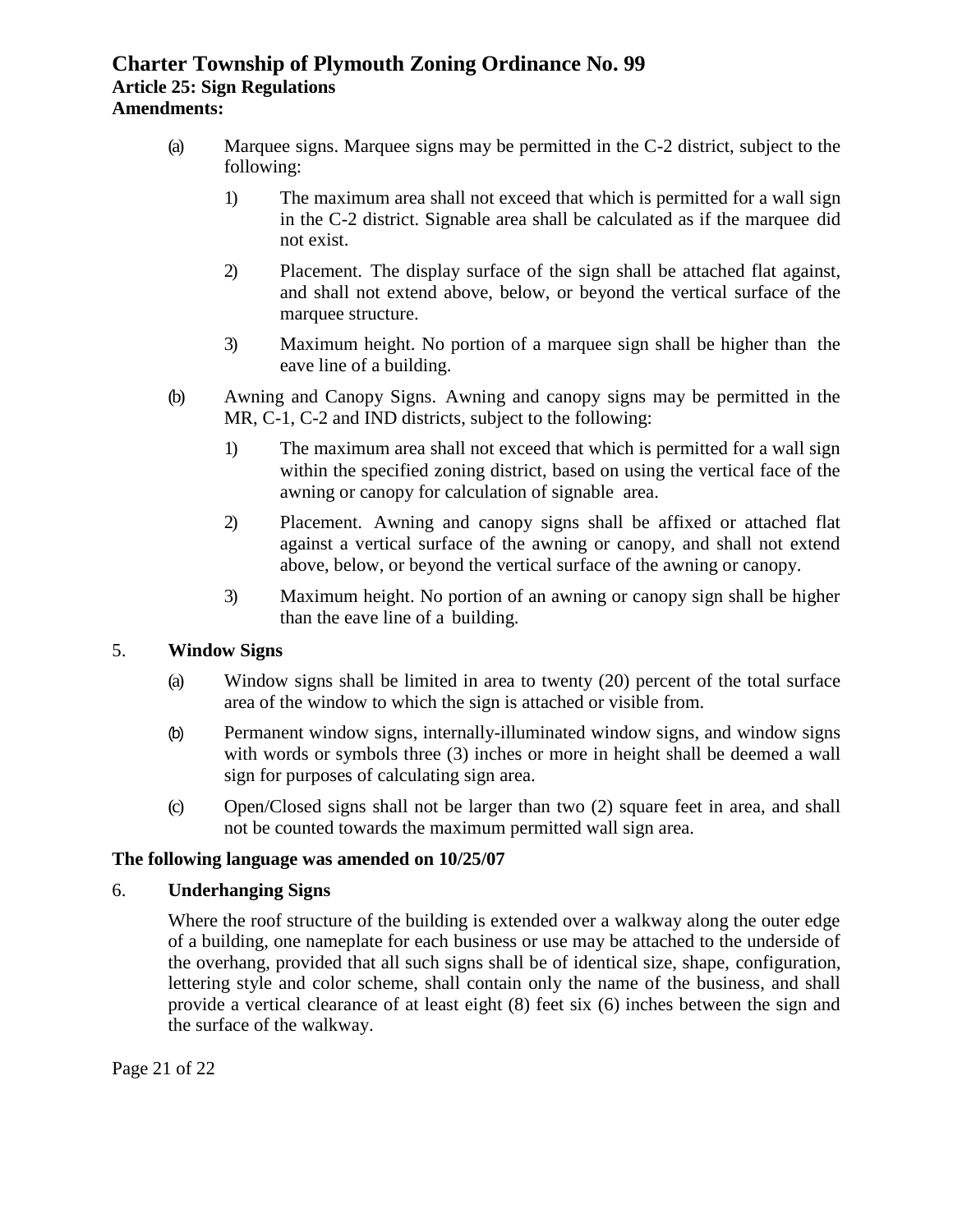Page 22 of 22